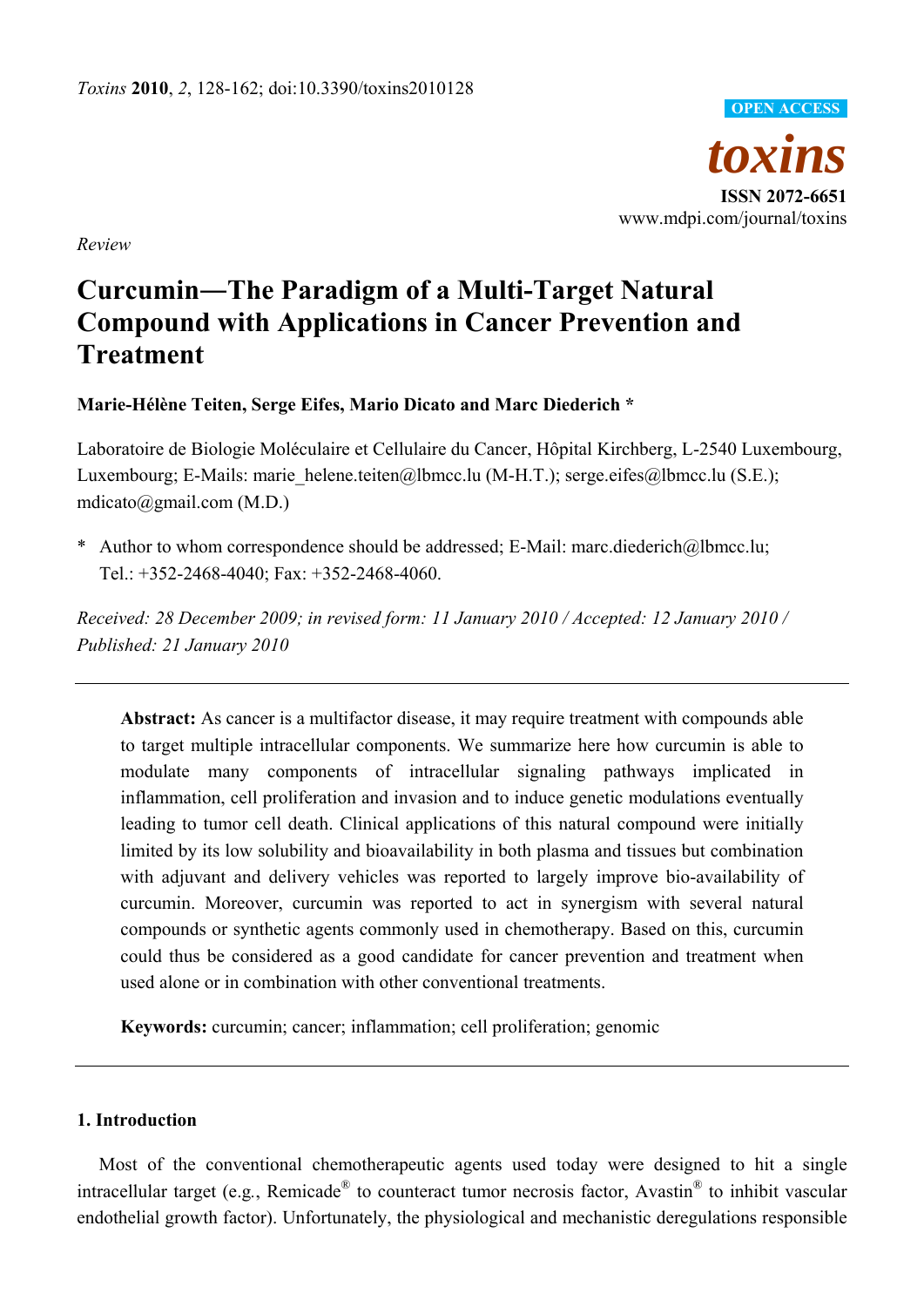for cancer initiation and promotion implicate often hundreds of genes or signaling cascades so that it appears evident that multi-target drugs are requested to overcome complex human diseases such as cancer. Taking advantage of the multiple therapeutic effects observed after the use of natural compounds in traditional medicine, researchers started to evaluate the anti-tumor effect of natural compounds and subsequently tried to understand their mechanism of actions. By this way, they pointed out that curcumin, an active chemical component issued from the plant *Curcuma longa* , exhibits a broad range of activities due to its ability to affect multiple intracellular targets [1]. We will detail hereafter the different intracellular mechanisms affected by curcumin treatment and the resulting therapeutic applications potentially useful for the eradication of cancer.

# **2. Curcumin**

Curcumin or diferuloylmethane, a polyphenolic molecule extracted from the rhizome of the plant *Curcuma longa* , is a yellow spice that enters into the composition of curry (Figure 1). This natural compound was used over centuries in Ayurvedic, Chinese and Hindu traditional medicine. Nowadays, it appears as a promising chemopreventive compound able to reverse, inhibit or prevent the development of cancer by inhibiting specific molecular signaling pathways involved in carcinogenesis [2–5]. Whereas clinical trials have already demonstrated the safety of curcumin even at high doses (12 g/day) [6–10], the clinical advancement of this promising natural compound is hampered by its poor water solubility and short biological half-life, resulting in low (micromolar range) bioavailability in both plasma and tissues [8,11,12] (Table 1).

In order to overcome these limitations, several approaches have been tested *in vitro* including the combination of curcumin with adjuvants (e.g., piperine), and the development of delivery vehicles consisting of liposomes, nanoparticules and phospholipid formulations of curcumin. We present in Table 1 the ongoing clinical trials involving curcumin in patients affected by cancer. In these trials, curcumin was mostly administrated alone or in combination with adjuvants (bioperine) or other natural compounds (quercetin, green tea and soybean extracts). Curcumin was also tested for its synergism with conventional treatments such as sulindac, capecitabine and celecoxib (Table 1). Completed clinical trials performed in patients affected by colorectal cancer [9,10,13,14] confirmed the different pharmacological criteria of curcumin cited previously and evaluated the effect of this natural compound on cyclooxygenase (COX-2), leukocytic  $M_1G$  and gluthatione S transferase (GST) levels in patients.

# *2.1. Curcumin analogues and structure related activity*

The comparison between the effect of curcumin and its naturally occurring analogues including its demethoxy derivatives (demethoxycurcumin, bisdemethoxycurcumin) and its active hydrogenated metabolites (tetrahydrocurcumin, hexahydrocurcumin and octahydrocurcumin) (Figure 1) pointed out possible structure-activity relationships.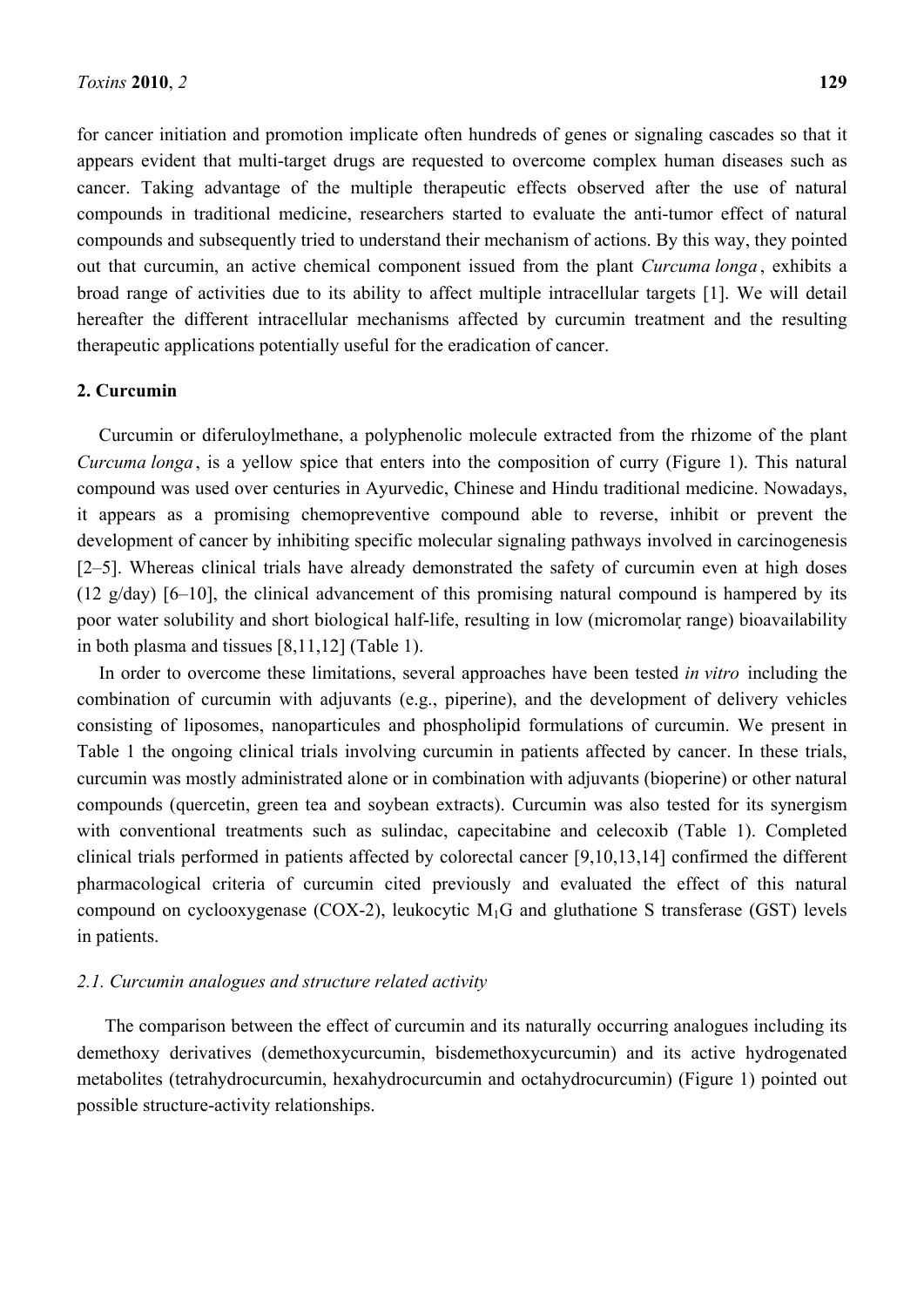| <b>Status</b>                                                                                          | <b>Trial name</b>                                                        | <b>Disease</b>                      | <b>Treatment applied</b>        | <b>Clinical</b> |
|--------------------------------------------------------------------------------------------------------|--------------------------------------------------------------------------|-------------------------------------|---------------------------------|-----------------|
|                                                                                                        |                                                                          |                                     |                                 | phase study     |
| Completed                                                                                              | Curcumin (Diferuloylmethane Derivative) With or Without                  | Multiple Myeloma                    | Curcumin; Bioperine             | nd              |
|                                                                                                        | Bioperine in Patients With Multiple Myeloma                              |                                     |                                 |                 |
| Recruiting                                                                                             | Curcumin With Pre-Operative Capecitabine and Radiation                   | <b>Rectal Cancer</b>                | Radiation: Radiotherapy;        | Phase II        |
|                                                                                                        | Therapy Followed by Surgery for Rectal Cancer                            |                                     | Capecitabine; Curcumin; Placebo |                 |
| Recruiting                                                                                             | Curcumin for Prevention of Oral Mucositis in Children                    | Chemotherapy Induced                | Curcumin liquid extract         |                 |
|                                                                                                        | Chemotherapy                                                             | Mucositis                           |                                 | Phase III       |
| Recruiting                                                                                             | Curcumin in preventing colorectal cancer in patients undergoing          | Colorectal cancer                   | Curcumin                        |                 |
|                                                                                                        | colorectal endoscopy and colorectal surgery                              |                                     | Endoscopy, surgery              | Phase I         |
| Recruiting                                                                                             | Trial of Curcumin in Advanced Pancreatic Cancer                          | Adenocarcinoma; Pancreatic Curcumin |                                 |                 |
|                                                                                                        |                                                                          | Neoplasms                           |                                 | Phase II        |
| Active, not recruiting Curcumin in Preventing Colon Cancer in Smokers With Aberrant Colorectal Cancer; |                                                                          |                                     | Dietary Supplement: curcumin    |                 |
|                                                                                                        | Crypt Foci                                                               | Precancerous/Nonmalignant           |                                 | Phase II        |
|                                                                                                        |                                                                          | Condition                           |                                 |                 |
| Not yet recruiting                                                                                     | Bio-Availability of a New Liquid Tumeric Extract                         | Healthy                             | liquid tumeric/curcumin extract |                 |
|                                                                                                        |                                                                          |                                     |                                 | Phase I         |
| Recruiting                                                                                             | Pilot Study of Curcumin Formulation and Ashwagandha Extract Osteosarcoma |                                     | Dietary Supplement: Curcumin    | Phase I and     |
|                                                                                                        | in Advanced Osteosarcoma                                                 |                                     | powder, Ashwagandha extract     | $\mathbf{I}$    |
| Recruiting                                                                                             | Gemcitabine With Curcumin for Pancreatic Cancer                          | Pancreatic Cancer                   | Curcumin (+gemcitabine)         | Phase II        |
| Not yet recruiting                                                                                     | Phase III Trial of Gemcitabine, Curcumin and Celebrex in                 | Colon Neoplasm                      | Celecoxib; curcumin             | Phase III       |
|                                                                                                        | <b>Patients With Metastatic Colon Cancer</b>                             |                                     |                                 |                 |

**Table 1.** Ongoing clinical trials involving curcumin in patients affected by cancer.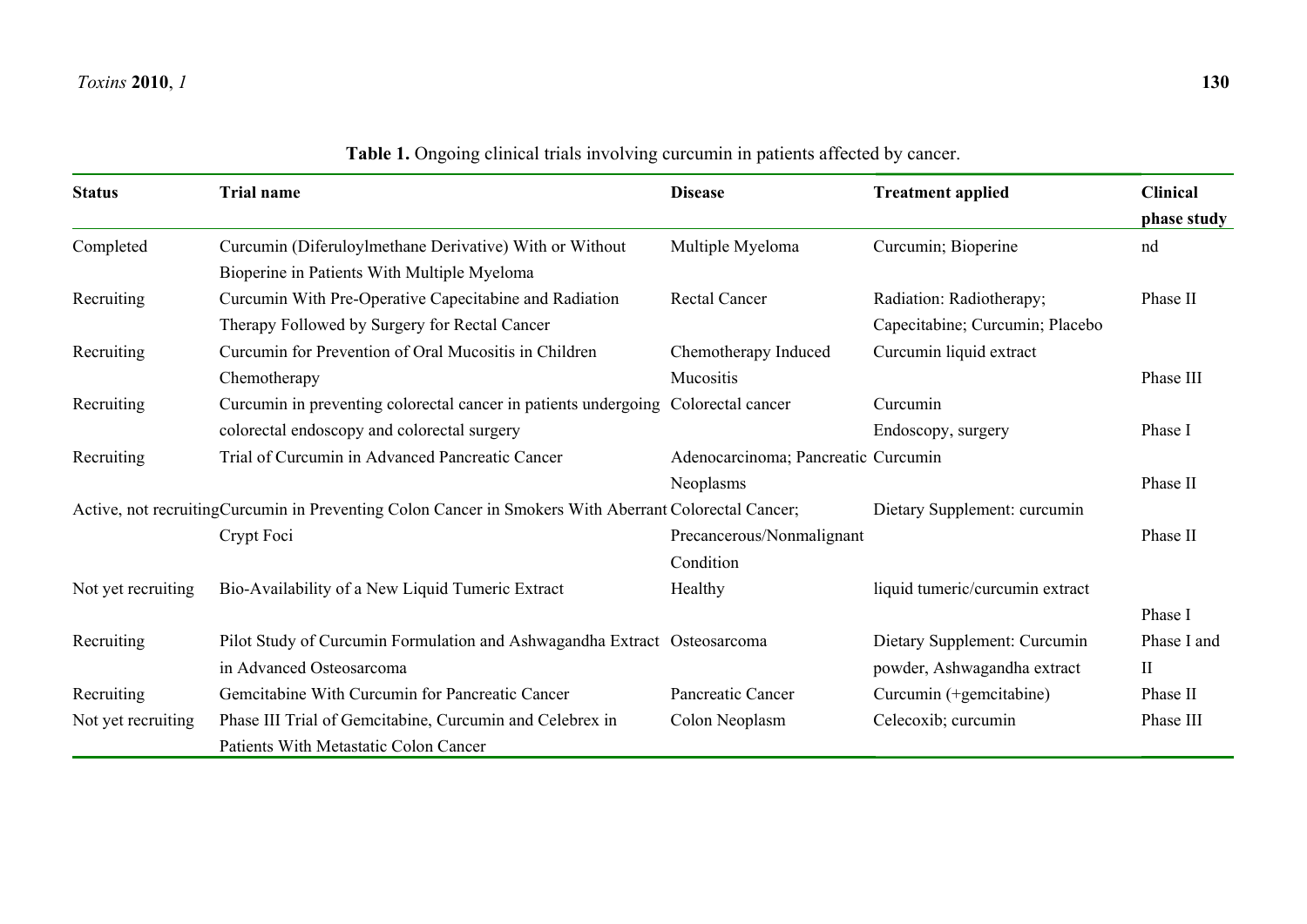#### *Toxins***2010**, *2* **131**

| Suspended          | Curcumin for Treatment of Intestinal Adenomas in Familial                           | <b>Familial Adenomatous</b> | Dietary Supplement: curcumin;       | Phase II  |
|--------------------|-------------------------------------------------------------------------------------|-----------------------------|-------------------------------------|-----------|
|                    | Adenomatous Polyposis (FAP)                                                         | Polyposis                   | Dietary Supplement: placebo         |           |
| Recruiting         | Curcumin for Treatment of Intestinal Adenomas in Familial                           | <b>Familial Adenomatous</b> | Curcumin                            |           |
|                    | Adenomatous Polyposis (FAP)                                                         | Polyposis                   |                                     | nd        |
| Terminated         | Use of Curcumin in the Lower Gastrointestinal Tract in Familial                     | <b>Familial Adenomatous</b> | curcumin                            |           |
|                    | Adenomatous Polyposis Patients                                                      | Polyposis                   |                                     | Phase II  |
| Recruiting         | Phase III Trial of Gemcitabine, Curcumin and Celebrex in                            | Pancreatic Cancer           | Gemcitabine; Curcumin; Celebrex     |           |
|                    | Patients With Advance or Inoperable Pancreatic Cancer                               |                             |                                     | Phase III |
| Completed          | Curcumin for the Prevention of Colon Cancer                                         | Colorectal Cancer           | Dietary Supplement: curcumin        | Phase I   |
| Terminated         | The Effects of Curcuminoids on Aberrant Crypt Foci in the                           | Aberrant Crypt Foci         | sulindac; curcumin                  | nd        |
|                    | Human Colon                                                                         |                             |                                     |           |
| Not yet recruiting | A Nutritional Supplement Capsule Containing Curcumin, Green Healthy, no Evidence of |                             | Dietary Supplement: curcumin/green  |           |
|                    | Tea Extract, Polygonum Cuspidatum Extract, and Soybean                              | Disease                     | tea extract/Polygonum cuspidatum    | nd        |
|                    | <b>Extract in Healthy Participants</b>                                              |                             | extract/soybean extract capsule     |           |
| Suspended          | Sulindac and Plant Compounds in Preventing Colon Cancer                             | Colorectal Cancer           | Dietary Supplement: curcumin, rutin |           |
|                    |                                                                                     |                             | Drug : quercetin, sulindac          | nd        |
| Recruiting         | Curcumin for the Chemoprevention of Colorectal Cancer                               | <b>Adenomatous Polyps</b>   | Curcuminoids                        |           |
|                    |                                                                                     |                             |                                     | Phase II  |
| Not yet recruiting | Trial of Curcumin in Cutaneous T-cell Lymphoma Patients                             | Cutaneous T-Cell            | Dietary Supplement: Curcumin        | Phase II  |
|                    |                                                                                     | Lymphoma                    | (Turmeric)                          |           |

The table was generated by using the registry of federally and privately supported clinical trials conducted in the United States and around the world (http://clinicaltrials.gov). Nd: non defined.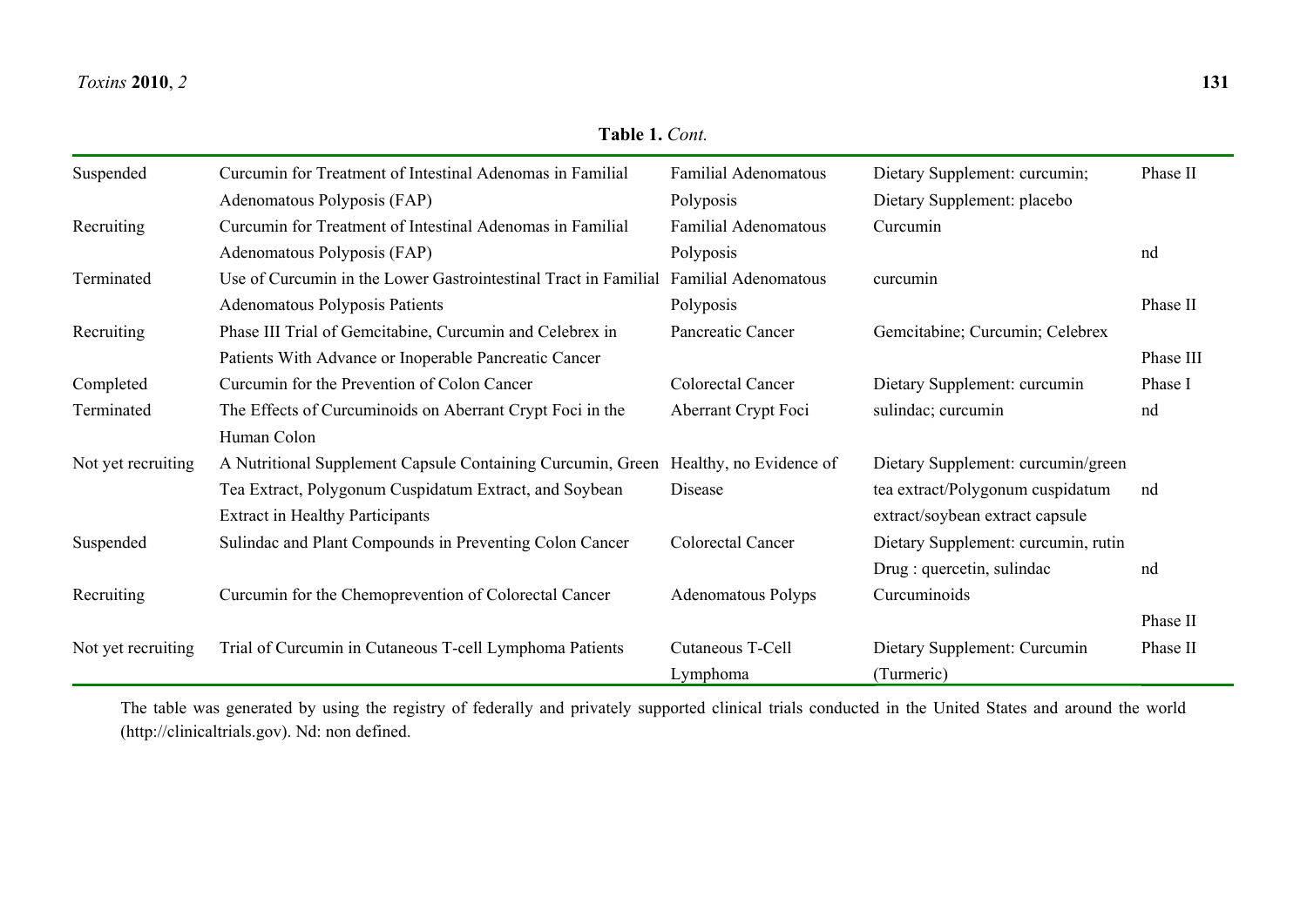It was reported that the high anti-inflammatory and anti-tumoral potential of curcuminoids are related to low level of hydrogenation and high level of methoxylation but also to the high level of unsaturation of the diketone moiety [15]. On the other hand, the radical scavenging potential of the curcuminoids was linked to the number of *ortho*-methoxy substitutions and to the level of hydrogenation of the heptadiene moiety of curcumin [16,17]. Indeed, glycosylation of curcumin aromatic ring provides a more water-soluble compound with a greater kinetic stability and a good therapeutic index [18].

**Figure 1.** Chemical structure of curcuminoids. Curcumin (A), curcumin demethoxy derivatives (demethoxycurcumin and bisdemethoxycurcumin) (B) and hydrogenated curcumin metabolites (tetrahydrocurcumin, hexahydrocurcumin and octahydrocurcumin).



#### *2.2. Curcumin formulations*

Due to the multiple therapeutic potential of curcumin, various formulations were tested in order to enhance its bioavailability and to bring this natural compound to the forefront of therapeutic agents [19]. On one hand, formulation of curcumin in nanoparticles [20,21], liposomes [22,23], micelles [24] and phospholipid complexes decreases its hydrophobicity and increase its circulation time, its permeability through membrane barriers, its solubility as well as its resistance to metabolic stress [11]. On the other hand, the use of an adjuvant like piperine isolated from black pepper (that inhibits UGTs and p450s) [25], quercetin derived from soy beans (that inhibits sulfotransferases) and genistein (that inhibits alcohol dehydrogenase) counteracts detoxification enzymes implicated in curcumin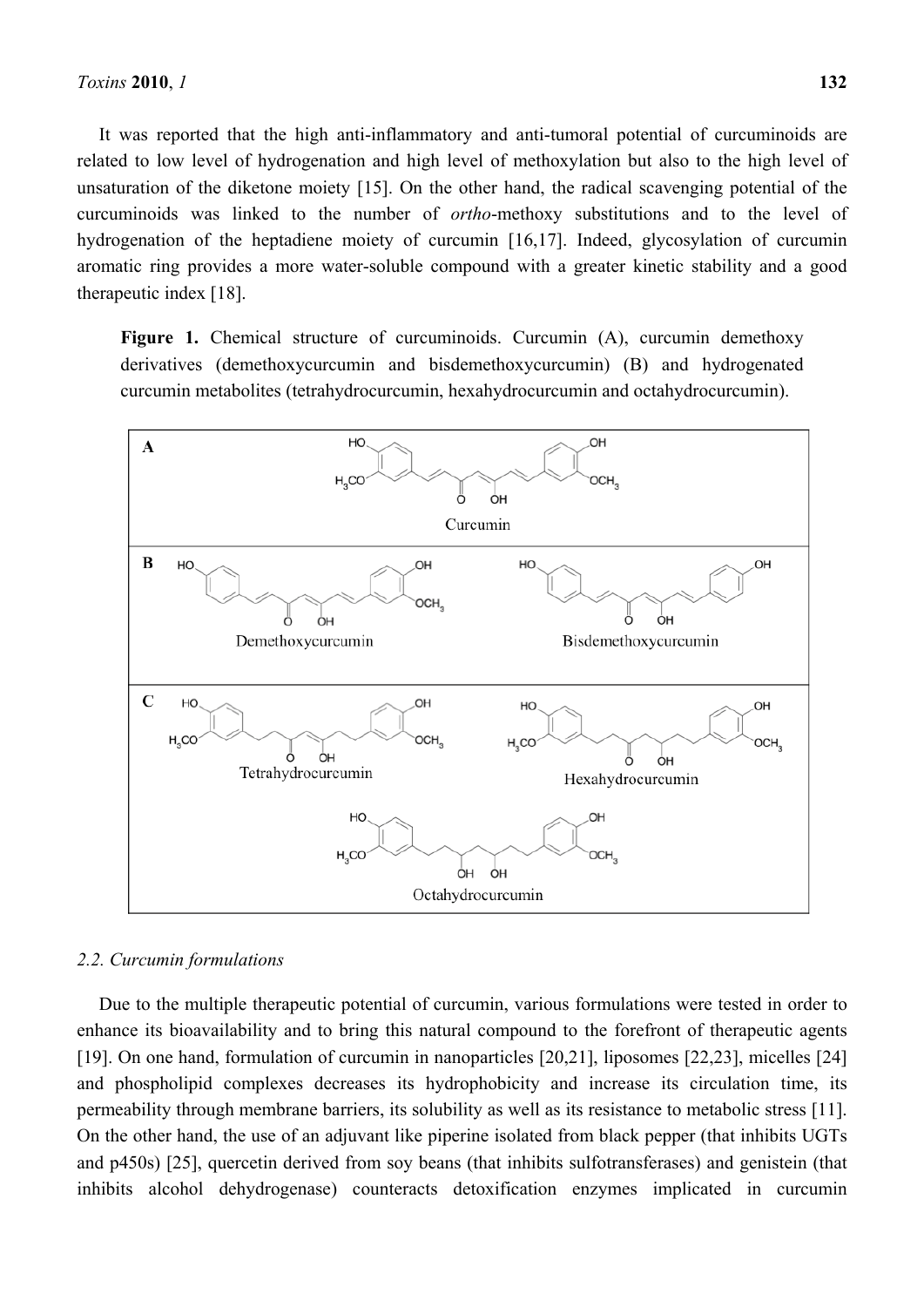metabolism. This leads to the increase of curcumin absorption, serum concentration and subsequently to the increase of curcumin bioavailability [19,26].

### **3. Signaling Pathways Affected by Curcumin Treatment**

As cancer is a multifactorial disease, it requires treatment of multiple molecular targets compounds linked to chemoprevention, treatment and drug resistance often observed after chemotherapy.

In an attempt to improve understanding of the pleiotropic targets of curcumin, different studies have been performed so far by microarray gene expression profiling in various cancer types (Table 2). In fact, this technical approach allows to assess simultaneously the expression pattern of a high number of genes at the RNA level [27,28]. Curcumin could effectively be considered a good candidate for cancer prevention when used alone and for cancer treatment in combination with other conventional therapies as it is able to target multiple signaling pathways implicated in this disease [29,30] (Figure 2).

Figure 2. Modulation of multiple molecular targets by curcumin in cancer cells. These modulations lead to initiation and progression steps of carcinogenesis but also to cancer cell death. Arrows represent induction/activation whereas blunt-ended lines represented inhibition/repression.

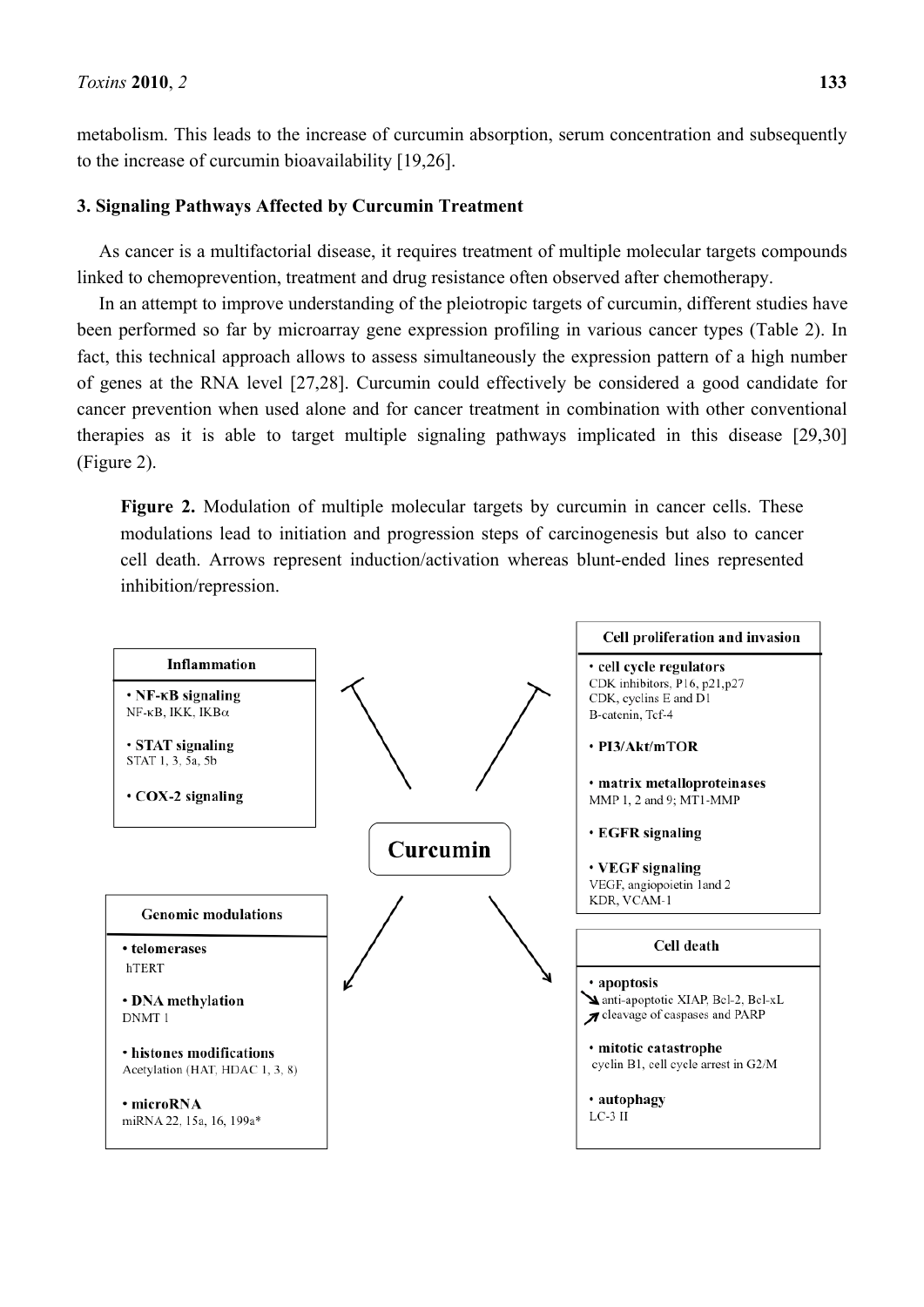#### *Toxins***2010**, *1* **134**

|  |  | Table 2. Evaluation by gene expression profiling of the molecular targets of curcumin in cancer cells. |
|--|--|--------------------------------------------------------------------------------------------------------|
|  |  |                                                                                                        |

| Platform                  | <b>Biological System</b>                                            | <b>Results</b>                                                                                                                                                                                                                                                                                                                                                            | Reference |
|---------------------------|---------------------------------------------------------------------|---------------------------------------------------------------------------------------------------------------------------------------------------------------------------------------------------------------------------------------------------------------------------------------------------------------------------------------------------------------------------|-----------|
| Oligonucleotide<br>arrays | human K562 chronic myelogenous<br>leukemia cell line                | Regulation of cell cycle, JAK-STAT signaling pathway and heat shock related genes by<br>curcumin in TNF-treated K562 cells.                                                                                                                                                                                                                                               | $[27]$    |
| Oligonucleotide<br>arrays | human BxPC-3 pancreatic carcinoma<br>cell line                      | Curcumin alters miRNA expression in human pancreatic cells<br>by up-regulating miRNA-22 and down-regulating miRNA-199a*.                                                                                                                                                                                                                                                  | $[28]$    |
| Superarray                | human SK-N-MC neuroblastoma<br>cell line                            | Curcumin is a potent radiosensitizer that inhibits growth of human neuroblastoma cells and<br>downregulates radiation-induced pro-survival factors implicating NF-kB transcription<br>factor.                                                                                                                                                                             | $[29]$    |
| Affymetrix                | human MDA-MB-231 estrogen-negative<br>breast cancer cell line       | Curcumin is able to downregulate the expression levels of inflammatory cytokines CXCL1<br>and -2 in breast cancer implicating NF- $\kappa$ B transcription factor.                                                                                                                                                                                                        | $[30]$    |
| cDNA arrays               | human CL 1-5 lung adenocarcinoma<br>cell line                       | Curcumin supresses cancer cell proliferation and invasion in lung carcinoma cells by<br>downregulating the expression of MT1-MMP, NCAM, TOPO-I TOPO- II and AXL and<br>the activity of MMP2 and NF-KB. Additionally expression of different HSP family<br>members was induced by curcumin.                                                                                | $[31]$    |
| cDNA arrays               | human SW620 and Caco-2 colon<br>adenocarcinoma cell lines           | Curcumin induces a G2-M cell cycle arrest in epithelial colorectal carcinoma by<br>modulating genes implicated in cell cycle progression                                                                                                                                                                                                                                  | $[32]$    |
| Affymetrix                | wild-type C57BL/6J mice, Nrf2 knockout<br>$C57BL/6J/Nrf2(-/-)$ mice | Novel curcumin-regulated Nrf2-dependent genes implicated in the chemopreventive effects<br>of curcumin in mice liver and intestine were identified. These genes are implicated in<br>ubiquitination, proteolysis, electron transport, detoxification, transport, apoptosis, cell<br>cycle, cell adhesion as well as kinase/phosphatase and transcription factor activity. | $[33]$    |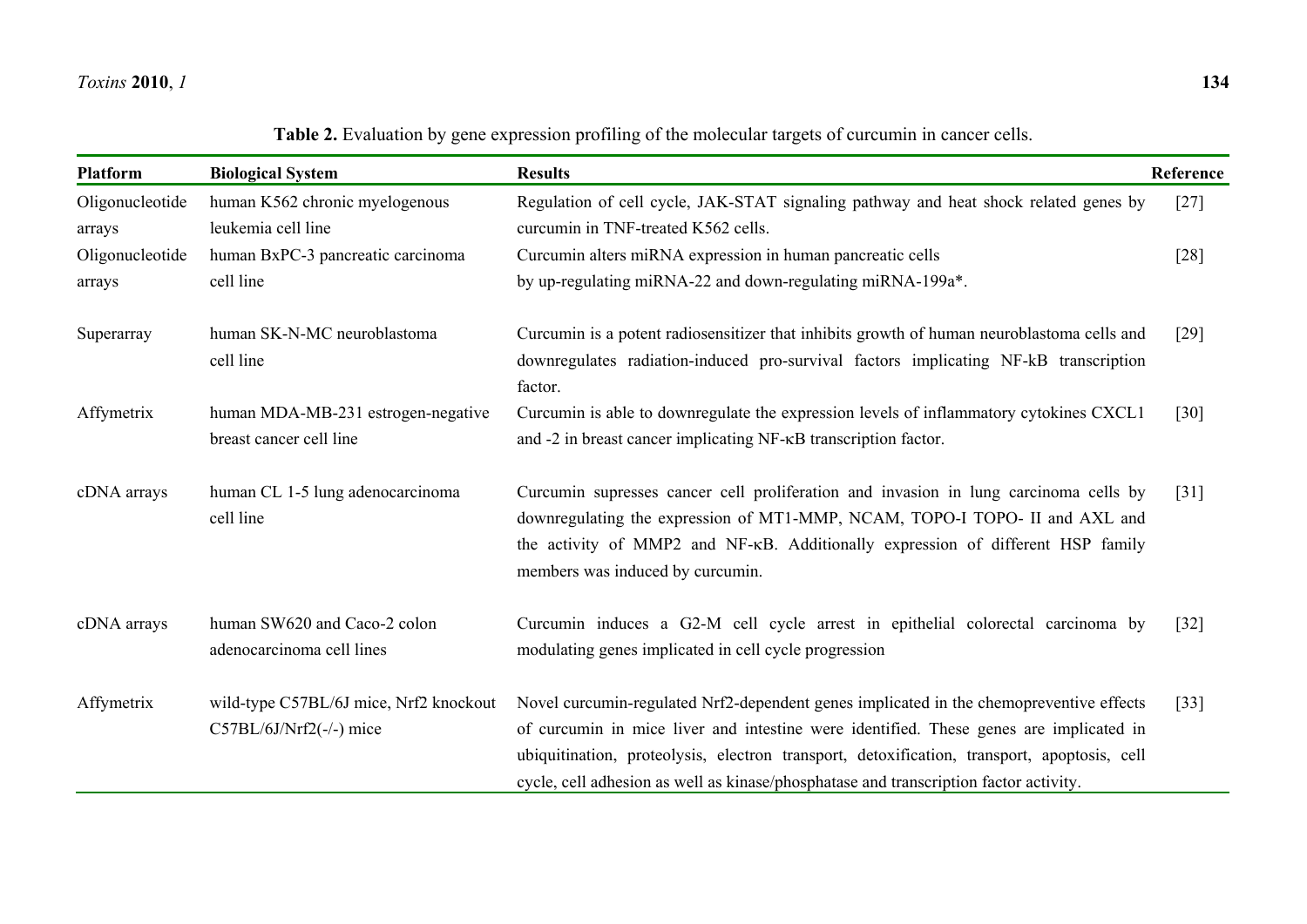#### *Toxins***2010**, *2* **135**

| Affymetrix                | human MDA-1986 oral squamous<br>carcinoma cell line                                                                                                                                | Several putative, novel molecular targets of curcumin were identified, amongst which<br>ATF3, a contributor to the proapoptotic effects of this compound.                                                                                                                                                                               | $[34]$ |
|---------------------------|------------------------------------------------------------------------------------------------------------------------------------------------------------------------------------|-----------------------------------------------------------------------------------------------------------------------------------------------------------------------------------------------------------------------------------------------------------------------------------------------------------------------------------------|--------|
| Illumina                  | human HF4.9 follicular lymphoma<br>cell line                                                                                                                                       | Curcumin is able to downregulate CXCR4 and CD20 in follicular lymphoma cells. These<br>genes play an important role in pathogenesis of follicular lymphoma.                                                                                                                                                                             | $[35]$ |
| cDNA arrays               | human RKO adenocarcinoma cell line                                                                                                                                                 | Curcumin downregulates p53 target genes at the RNA level. This effect is mediated by<br>disrupting the native conformation of wild-type p53 protein.                                                                                                                                                                                    | $[36]$ |
| cDNA arrays               | human HT29 colon adenocarcinoma<br>cell line                                                                                                                                       | Confirmation of the known effects of curcumin as cell cycle arrest in G2/M arrest and<br>induction of phase-II genes). Extension of the existing knowledge on these physiological<br>effects and detection of new mechanistic impact such as its effects on tubulin genes and the<br>differential expression of p16(INK4), p53 and RB1. | $[37]$ |
| Affymetrix                | rat C6 glioma cell line                                                                                                                                                            | Four primary pathways are targeted by curcumin in neuroglial cells, including oxydative<br>stress, cell cycle control, DNA transcription and metabolism. Additionally new target genes<br>related to oxidative stress as well as cell cycle control were identified.                                                                    | $[38]$ |
| Affymetrix,<br>Superarray | human LNCap androgen-responsive<br>prostate adenocarcinoma cell line, human<br>C42B androgen non-responsive prostate<br>adenocarcinoma cell line (derived from<br>LNCap cell line) | Oxidative stress response was identified as the major pathway involved in curcumin<br>induced biological responses in prostate cancer cells. Additionally curcumin suppresses<br>androgen receptor in androgen responsive and refractory cells.                                                                                         | $[39]$ |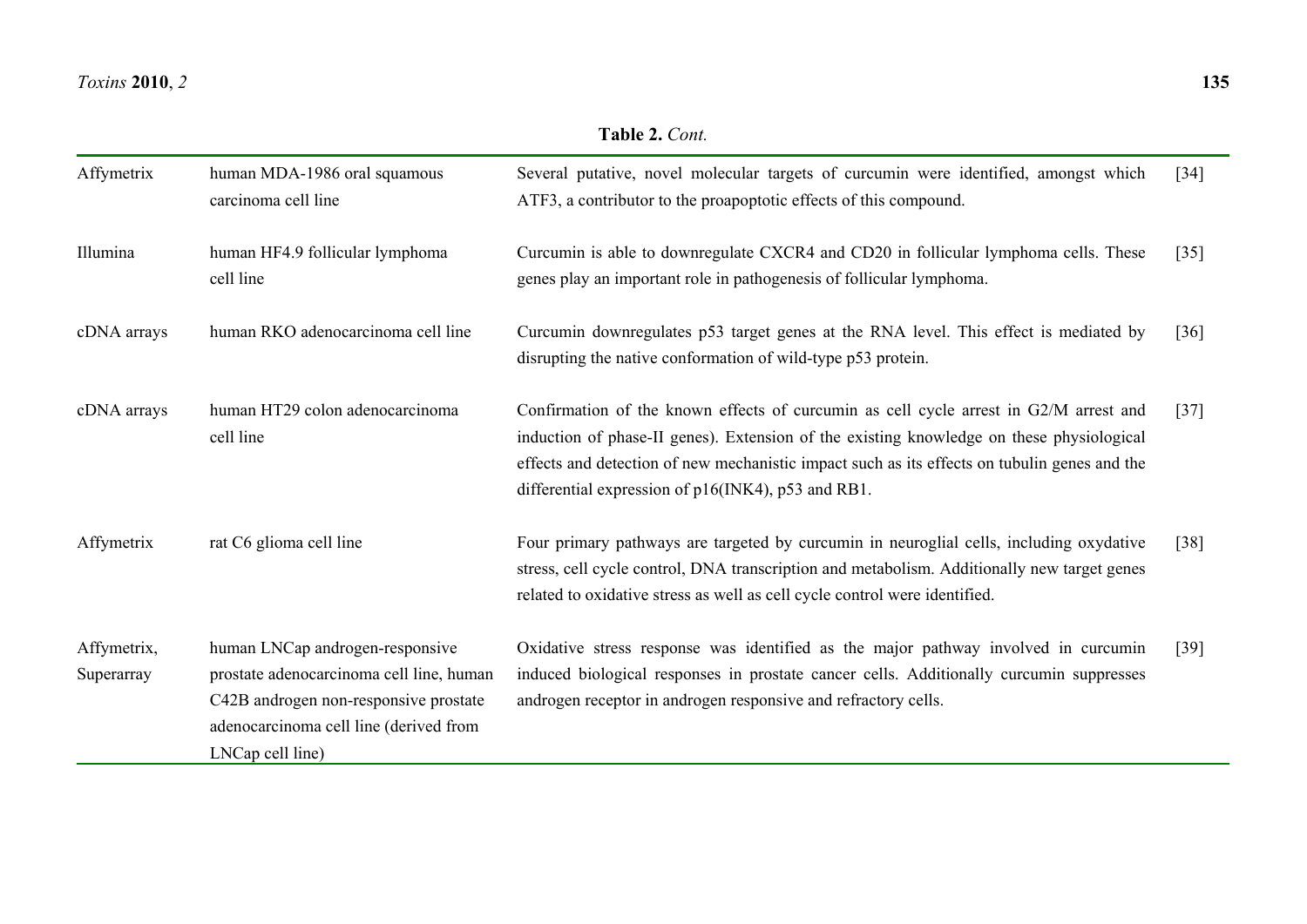#### *3.1. Curcumin and inflammation*

Over the past decades, experimental studies were performed to understand the intracellular mechanisms targeted by curcumin that implicated in the promising therapeutic potential of this natural compound used since centuries in traditional medicine. Aggarwal and coworkers firstly described curcumin as a potent modulator of inflammatory cell signaling [31]. This finding was promising as inflammation is highly involved in the promotion step of tumorigenesis, through the induction of survival, proliferation, invasion, angiogenesis and metastasis [32]. Aggarwal pointed out that this effect on inflammation was mainly due to inhibition of the nuclear factor-κB (NF-κB) signaling pathway [33]. Subsequent studies revealed that this natural compound acts on several components of this pathway. In fact, curcumin was shown to suppress the activation of  $I_{\kappa}B_{\alpha}$  kinase (IKK), the phosphorylation and degradation of  $I \kappa B\alpha$  and the subsequent phophorylation and nuclear translocation of the p65 subunit in several cancer and premalignant cell types [34–40]. This prevention of NF-κB activation is also related to the ability of curcumin to inhibit the proteasome function [41–43]. Such an inhibition of NF-κB was also induced after treatment with curcumin analogs such as demethoxycurcumin, bisdemethoxycurcumin, tetrahydrocurcumin and 3,5-bis(2-flurobenzylidene) piperidin-4-one (EF24) [16,44]. Similar results were also observed in primary cells issued from multiple myeloma patients [45] and in patients with advanced pancreatic cancer [46]. It is important to notify that NF-κB regulates the expression of more the 450 genes implicated in all main signaling pathways [47] such as tumor cell proliferation (cyclins), invasion potential (matrix metalloproteinases (MMP), adhesion molecules), angiogenesis (vascular endothelial growth factor (VEGF)) [48] but also growth factors (epidermal growth factor (EGF), tumor necrosis factor (TNF $\alpha$ )) and most of the antiapoptotic genes (Bcl-2 and X linked inhibitor of apoptosis (XIAP)) [49] as well as numerous oncogenes [50]. The down-regulation of the NF-κB pathway by curcumin could thus impact other related signaling pathways as demonstrated in several studies [51–55] and provide opportunities for both prevention and treatment [56].

In addition to its impact on NF-κB, curcumin also affects other molecular events implicated in inflammation and subsequent tumor promotion  $[31,57]$  such as inflammatory cytokines (TNF $\alpha$ , interleukines IL-1, IL-6 and IL-8) [58,59], inflammatory transcription factors (STATs), and inflammatory enzymes (Cyclooxygenase (COX)-2, 5-lipoxygenase (LOX)) [60].

It is reported in the literature that persistent activation of STATs also mediates tumor-promoting inflammation through their collaboration with other transcription factors [31,61,62]. Again, the inhibition of this transcription factor represents a promising tool both for prevention and therapy. We reported that curcumin alone inhibits STATs expression, especially the decrease of nuclear STAT-3, -5a and -5b, without affecting neither STAT1 nor the phosphorylation state of STAT1, -3 or -5 in human chronic K562 leukemia cells. When used as a pre-treatment, curcumin inhibits interferongamma-induced phosphorylation of nuclear STAT1 and -3 [63,64]. Similar suppression of STAT3 activation was also observed in Hodgkin's lymphoma [52], T-cell leukemia [65], head and neck squamous cell carcinoma [66], multiple myeloma cells  $[52,67]$  and in CD138<sup>+</sup> cells derived from multiple myeloma patients [45] following curcumin treatment but also after treatment with curcumin analogs such as GO-Y030 [68], FLLL1 and FLLL12 [69] or a curcumin-phospholipid complex [70]. The interferon- $\alpha$ -induced activation of STAT1 was also inhibited by curcumin in human lung A549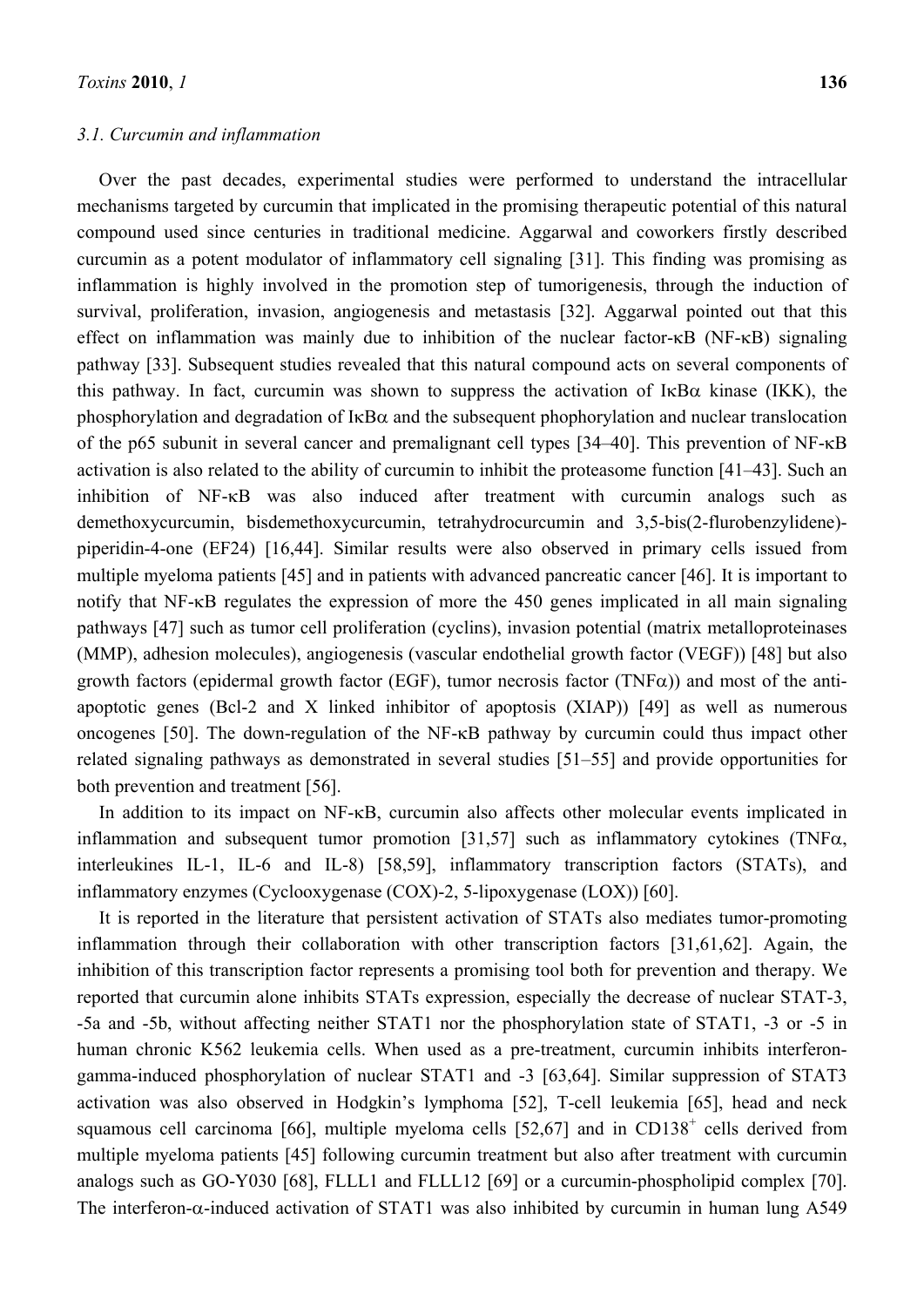carcinoma and melanoma cells [71]. This inhibition of STAT1 as well as the inhibition of NF-κB were suggested to be implicated in the inhibition of COX-2, an important reactive-oxygen-generating enzymes implicated in inflammatory processes [55,72–74]. In fact, it was reported that curcumin is a potent inhibitor of COX-2 in several cancer types [37,73,75–81]. Moreover, studies performed on mononuclear cells from peripheral blood of patients with pancreatic cancer [46] and on oral premalignant cells [40] reported an inhibition of COX-2 expression after curcumin treatment. More recently, fluorocurcumin, a curcumin analog presenting a higher bioavailability than curcumin, was also shown to down-regulate NF-κB and prostaglandin (PG)E2 level so that it was suggested to be a potential agent against COX-2 overexpressing tumors [82]. All of these *in vitro* as well as preclinical studies suggested that targeting components of the inflammatory pathways provide good opportunities for prevention and therapy of cancer [56].

#### *3.2. Impact of curcumin on tumor cell proliferation and invasion*

Carcinogenesis is a multistage process with three successive steps, initiation, promotion and progression. This process is often linked to oxidative stress, chronic inflammation and hormonal imbalance. The chemopreventive effect of curcumin is mainly based on its effectiveness to inhibit tumorigenesis through the decrease of cancer cell proliferation.

A way for curcumin to counteract cancer cell proliferation consists in the arrest of the cell cycle. This antiproliferative effect was observed in several cancer cell types (prostate, lung, breast and head and neck cancer but also lymphoma and leukemia). In fact, curcumin induces the expression of cyclindependent kinase (CDK) inhibitors p16, p21 and p27, and inhibits the expression of cyclin E and cyclin D1 as well as the hyperphosphorylation of retinoblastoma (Rb) protein. This leads to the disruption of cell cycle and to the death of cells by apoptosis [83–85].

The modulation of cyclins could be related to the impact of curcumin on the Wingless (Wnt) signaling pathway [86,87], especially through the modulation of the β-catenin/T-cell factor (TCF)/lymphoid enhancer factor (LEF) as observed in osteosarcoma [88], colon cancer cells [89,90], breast stem and cancer cells [91,92]. The observed decrease of the β-catenin/Tcf transcriptional activity was due to the decrease of the nuclear level of expression of β-catenin and Tcf-4 [89]. Similar decrease of β-catenin expression was also shown to be responsible of the inhibition of intestinal tumor growth in an animal model of familial adenomatous polyposis [93]. Gene expression profiling by microarray revealed that curcumin was also able to attenuate the expression of Frizzled-1, a Wnt receptor [94]. Demethoxycurcumin and bisdemethoxycurcumin, two curcumin analogs, were also reported to decrease the β-catenin transcriptional activity with a comparable potency as curcumin in colorectal cancer, through the down-regulation of p300, which is a positive regulator of the Wnt signaling pathway. As the tetrahydrocurcumin metabolite exhibits a much lesser impact on the Wnt pathway, it was suggested that the conjugated bonds in the central seven-carbon chain of curcuminoids are essential for the anti-proliferative activity of curcuminoids [95].

Dysregulations of phosphatidylinositol 3-kinase (PI3K)/Akt signaling pathways were also shown to play an important role in cancer cell growth and survival. Thus the targeting of these pathways may provide new anti-cancer strategies [96,97]. Curcumin was reported to be a good inhibitor of phosphoinositol (PI)3/Akt/mammalian target of rapamycin (mTOR) signaling pathway through the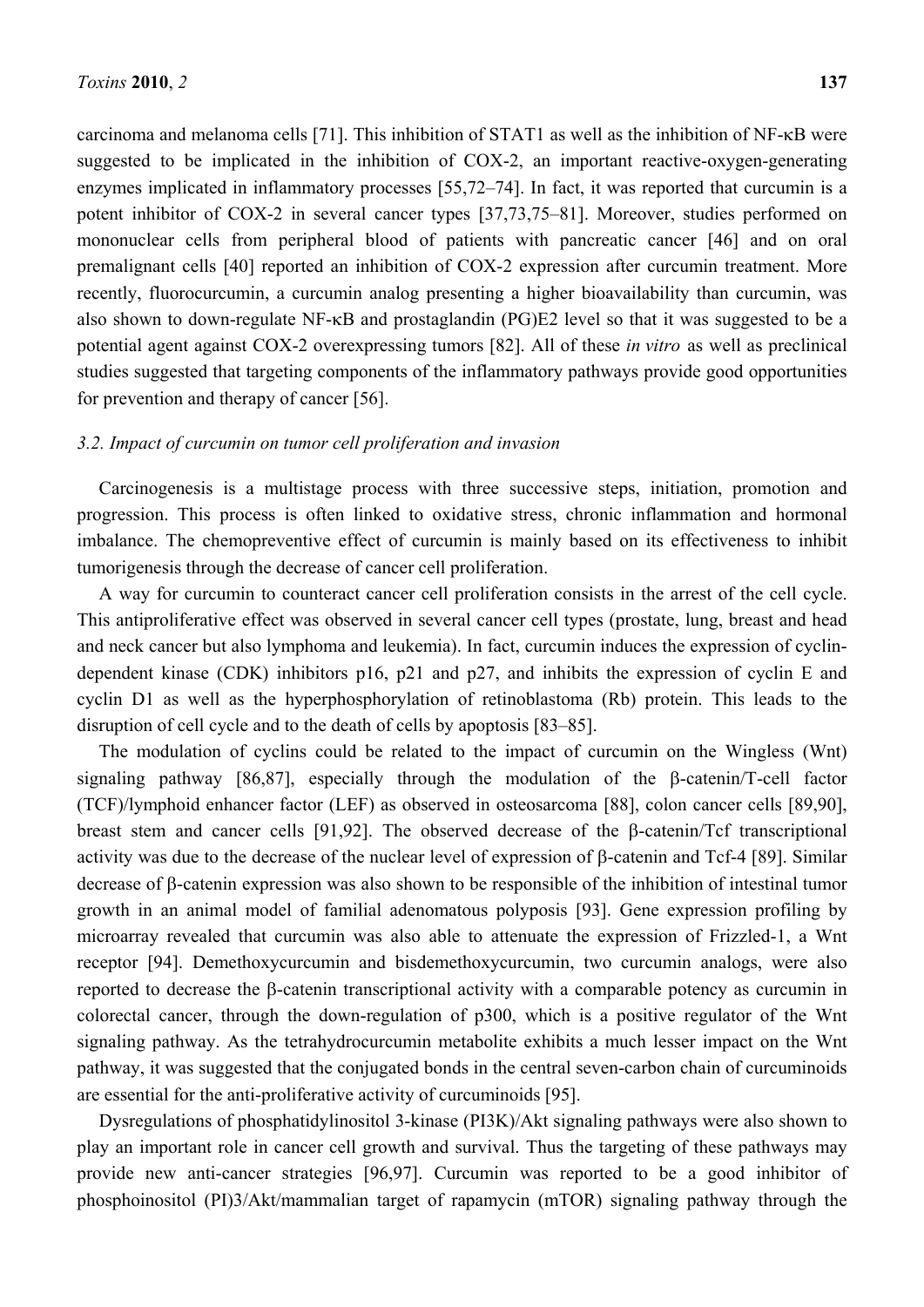modulation of their expression and phosphorylation in a panel of cancer cell lines derived from leukemia [55,98], cervical cancer [99], colorectal carcinoma [100], renal carcinoma [101], breast cancer [102], Ewing's sarcoma [103], prostate cancer cells and xenografts [104–107]. This leads to cell death by apoptosis and to the down-regulation of downstream effector proteins and genes such as p53, NF-κB and eukaryotic initiation factors (eIFs) which play an important role in the initiation of protein synthesis [108,109]. Such an inhibition of PI3/Akt/NF-κB signaling pathway by curcumin was also suggested to be implicated in the down-regulation of the expression of P-glycoprotein (P-gp) implicated in the multidrug resistance (mdr) 1b gene-mediated multidrug resistance [110].

Curcumin analogues such as FLLL11, FLLL12 and 4-hydroxy-3-methybenzoic acid methyl ester (HMBME) were also described as good inhibitors of cell proliferation of breast and prostate cancer though the modulation of PI3/Akt/ mTOR signaling [69,100,111].

The proliferation of solid tumors is also highly linked to their potential to establish metastasis and invade surrounding tissues. This phenomenon is based on the ability of tumor cells to produce growth factors such as EGF, VEGF and MMPs.

Matrix metalloproteinases (MMPs) play a major role in this phenomenon by mediating neovascularization, endothelial cell migration and tube formation [112]. The alteration of MMP-1, membrane type-1 matrix metalloproteinase (MT1-MMP), MMP-2, MMP-9 expression was observed after curcumin treatment *in vitro* and *in vivo* in melanoma [113], prostate [114,115], lung [116] and breast cancer cells [117,118].

Over-expression of epidermal growth factor receptor (EGFR) is highly implicated in cancer cell proliferation [119,120]. Curcumin was shown to down-regulate the EGFR expression in pancreatic and lung adenocarcinoma expressing COX-2 [81]. This natural compound also inhibits the EGFR intrinsic kinase activity in human epidermoid carcinoma [121], breast [122], prostate [123,124] and colon cancer cells [125]. This decrease of EGFR expression and activity could be subsequent to the inhibition of the ligand-induced activation of EGFR [126], to the peroxisome proliferator-activated receptor−γ (PPAR-γ) activation [127], to the suppression of EGFR phosphorylation [128] or to the decrease of the early growth factor-1 (Egr-1) transcriptional activity [129] observed after curcumin treatment. A similar decrease of the EGFR expression level was also observed in estrogen receptor negative breast cancer treated with derivatives of curcumin issued from the replacement of phenyl group of cyclohexanone derived curcumin by heterocyclic rings [122].

Curcumin also appears to be a direct *in vitro* and *in vivo* inhibitor of VEGF and fibroblast growth factor (FGF) [48,77,116,130–134], that are usually elevated in many human cancer and that correlate with enhanced microvessel density and metastatic spread. The molecular mechanisms, implicated in curcumin-inhibition of angiogenesis, consist also in the down regulation of the expression of proangiogenic components such as *angiopoietin 1* and *2 genes*, Kinase Domain Region (KDR) [131] and cell surface expression of vascular adhesion molecules (VCAM-1) [135]. Curcumin and its metabolite tetrahydrocurcumin were also reported to decrease the microvascular dilatation, tortuosity and hyperpermeability in hepatocellular carcinoma implanted in nude mouse [136].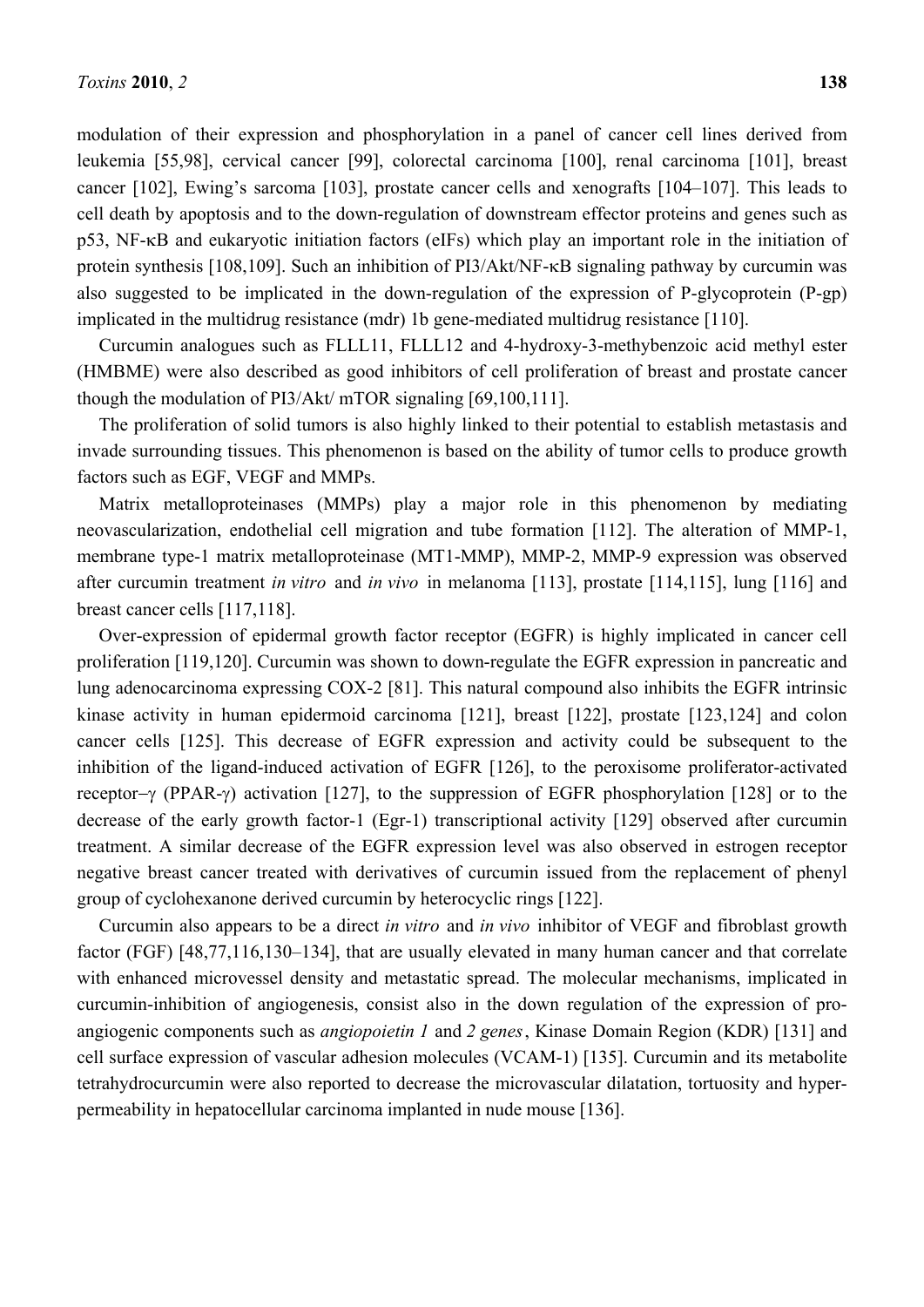#### *3.3. Curcumin and genomic modulations*

Telomeres are specialized heterochromatic structures localized at the end of human chromosomes. They consist of tandem repeats that play structural and functional roles and allow maintaining genome stability. In healthy cells, telomeres are shortened during each cell division so that the cells stop replicating once the telomeres become too short. In contrast, the majority of solid tumors and leukemia acquire elevated telomerase activity to overcome such limitations ensuring thus their immortality and unlimited proliferative potential through the bypass of senescence [137,138]. Telomerase inhibition emerges thus as an attractive target for cancer therapy [139,140]. Treatment of cancer cells with curcumin revealed that this natural compound inhibits telomerase activity by down-regulating the human telomerase reverse transcriptase (hTERT), the catalytic core of telomerase which leads thus to the suppression of cell viability and to the induction of apoptosis [141–145]. Recent findings suggest that such a down-regulation of hTERT could be explained by a decrease of the association of hTERT and p23, a component of the molecular chaperone complex Hsp90-p23 that normally interacts with the rate-limiting catalytic subunit of telomerase [146].

In order to specifically target telomerase, Kappor *et al*., have taken advantage of the RNA subunit conformation of telomerase. They linked a tetraglycine conjugate of curcumin to an 11-mer DNA sequence complementary to a telomerase RNA sequence. Treatment of oral KB cancer cells with such a construct leads to the a significant reduction of cancer cell growth [147].

In addition to genetic alterations, cancer development and progression are also linked to epigenetic modifications [148], which consist mainly in DNA methylation and posttranslational histone modifications (acetylation, methylation, ubiquitylation, phosphorylation and sumoylation). DNA methylation is mediated by DNA methyltransferases (DNMTs). Aberrant hypermethylation of promoter CpG islands of tumor suppressor genes results in their transcriptional silencing and tumor survival [149]. Curcumin as well as tetrahydrocurcumin were reported to block covalently the catalytic thiolate of the C1226 of DNMT1 leading thus to DNA hypomethylation and suggesting a subsequent death of tumor cells [150].

On the other hand, the level of histone acetylation, resulting from the balance of histone acetyltransferase (HAT) and histone deacetylase (HDAC) activities, plays a crucial role in chromatin remodeling and in the regulation of gene transcription [151]. The impact of curcumin on these implicated epigenetic mechanisms was evaluated and revealed that this natural compound is able to induce histone hypoacetylation by blocking the HAT activity *in vitro* and *in vivo* without affecting HDAC [152]. In fact, curcumin was reported to be a potent and specific inhibitor of p300/CREB Binding Protein (CBP) histone acetyltransferase activity in several cancer types by promoting their proteasomal degradation, whereas its tetrahydrocurcumin metabolite does not affect p300 [153–155]. Molecular docking carried out for the human HDAC8 enzyme, pointed out that curcumin could also be considered as a potent HDAC inhibitor [156] and other studies showed that it can also significantly decrease the amount of HDAC1 and HDAC3 [157].

More recently, several studies pointed out that deregulation of microRNAs, a category on small noncoding RNAs that function as genes regulators, were also involved in tumorigenesis and related to epigenetics alterations. In fact, the microRNA network is implicated in the regulation of many basic cellular processes such as proliferation, differentiation and cell death [158–162]. Evidence has been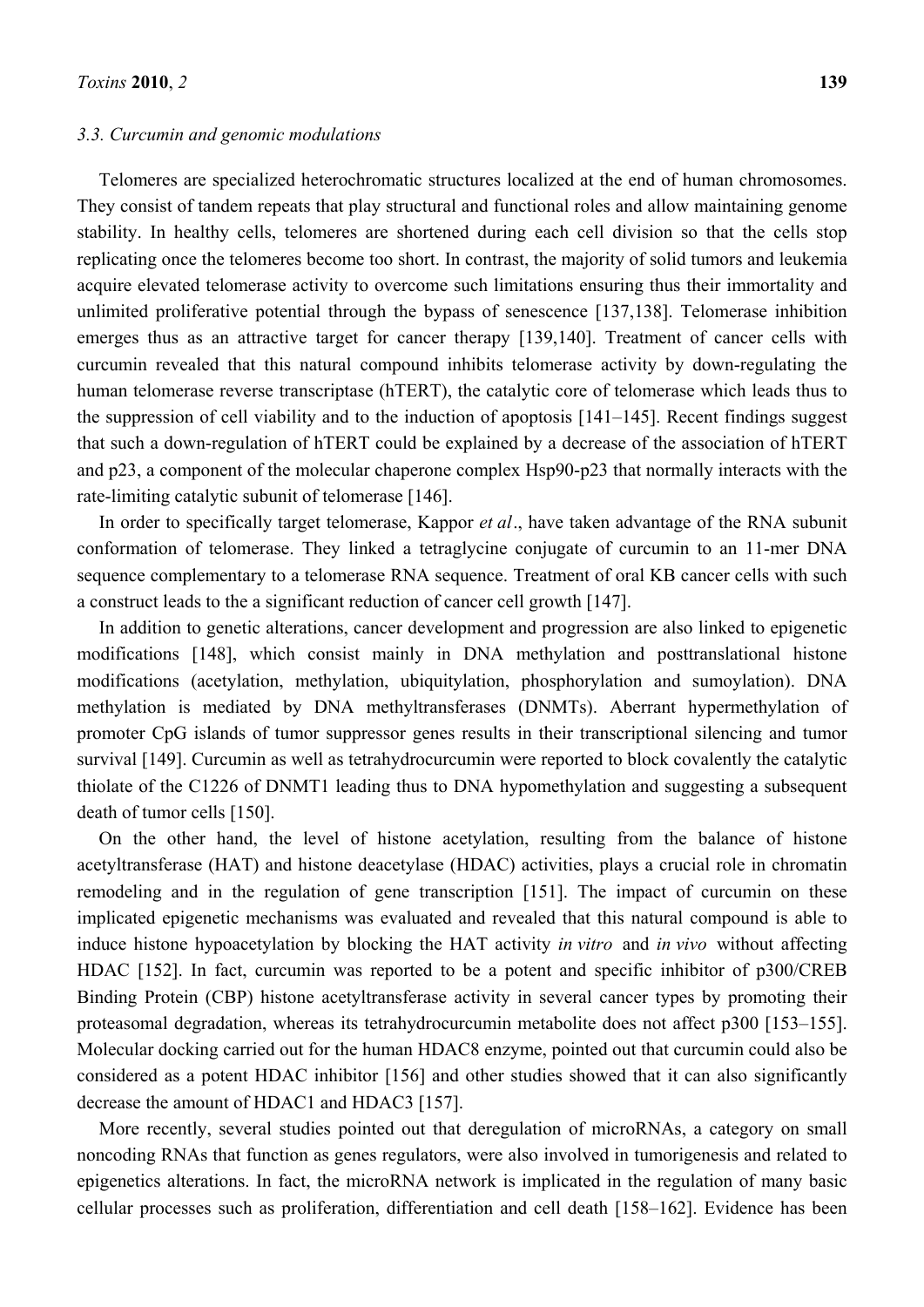provided that dietary compounds such as curcumin could exert their chemopreventive effect through the modulation of miRNAs expression [163]. Indeed, curcumin was reported to alter miRNA expression by up-regulating miRNA-22 and down-regulating miRNA-199a\* in human pancreatic cells [164]. On the other hand, this natural compound was also able to up-regulate the expression of miRNA-15a and miRNA-16 which leads to the reduction of the expression of the anti-apoptotic *Bcl-2* gene [165].

### **4. Mechanisms of Cell Death Induced by Curcumin**

Curcumin is most often described to induce tumor cell death through the well-described apoptosis process [166]. However, tumor cell resistance to apoptosis appears frequently and is associated with poor prognosis and resistance to cancer treatment [167]. Fortunately, other types of mechanism leading to cell death (e.g., autophagy, mitotic catastrophe) are also induced by curcumin in order to compensate this lack of induction of cell death mechanisms.

#### *4.1. Apoptosis*

Apoptosis is a tightly regulated mechanism of cell death that can be initiated by intracellular stress signals and extracellular ligands following curcumin treatment in several cancer types [166,168]. The intrinsic induction of apoptosis is triggered in response to cellular signals including stress and DNA damage. Curcumin was reported to induce the up-regulation of pro-apoptotic proteins from the Bcl-2 family (Bim, Bax, Bak, Puma and Noxa) and the down-regulation of anti-apoptotic proteins (XIAP, Bcl-2, Bcl-xL) [101,105]. This leads to the opening of mitochondrial permeability transition pores, the release of cytochrome c, the activation of the apoptosome (caspase-9/apaf-1/cytochrome c) and the subsequent cleavage of caspase-3, -6 and -7, Poly (ADP-ribose) polymerase (PARP) and finally to the death of tumor cells [169–171]. Pre-clinical studies pointed out that curcumin has similar proapoptotic effect on primary chronic lymphocytic leukemia B cells but that this effect is inhibited in the presence of stromal cells. In order to overcome this protective effect mediated by stromal cells, curcumin needs to be administered simultaneously with epigallocatechin-3 gallate (EGCG) [172].

On the other hand, apoptosis may also be induced by the extrinsic pathway at the cell surface through the activation of cell membrane receptors (Fas, TRAIL) [173–175]. This pathway leads to the assembly of the death- inducing signaling complex (DISC) containing Fas, FAD and caspase-8 and -10. The extrinsic pathway converges then to the intrinsic one by the induction of Bid cleavage, the subsequent release of cytochrome c and the activation of the cascade of caspases.

This induction of cell death by apoptosis after curcumin or curcumin analogs treatment [176] supports the idea of their possible implication for cancer therapy [16,177].

#### *4.2. Mitotic catastrophe*

Mitotic catastrophe (MC) is a type of cell death resulting from aberrant mitosis. In fact, this process results from a combination of deficient cell-cycle checkpoints (DNA structure and spindle assembly checkpoints) and cellular damage. Moreover, it has been reported that the intrinsic mitochondrial apoptotic machinery (chromatin condensation, mitochondrial release of proapoptotic proteins,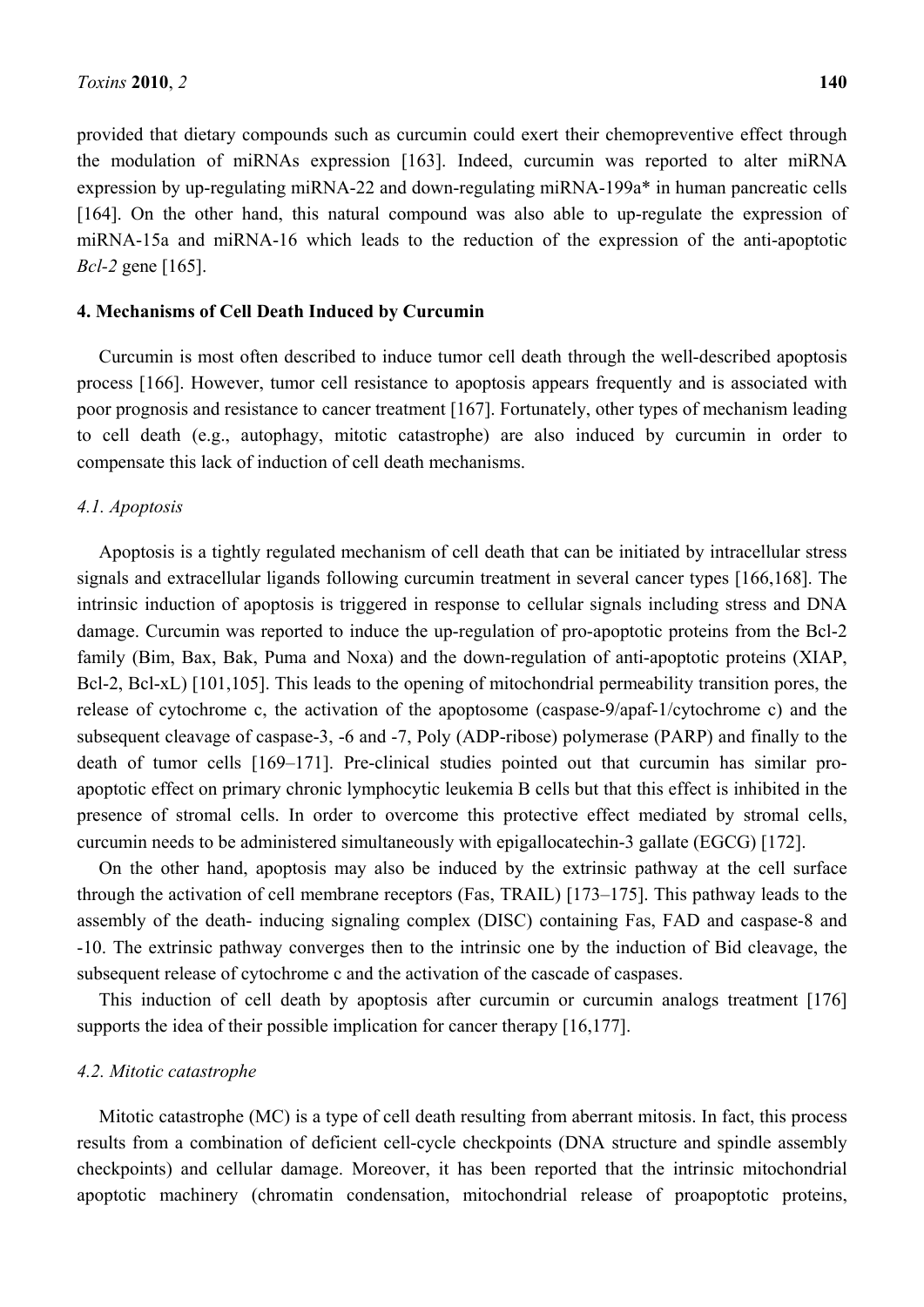caspase-2 activation and DNA degradation) is highly implicated in the execution of mitotic catastrophe, which occurs at the metaphase level, in a p53 independent manner [178,179]. This type of mitosis leads to the formation of large non-viable cells with several micronuclei and uncondensed chromosomes [179,180]. The disruption of mitotic spindle structure and the appearance of micronucleation after curcumin treatment were firstly described in MCF-7 human breast cancer cells and were related to curcumin-induced cell cycle arrest in G2/M [181]. Mitotic catastrophe was also a way for curcumin to overcome the resistance of tumor cells to apoptosis. In the case of curcumin, the induction of MC was related to the inhibition of survivin, a modulator of cell division and apoptosis in cancer [182,183]. Moreover, curcumin-induced cytotoxicity observed in a panel of oesophageal cancer cell lines after 24h of treatment was associated to MC induction related to an accumulation of the mitotic regulator cyclin B1 and of poly-ubiquitinated proteins [184]. Other publications underline the fact that curcumin metabolites, derivatives and products of degradation were unable to induce G2/M cell cycle arrest and MC compared to the original curcumin compound [185,186].

Mitotic catastrophe induction should be considered for clinical approaches, as a correlation was found between poor prognosis of treatment and inability of cells to induce MC. Moreover an increase of MC induction could compensate impaired induction of apoptosis [167].

# *4.3. Autophagy*

Autophagy is a highly regulated process characterized by sequestration of bulk cytoplasm, longlived proteins and cellular organelles in double-membrane vesicles (autophagosomes), which are subsequently degraded in lysosomes. The final role of autophagy as a tumor suppressor or a protector of cancer cells from anti-cancer therapy is still under investigation [187–189]. In the case of curcumin, it was recently reported that this natural compound suppresses the growth of malignant gliomas *in vitro* and *in vivo* through cell cycle arrest in G2/M transition phase and induction of autophagy. This phenomenon has been associated to the inhibition of the Akt/mTOR kinase and to the activation of the extracellular signal-regulated kinases (ERK) 1/2 and to the increase of LC-3 II expression [190,191]. Such an induction of autophagy was also observed concomitantly with mitotic catastrophe in oesophageal cancer after curcumin treatment [184].

# **5. Curcumin Synergistic Effect in Combination with Other Natural or Chemotherapeutic Compounds**

As described above, curcumin is a multi-target natural chemopreventive compound by itself. In addition to its high chemopreventive potential, this natural compound can act synergistically with other natural compounds or other kinds of therapy (radiotherapy, chemotherapy and hormonotherapy).

# *5.1. Synergism with natural compounds*

Curcumin was reported to have a synergistic effect with genistein, a natural compound derived from soy beans. When combined, they are able to reduce the proliferation of the human breast MCF-7 oestrogen-positive cells induced by environmental pesticides [192]. Moreover, combination of curcumin with 1,25-dihydroxyvitamin D3 (calcitrol) treatment, a well known inducer of monocytic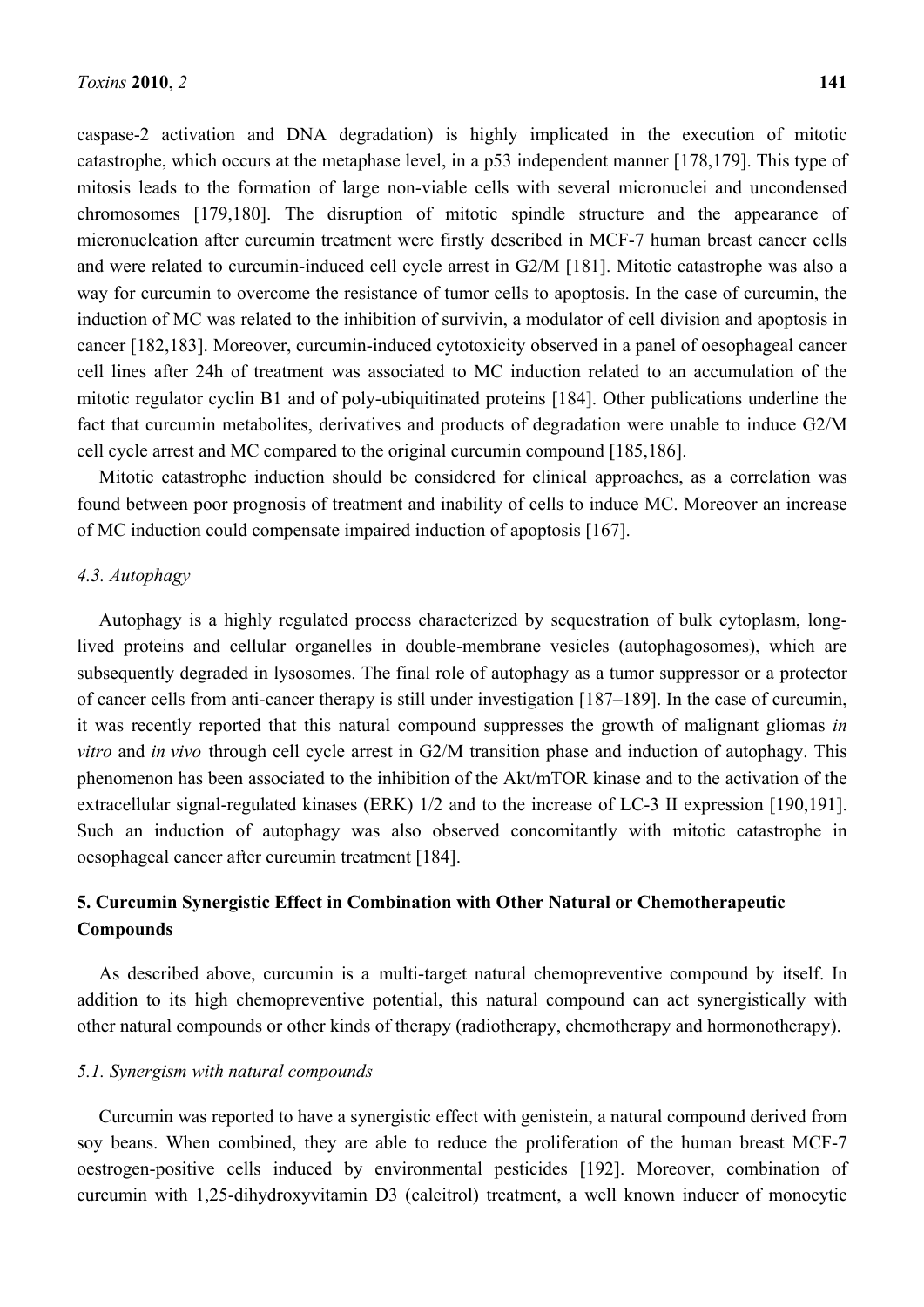differentiation, was able to stimulate monocytic differentiation of the human promyelocytic HL-60 cells [193] and to abolish resistance of calcitrol-differentiated HL60 cells to DNA damage–induced apoptosis by activating other cell signaling pathways leading to cell death [194]. Diet containing both curcumin and omega-3 fatty acids (fish oil diet) leads to the prevention and treatment of pancreatic tumor xenografts through the down-regulation of the expression and activity of iNOS, COX-2 and 5-LOX and up-regulation of p21 [78]. Coadministration of curcumin with embellin, a natural benzoquinone derived from Embelia ribes berries, prevents lipid peroxidation, histological alterations and oxidative tissue damage occurring usually during chemically-induced hepatocarcinogenesis in Wistar albino rats [195]. An additive inhibitory effect on cell proliferation was also observed in human prostate cancer PC-3 cells *in vitro* and *in vivo* in human PC-3 xenografts mice treated concomitantly with curcumin and β-phenylethyl isothiocyanate (PEITC), a natural compound issued from cruciferous vegetables. This inhibitory effect was related to the suppression of epidermal growth factor (EGFR), Akt and PI3K phosphorylations and the inhibition of the NF-κB signaling pathway [128,196]. A similar cascade of events was also pointed out following the combination of curcumin and resveratrol *in vitro* in HCT116 colon cancer cells and *in vivo* in colon cancer xenografts [197]. Synergistic interactions of curcumin with epigallocatechin-3-gallate (EGCG), a polyphenolic compound found in green tea leads to the reduction of their respective dose index in normal, premalignant and malignant human oral epithelial cells [198]. In the case of chronic lymphocytic leukemia cells (CLL), synergism between EGCG and curcumin allows to overcome the stromal-mediated protection of the CLL cells in the case of sequential therapy. By this way, EGCG sensitizes the cells to curcumin effects and is able to increase strongly cell death in leukemic cells [172]. Curcumin administrated in combination with piperine, an alkaloid from black pepper, inhibits breast stem cell self-renewal without inducing toxicity to differentiated cells. This inhibitory effect is mediated by the inhibition of mammosphere formation and Wnt signaling pathway, but without causing toxicity to differentiated cells [91].

A clinical approach revealed that the combination of curcumin with quercetin, a plant derived flavonoid, reduces the number and size of ileal and adenomas in patients with familial adenomatous polyposis without appreciable toxicity [199]. Most of the natural compounds cited above to have synergestic effect with curcumin *in vitro* or *in vivo* are included in ongoing clinical trials in patients affected by cancer.

### *5.2. Synergism with conventional therapy*

Due to frequent failure of conventional treatment alone (radiotherapy, chemotherapy and hormonotherapy), novel clinical strategies, based on the combination of different treatments together or in conjunction with chemopreventive agents, are emerging.

The combination of curcumin with radiation enhances significantly the radiation-induced clonogenic inhibition and induces cell death by apoptosis. This combination of treatment reduces the TNFα-mediated NF-κB activity, alters the Bax/Bcl-2 ratio and activates cytochrome c, caspase-9 and caspase-3 in PC-3 prostate cancer cells [200], but also in colorectal cancer cells [53]. Pretreatment of cervical carcinoma cells results in a significant dose-dependent radiosensitization of these cells. This involves an increase of reactive oxygen species (ROS) and extracellular signal-regulated kinase (ERK)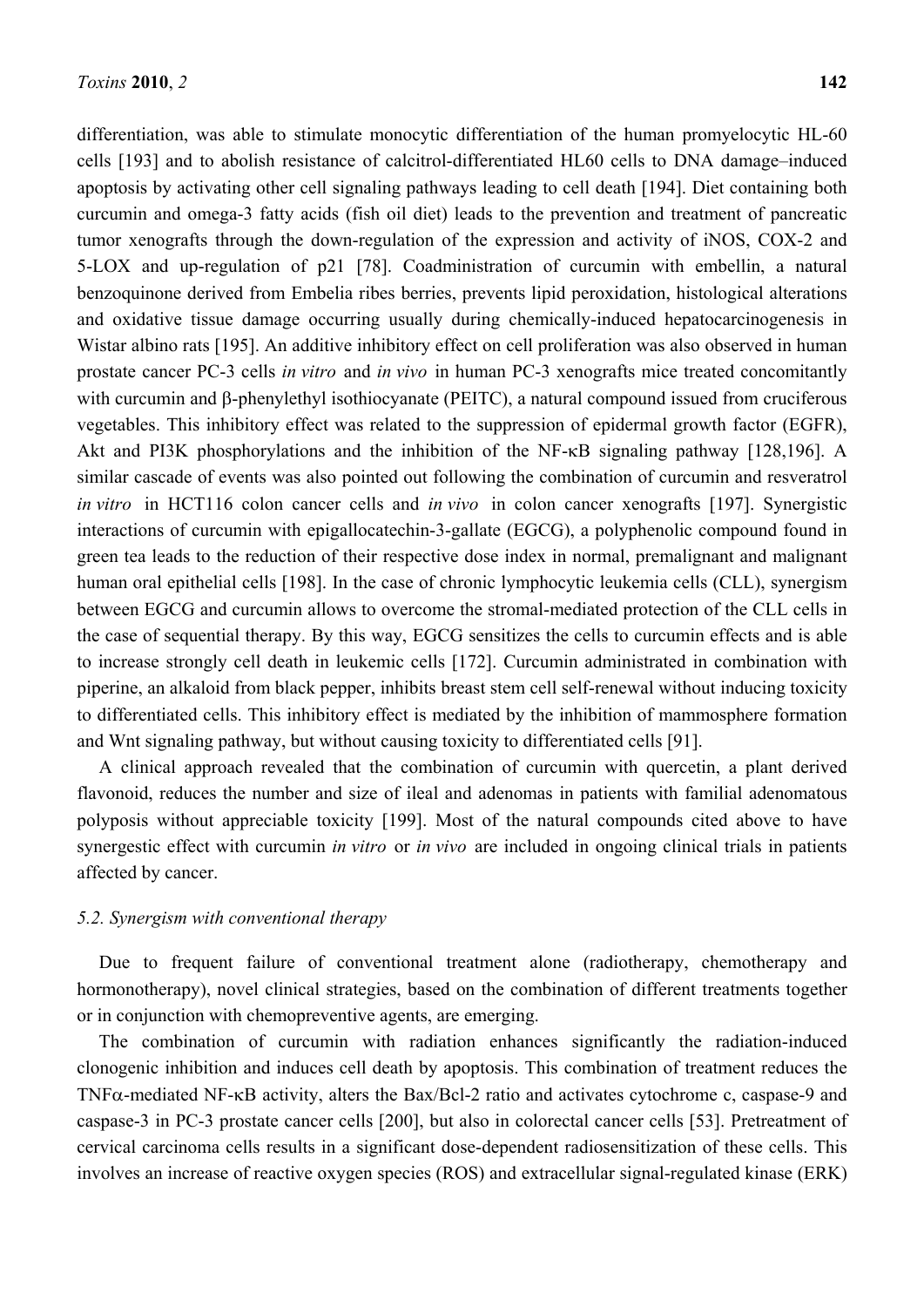1/2 activation [201]. Altogether these data suggest that curcumin can be considered as a potent radiosensitizer in prostate and cervical cancer.

Several studies have also been performed in order to evaluate the potential synergistic activity of curcumin in combination with synthetic agents commonly used in chemotherapy. We will first focus on the combination of curcumin with chemotherapeutic agents from natural origin and currently used in clinic such as Taxol® (paclitaxel), derived from *Taxus brevifolia*. Curcumin was shown to potentiate the effect of paclitaxel-mediated chemotherapy in advanced breast cancer *in vitro* and *in vivo* and is able to inhibit lung metastasis. Such a sensitization of taxol-induced cell death by curcumin was also observed in cervical HeLa cancer cells. In both case, the potentiation of chemotherapy by curcumin was related to the down-regulation of NF-κB and serine/threonine Akt pathways, to the suppression of cyclooxygenase 2 (COX-2) and matrix metalloproteinase-9 (MMP-9) but also to the activation of caspases and cytochrome c release [117,202,203]. On the other hand, curcumin appears to be a good adjuvant to enhance the induction of apoptosis and the subsequent chemotherapeutic efficacy of vinorelbine for the treatment of advanced non-small lung H520 carcinoma cells [204] and of celecoxib, a well known COX-2 inhibitor, in pancreatic adenocarcinoma cells [205,206]. This synergism of curcumin and celecoxib is responsible for the down-regulation of the COX-2 signaling pathway. Such a reduction of COX-2 is also observed in human colon cancer HT-29 cell lines when curcumin is associated with the antimetabolite 5-fluorouracil (5-FU) chemotherapeutic agent [207]. The combination of curcumin and 5-FU was also reported for the eradication of human gastric adenocarcinoma cells through the induction of cell cycle arrest in G2/M transition phase [208]. Furthermore, curcumin is able to potentiate the antiproliferative effect of 5-FU associated with oxaliplatin or oxoplatin alone and to stimulate cell death by apoptosis through the attenuation of epidermal growth factors (EGF) and insuline-like growth factor (IGF) signaling pathways in colon cancer HCT-116 and HT-29 cells [209,210].

In addition to its ability to enhance the antitumoral effect of conventional chemotherapy, curcumin is also able to circumvent chemoresistance. Resistance to conventional chemotherapy often appears in the case of treatment with platinium (Pt) drugs such as cisplatin and oxaliplatin [211,212]. Several reports revealed that combination of curcumin with Pt drugs treatment inhibits the growth of cancer cells by modulating EGF and IGF receptors expression and by inducing G2/M cell cycle arrest through the modulation of Akt and p38 MAPK [209,210,213,214]. This combination also leads to the induction of cancer cell death by apoptosis through the increase of p53 tumor suppressor gene expression, through the proteasomal degradation of Bcl-2 mediating cisplatin resistance and through the reduction of interleukin-6 production [215,216]. In the case of colon cancer, the emergence of a subset of selfrenewing cells, called cancer stem cells (CSCs), is highly implicated in the failure of oxaliplatin treatment. Treatment of oxaliplatin resistant CSCs cells with curcumin results in a marked reduction of CSCs cells accompanied by alterations of the level of DNA methyltransferase 1 [217]. These findings underline the fact that curcumin is able to increase the sensitivity of resistant cancer cells to Platinium drugs and to prevent the emergence of chemoresistant colon cancer cells due to the enrichment of cancer stem cells. Sung *et al.*, showed that curcumin overcomes chemoresistance and potentiates the effect of thalidomide and bortezomib by down-regulating NF-κB and its target genes (e.g., cyclin D1, Bcl-xL, Bcl-2, XIAP, survivin and VEGF) in human multiple myeloma *in vitro* and *in vivo* [218]. More recently, curcumin was also found to potentiate the anti-tumor effect of gemcitabine, another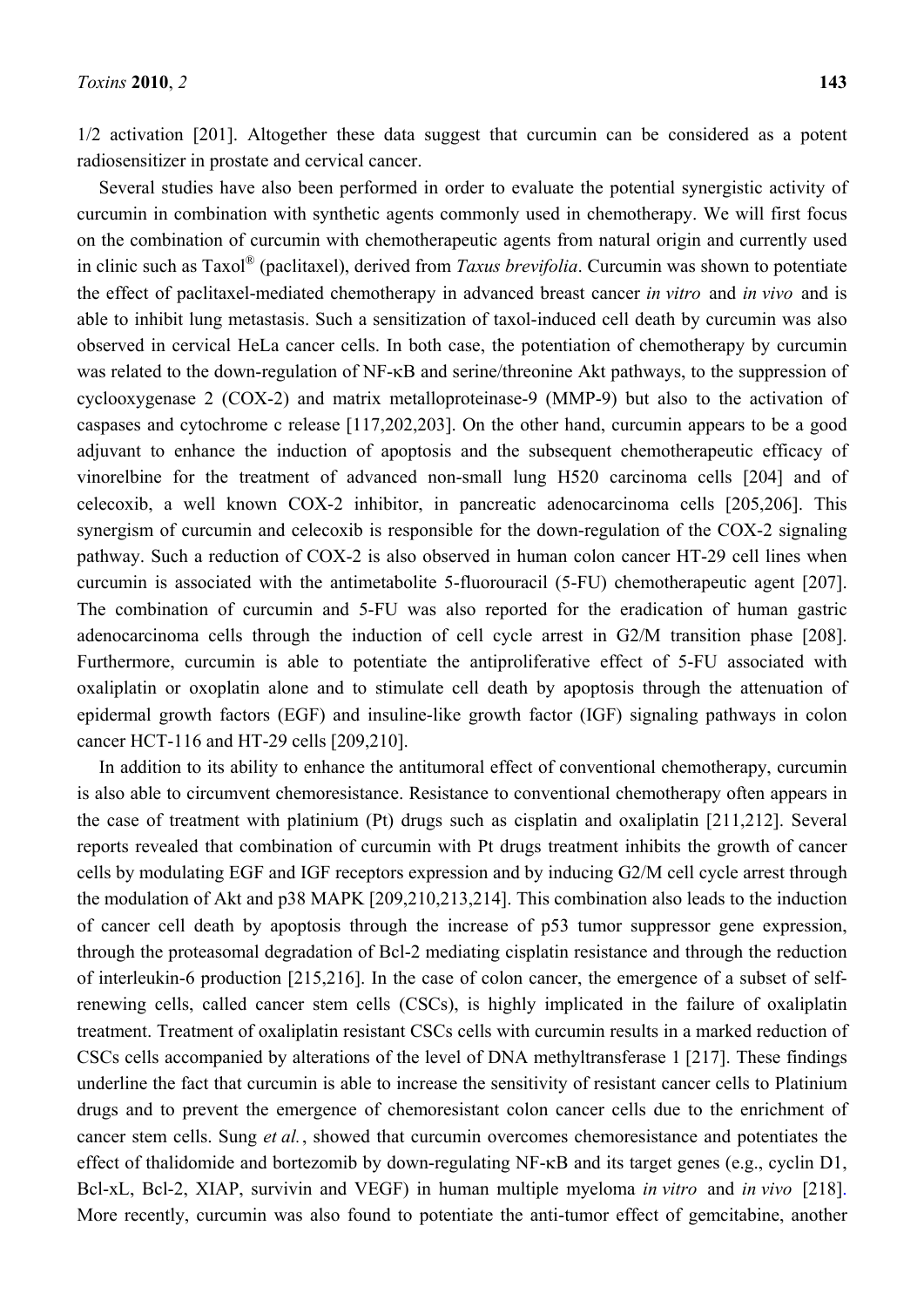pyrimidine antimetabolite, by suppressing proliferative and angiogenic biomarkers and by modulating the NF-κB signaling pathway *in vitro* in human bladder cancer 253JBV cells and *in vivo* in an orthotopic human bladder cancer [134]. Similar results were observed after combination of curcumin with capecitabine in the case of advanced metastatic colorectal cancer in an orthotopic mouse model. This combination was also highly effective in suppressing acites and distant metastasis in other organs [77].

Venkatesan *et al.* also reported that curcumin is able to attenuate the myocardial toxicity usually observed after adriamycin (doxorubicin) treatment of Wistar rats. In fact, such a pre-treatment with curcumin decreases the level of creatinine kinase and lactate deshydrogenase as well as lipid peroxidation and it increases the level of endogenous antioxidants in order to counteract the side effects of anthracycline chemotherapeutic agents [219]. Such combination of treatment could thus limit free radical-mediated organ injury normally observed after adriamycin treatment.

Curcumin, alone or in combination with docetaxel, was also shown to be highly potent in mice with multidrug-resistant tumors, by decreasing both proliferation, microvessel density and by increasing tumor cell apoptosis [48]. Recently, the results of a phase I dose escalation trial including fourteen patients with advanced or metastatic breast cancer pointed out that curcumin could be used in combination with docetaxel. This study allows to determine the maximal tolerated dose (6 mg/mL curcumin for seven consecutive days every three weeks in combination with a standard dose of docetaxel) as well as their toxicity, safety and effects on tumor marker [220]. Thanks to the encouraging data obtained by clinical trial, a comparative phase II clinical trial study is now under investigation.

Curcumin also appeared to be a good candidate to sensitize prostate cancer cells for TRAILmediated immunotherapy. TNF $\alpha$  related apoptosis-inducing ligand (TRAIL) is an inducer of apoptosis in many cancer cells and is an attractive cytokine for the treatment of advanced cancers including prostate cancer. Although prostate cancer cells (DU145, PC-3 and LNCaP) are mostly resistant to TRAIL, they can be sensitized with curcumin to TRAIL-induced apoptosis. This combination induces the inhibition of constitutively active NF-κB, DNA fragmentation, the cleavage of pro-caspase-3, procaspase-8 and pro-caspase-9, as well as the truncation of Bid and cytochrome c release. It also leads to the inhibition of the anti-apoptotic proteins Bcl-2, Bcl-xL and XIAP [38,105,221–223]. These results were confirmed *in vivo* by pre-clinical studies performed in PC-3 xenografts [224] and in TRAILresistant LNCaP xenografts [225].

### **6. The "Dark Side" of Curcumin**

All of the previous reported findings have underlined the pharmacologically safety and biological effectiveness of curcumin and analogs. However it appeared that many of the anti-cancer effects of curcumin observed *in vitro* cannot be achieved *in vivo* or in patients mainly due to its low bioavailability outside the gastrointestinal tract after oral administration [9,226]. Moreover, several studies also pointed out that curcumin can exhibit toxicity and carcinogenic effects [12]. In a 2-year study performed on rodents fed with curcumin, an equivocal evidence of curcumin carcinogenic activity was reported as they observed an increased incidence of hepatocellular and clitoral gland adenoma as well as carcinomas of the small intestine, due to curcumin ingestion [227]. Curcumin also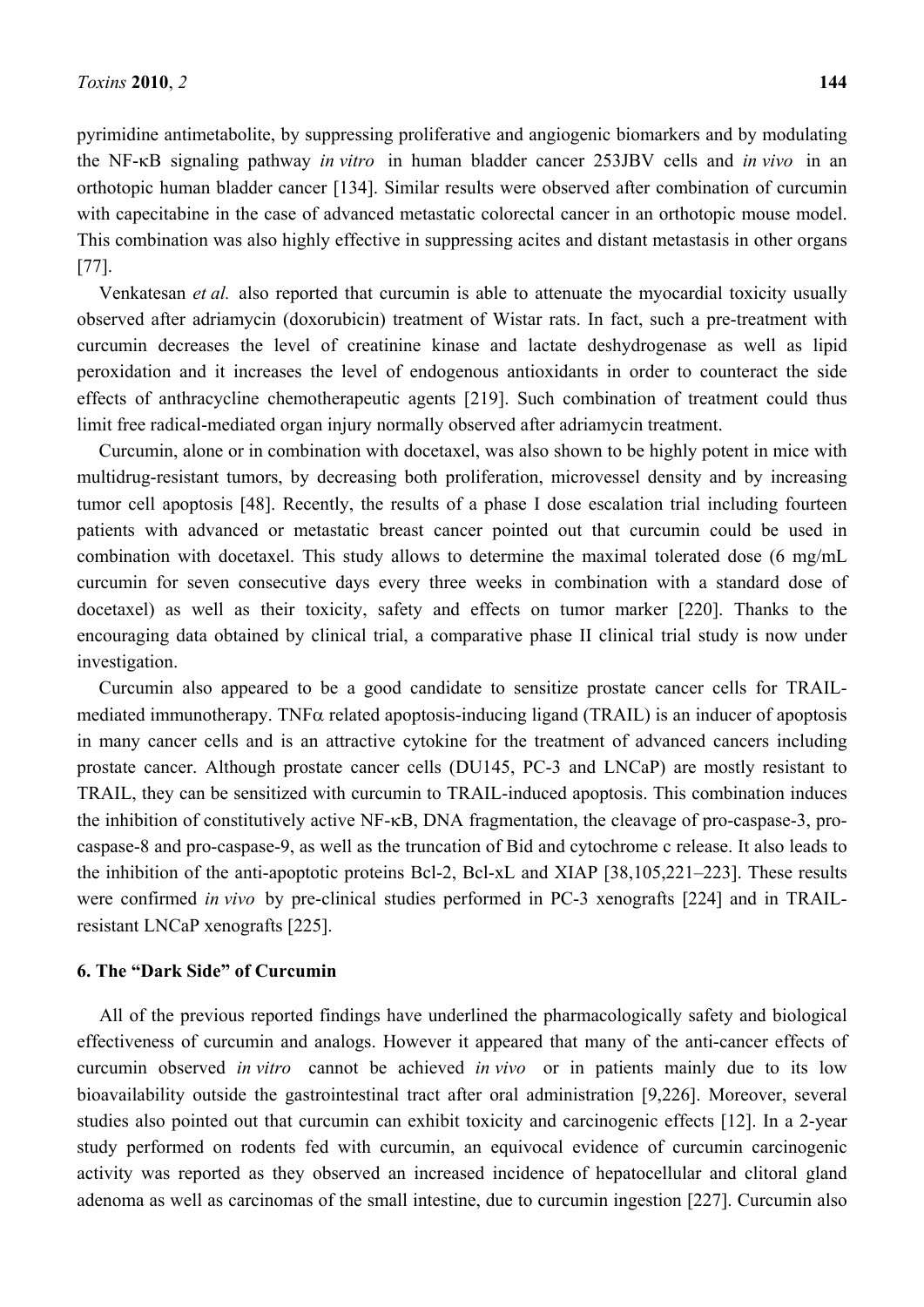appeared responsible for the promotion of lung tumor multiplicity and its progression to later stages in transgenic mouse model expressing the human Ki-ras<sup>G12C</sup> allele and affected by lung cancer [228]. These negative effects of curcumin were suggested to be mediated by the presence of  $\alpha$ , $\beta$ -unsaturated ketone in its chemical structure that is responsible for the inactivation of the tumor suppressor p53 [229] and the production of ROS [230]. It also implicates its iron chelator potential [231]. Other groups revealed that curcumin could also induce chromosome aberrations [232] and DNA alterations [233], which are both highly implicated in carcinogenesis. Moreover, under specific conditions, curcumin could also be toxic and can alter the efficiency of conventional chemotherapy and radiotherapy [230]. In fact, it has been reported that curcumin inhibits camptothecin-, mechlorethamine-, and doxorubicin-induced apoptosis in human breast cancer *in vitro* by up to 70% and that it also inhibits the cyclophosphamide-induced tumor regression and apoptosis in *in vivo*  models in a time and dose dependent manner. It was suggested that this inhibition of chemotherapyinduced apoptosis by curcumin happened through the inhibition of ROS generation and blockade of JNK function after curcumin treatment [234]. All of these findings lead to the conclusion that the balance between risk and benefit of curcumin should be taken into account before any clinical use for cancer prevention or therapy.

### **7. Conclusions**

In this review we have summarized the major intracellular components targeted by curcumin treatment. All of these findings reinforce the idea that curcumin could be considered as a potent natural compound both for prevention and treatment of multifactorial disease such as cancer. However, more translational research and clinical trials with either native or formulated curcumin or in combination with compounds already approved for conventional therapies are needed to better understand the benefit-risk profile of curcumin before putting this natural compound in the forefront of clinical cancer therapy. With this in mind, numerous other natural compounds initially used, as curcumin, in traditional cooking or medicine, are now under investigations in order to discover other multipotent natural molecules that could be used in cancer prevention or therapy.

#### **Acknowledgements**

MHT and SE were supported by Télévie grants (Fonds National de la Recherche Scientifique, Belgium). M. Diederich's research at the Laboratoire de Biologie Moléculaire et Cellulaire du Cancer (LBMCC) is financially supported by "Recherche Cancer et Sang" foundation, by «Recherches Scientifiques Luxembourg» asbl, by «Een Häerz fir Kriibskrank Kanner» association, the Action Lions "Vaincre le Cancer" Luxembourg, The Fonds National de la Recherche Luxembourg, Televie Luxembourg and the Foundation for Scientific Cooperation between Germany and Luxemburg for additional support. Further support was received from the European Union (ITN "RedCat" 215009 and Interreg IVa project "Corena").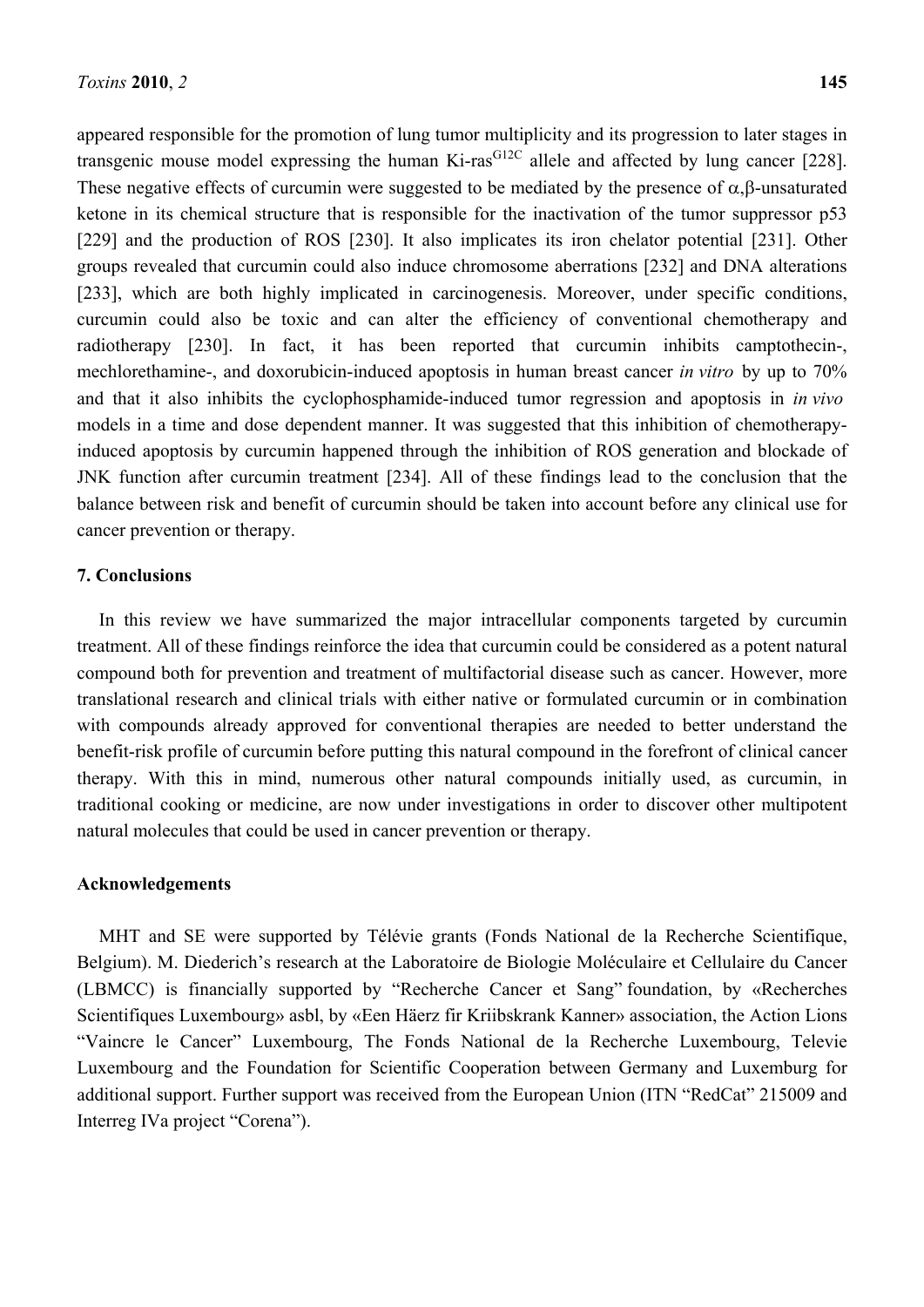# **References**

- 1. Lin, J.K. Molecular targets of curcumin. *Adv. Exp. Med. Biol.* **2007**, *595*, 227–243.
- 2. Aggarwal, B.B.; Bhatt, I.D.; Ichikawa, H.; Ahn, K.S.; Sethi, G.; Sandur, S.K.; Sundaram, C.; Seeram, N.; Shishodia, S. Curcumin: Biological and Medicinal properties. In *Turmeric: The genus Curcuma*; CRC Press: New York, NY, USA, 2007; Vol. 45, pp. 297–368.
- 3. Goel, A.; Kunnumakkara, A.B.; Aggarwal, B.B. Curcumin as "Curecumin": From kitchen to clinic. *Biochem. Pharmacol.* **2008**, *75*, 787–809.
- 4. Hatcher, H.; Planalp, R.; Cho, J.; Torti, F.M.; Torti, S.V. Curcumin: From ancient medicine to current clinical trials. *Cell. Mol. Life Sci.* **2008**, *65*, 1631–1652.
- 5. Thangapazham, R.L.; Sharma, A.; Maheshwari, R.K. Multiple molecular targets in cancer chemoprevention by curcumin. *AAPS J.* **2006**, *8*, E443–449.
- 6. Lao, C.D.; Ruffin, M.T. IV.; Normolle, D.; Heath, D.D.; Murray, S.I.; Bailey, J.M.; Boggs, M.E.; Crowell, J.; Rock, C.L.; Brenner, D.E. Dose escalation of a curcuminoid formulation. *BMC Complement. Altern. Med.* **2006**, *6*, 10.
- 7. Chainani-Wu, N. Safety and anti-inflammatory activity of curcumin: A component of tumeric (Curcuma longa). *J. Altern. Complement. Med.* **2003**, *9*, 161–168.
- 8. Cheng, A.L.; Hsu, C.H.; Lin, J.K.; Hsu, M.M.; Ho, Y.F.; Shen, T.S.; Ko, J.Y.; Lin, J.T.; Lin, B.R.; Ming-Shiang, W.; Yu, H.S.; Jee, S.H.; Chen, G.S.; Chen, T.M.; Chen, C.A.; Lai, M.K.; Pu, Y.S.; Pan, M.H.; Wang, Y.J.; Tsai, C.C.; Hsieh, C.Y. Phase I clinical trial of curcumin, a chemopreventive agent, in patients with high-risk or pre-malignant lesions. *Anticancer Res.*  **2001**, *21*, 2895–2900.
- 9. Sharma, R.A.; Euden, S.A.; Platton, S.L.; Cooke, D.N.; Shafayat, A.; Hewitt, H.R.; Marczylo, T.H.; Morgan, B.; Hemingway, D.; Plummer, S.M.; Pirmohamed, M.; Gescher, A.J.; Steward, W. P. Phase I clinical trial of oral curcumin: Biomarkers of systemic activity and compliance. *Clin. Cancer Res.* **2004**, *10*, 6847–6854.
- 10. Sharma, R.A.; McLelland, H.R.; Hill, K.A.; Ireson, C.R.; Euden, S.A.; Manson, M.M.; Pirmohamed, M.; Marnett, L.J.; Gescher, A.J.; Steward, W.P. Pharmacodynamic and pharmacokinetic study of oral Curcuma extract in patients with colorectal cancer. *Clin. Cancer Res.* **2001**, *7*, 1894–1900.
- 11. Anand, P.; Kunnumakkara, A.B.; Newman, R.A.; Aggarwal, B.B. Bioavailability of curcumin: Problems and promises. *Mol. Pharm.* **2007**, *4*, 807–818.
- 12. Burgos-Moron, E.; Calderon-Montano, J.M.; Salvador, J.; Robles, A.; Lopez-Lazaro, M. The dark side of curcumin. *Int. J. Cancer* **2009**, *9999*, DOI: 10.1002/ijc.24967.
- 13. Garcea, G.; Berry, D.P.; Jones, D.J.; Singh, R.; Dennison, A.R.; Farmer, P.B.; Sharma, R.A.; Steward, W.P.; Gescher, A.J. Consumption of the putative chemopreventive agent curcumin by cancer patients: Assessment of curcumin levels in the colorectum and their pharmacodynamic consequences. *Cancer Epidem. Biomarker. Prev.* **2005**, *14*, 120–125.
- 14. Plummer, S.M.; Hill, K.A.; Festing, M.F.; Steward, W.P.; Gescher, A.J.; Sharma, R.A. Clinical development of leukocyte cyclooxygenase 2 activity as a systemic biomarker for cancer chemopreventive agents. *Cancer Epidem. Biomarker. Prev.* **2001**, *10*, 1295–1299.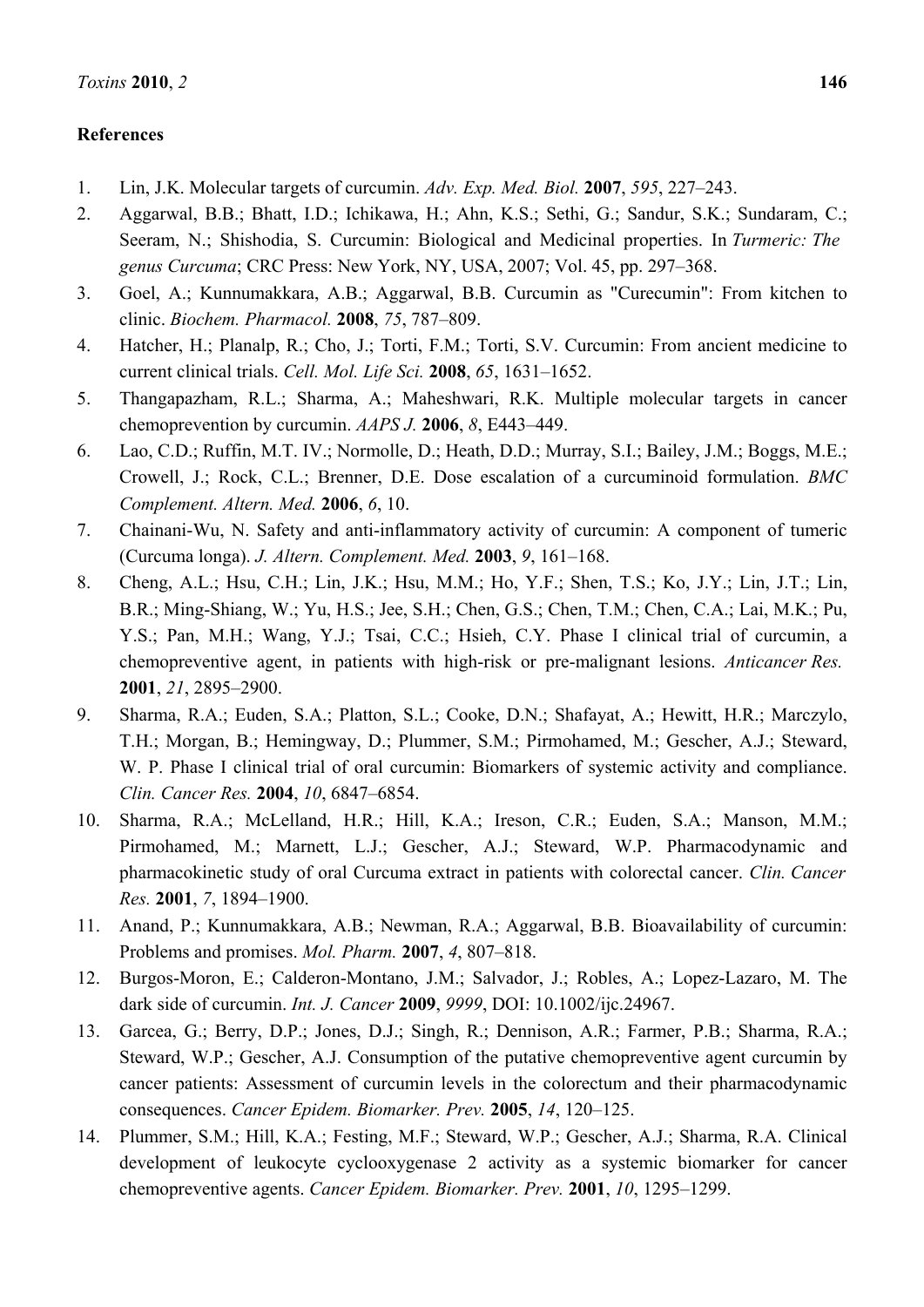- 15. Sugiyama, Y.; Kawakishi, S.; Osawa, T. Involvement of the beta-diketone moiety in the antioxidative mechanism of tetrahydrocurcumin. *Biochem. Pharmacol.* **1996**, *52*, 519–525.
- 16. Sandur, S.K.; Pandey, M.K.; Sung, B.; Ahn, K.S.; Murakami, A.; Sethi, G.; Limtrakul, P.; Badmaev, V.; Aggarwal, B.B. Curcumin, demethoxycurcumin, bisdemethoxycurcumin, tetrahydrocurcumin and turmerones differentially regulate anti-inflammatory and antiproliferative responses through a ROS-independent mechanism. *Carcinogenesis* **2007**, *28*, 1765– 1773.
- 17. Somparn, P.; Phisalaphong, C.; Nakornchai, S.; Unchern, S.; Morales, N.P. Comparative antioxidant activities of curcumin and its demethoxy and hydrogenated derivatives. *Biol. Pharm. Bull.* **2007**, *30*, 74–78.
- 18. Ferrari, E.; Lazzari, S.; Marverti, G.; Pignedoli, F.; Spagnolo, F.; Saladini, M., Synthesis, cytotoxic and combined cDDP activity of new stable curcumin derivatives. *Bioorg. Med. Chem.*  **2009**, *17*, 3043–3052.
- 19. Anand, P.; Thomas, S.G.; Kunnumakkara, A.B.; Sundaram, C.; Harikumar, K.B.; Sung, B.; Tharakan, S.T.; Misra, K.; Priyadarsini, I.K.; Rajasekharan, K.N.; Aggarwal, B.B. Biological activities of curcumin and its analogues (Congeners) made by man and Mother Nature. *Biochem. Pharmacol.* **2008**, *76*, 1590–1611.
- 20. Anand, P.; Nair, H.B.; Sung, B.; Kunnumakkara, A.B.; Yadav, V.R.; Tekmal, R.R.; Aggarwal, B.B. Design of curcumin-loaded PLGA nanoparticles formulation with enhanced cellular uptake, and increased bioactivity *in vitro* and superior bioavailability *in vivo* . *Biochem. Pharmacol.*  **2010**, *79*, 330–338.
- 21. Bisht, S.; Feldmann, G.; Soni, S.; Ravi, R.; Karikar, C.; Maitra, A. Polymeric nanoparticleencapsulated curcumin ("nanocurcumin"): A novel strategy for human cancer therapy. *J. Nanobiotechnol.* **2007**, *5*, 3.
- 22. Narayanan, N.K.; Nargi, D.; Randolph, C.; Narayanan, B.A. Liposome encapsulation of curcumin and resveratrol in combination reduces prostate cancer incidence in PTEN knockout mice. *Int. J. Cancer* **2009**, *125*, 1-8.
- 23. Thangapazham, R.L.; Puri, A.; Tele, S.; Blumenthal, R.; Maheshwari, R.K. Evaluation of a nanotechnology-based carrier for delivery of curcumin in prostate cancer cells. *Int. J. Oncol.*  **2008**, *32*, 1119–1123.
- 24. Lapenna, S.; Bilia, A.R.; Morris, G.A.; Nilsson, M. Novel artemisinin and curcumin micellar formulations: Drug solubility studies by NMR spectroscopy. *J. Pharm. Sci.* **2009**, *98*, 3666– 3675.
- 25. Shaikh, J.; Ankola, D.D.; Beniwal, V.; Singh, D.; Kumar, M.N. Nanoparticle encapsulation improves oral bioavailability of curcumin by at least 9-fold when compared to curcumin administered with piperine as absorption enhancer. *Eur. J. Pharm. Sci.* **2009**, *37*, 223–230.
- 26. Shoba, G.; Joy, D.; Joseph, T.; Majeed, M.; Rajendran, R.; Srinivas, P.S. Influence of piperine on the pharmacokinetics of curcumin in animals and human volunteers. *Planta Med.* **1998**, *64*, 353–356.
- 27. Lockhart, D.J.; Dong, H.; Byrne, M.C.; Follettie, M.T.; Gallo, M.V.; Chee, M.S.; Mittmann, M.; Wang, C.; Kobayashi, M.; Horton, H.; Brown, E.L. Expression monitoring by hybridization to high-density oligonucleotide arrays. *Nat. Biotechnol.* **1996**, *14*, 1675–1680.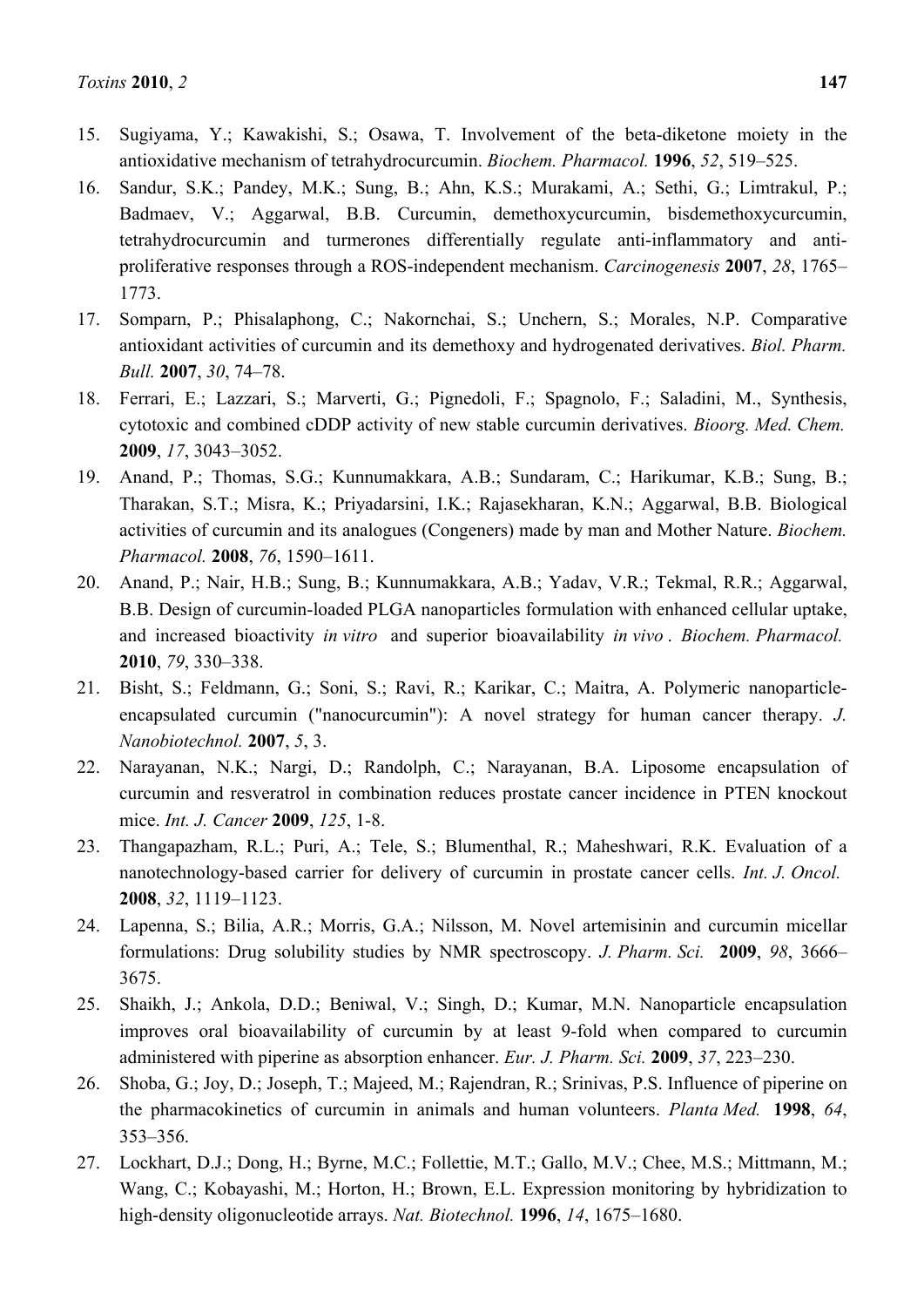- 28. Schena, M.; Shalon, D.; Davis, R.W.; Brown, P.O. Quantitative monitoring of gene expression patterns with a complementary DNA microarray. *Science* **1995**, *270*, 467–470.
- 29. Aggarwal, B.B.; Takada, Y.; Oommen, O.V. From chemoprevention to chemotherapy: Common targets and common goals. *Expert Opin. Investig. Drugs* **2004**, *13*, 1327–1338.
- 30. Sarkar, F.H.; Li,Y. Harnessing the fruits of nature for the development of multi-targeted cancer therapeutics. *Canc. Treat. Rev.* **2009**, *35*, 597–607.
- 31. Aggarwal, B.B.; Gehlot, P. Inflammation and cancer: How friendly is the relationship for cancer patients? *Curr. Opin. Pharmacol.* **2009**, *9*, 351–369.
- 32. Coussens, L.M.; Werb, Z. Inflammation and cancer. *Nature* **2002**, *420*, 860–867.
- 33. Singh, S.; Aggarwal, B.B. Activation of transcription factor NF-kappa B is suppressed by curcumin (diferuloylmethane) [corrected]. *J. Biol. Chem.* **1995**, *270*, 24995–25000.
- 34. Jobin, C.; Bradham, C.A.; Russo, M.P.; Juma, B.; Narula, A.S.; Brenner, D.A.; Sartor, R.B. Curcumin blocks cytokine-mediated NF-kappa B activation and proinflammatory gene expression by inhibiting inhibitory factor I-kappa B kinase activity. *J. Immunol.* **1999**, *163*, 3474–3483.
- 35. Bharti, A.C.; Donato, N.; Singh, S.; Aggarwal, B.B. Curcumin (diferuloylmethane) downregulates the constitutive activation of nuclear factor-kappa B and IkappaBalpha kinase in human multiple myeloma cells, leading to suppression of proliferation and induction of apoptosis. *Blood*  **2003**, *101*, 1053–1062.
- 36. Siwak, D.R.; Shishodia, S.; Aggarwal, B.B.; Kurzrock, R. Curcumin-induced antiproliferative and proapoptotic effects in melanoma cells are associated with suppression of IkappaB kinase and nuclear factor kappaB activity and are independent of the B-Raf/mitogenactivated/extracellular signal-regulated protein kinase pathway and the Akt pathway. *Cancer*  **2005**, *104*, 879–890.
- 37. Shishodia, S.; Potdar, P.; Gairola, C.G.; Aggarwal, B.B. Curcumin (diferuloylmethane) downregulates cigarette smoke-induced NF-kappaB activation through inhibition of IkappaBalpha kinase in human lung epithelial cells: Correlation with suppression of COX-2, MMP-9 and cyclin D1. *Carcinogenesis* **2003**, *24*, 1269–1279.
- 38. Deeb, D.; Jiang, H.; Gao, X.; Al-Holou, S.; Danyluk, A.L.; Dulchavsky, S.A.; Gautam, S.C. Curcumin [1,7-bis(4-hydroxy-3-methoxyphenyl)-1-6-heptadine-3,5-dione; C21H20O6] sensitizes human prostate cancer cells to tumor necrosis factor-related apoptosis-inducing ligand/Apo2L-induced apoptosis by suppressing nuclear factor-kappaB via inhibition of the prosurvival Akt signaling pathway. *J. Pharmacol. Exp. Ther.* **2007**, *321*, 616–625.
- 39. Dhandapani, K.M.; Mahesh, V.B.; Brann, D.W. Curcumin suppresses growth and chemoresistance of human glioblastoma cells via AP-1 and NFkappaB transcription factors. *J. Neurochem.* **2007**, *102*, 522–538.
- 40. Sharma, C.; Kaur, J.; Shishodia, S.; Aggarwal, B.B.; Ralhan, R. Curcumin down regulates smokeless tobacco-induced NF-kappaB activation and COX-2 expression in human oral premalignant and cancer cells. *Toxicology* **2006**, *228*, 1–15.
- 41. Milacic, V.; Banerjee, S.; Landis-Piwowar, K.R.; Sarkar, F.H.; Majumdar, A.P.; Dou, Q.P. Curcumin inhibits the proteasome activity in human colon cancer cells *in vitro* and *in vivo* . *Cancer Res.* **2008**, *68*, 7283–7292.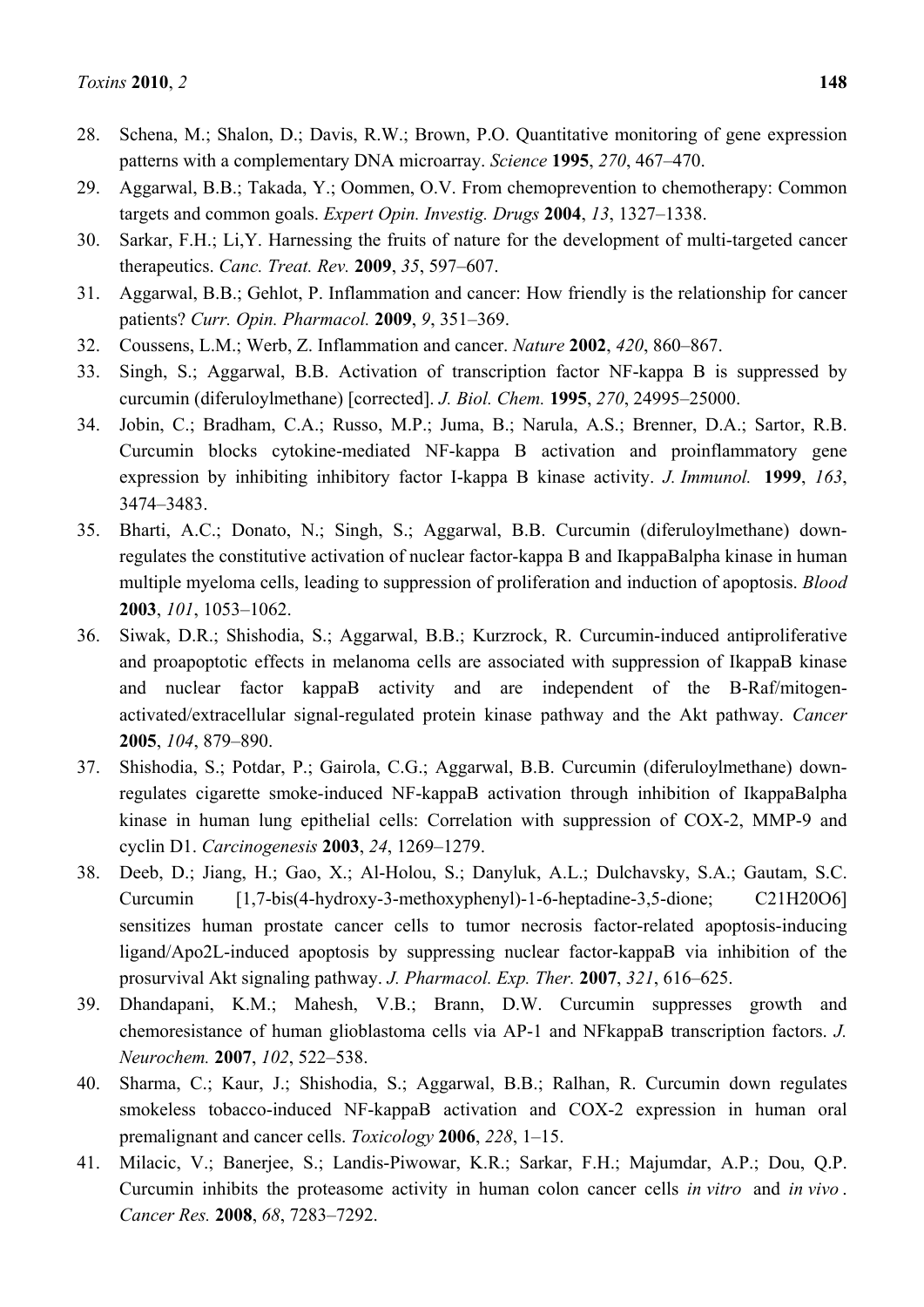- 42. Yang, H.; Landis-Piwowar, K.R.; Chen, D.; Milacic, V.; Dou, Q.P. Natural compounds with proteasome inhibitory activity for cancer prevention and treatment. *Curr. Protein Pept. Sci.*  **2008**, *9*, 227–239.
- 43. Landis-Piwowar, K.R.; Milacic, V.; Chen, D.; Yang, H.; Zhao, Y.; Chan, T.H.; Yan, B.; Dou, Q.P. The proteasome as a potential target for novel anticancer drugs and chemosensitizers. *Drug Resist. Update.* **2006**, *9*, 263–273.
- 44. Kasinski, A.L.; Du, Y.; Thomas, S.L.; Zhao, J.; Sun, S.Y.; Khuri, F.R.; Wang, C.Y.; Shoji, M.; Sun, A.; Snyder, J.P.; Liotta, D.; Fu, H. Inhibition of IkappaB kinase-nuclear factor-kappaB signaling pathway by 3,5-bis(2-flurobenzylidene)piperidin-4-one (EF24), a novel monoketone analog of curcumin. *Mol. Pharmacol.* **2008**, *74*, 654–661.
- 45. Bharti, A.C.; Shishodia, S.; Reuben, J.M.; Weber, D.; Alexanian, R.; Raj-Vadhan, S.; Estrov, Z.; Talpaz, M.; Aggarwal, B.B. Nuclear factor-kappaB and STAT3 are constitutively active in CD138+ cells derived from multiple myeloma patients, and suppression of these transcription factors leads to apoptosis. *Blood* **2004**, *103*, 3175–3184.
- 46. Dhillon, N.; Aggarwal, B.B.; Newman, R.A.; Wolff, R.A.; Kunnumakkara, A.B.; Abbruzzese, J.L.; Ng, C.S.; Badmaev, V.; Kurzrock, R. Phase II trial of curcumin in patients with advanced pancreatic cancer. *Clin. Cancer Res.* **2008**, *14*, 4491–4499.
- 47. Karin, M.; Greten, F.R., NF-kappaB: Linking inflammation and immunity to cancer development and progression. *Nat. Rev. Immunol.* **2005**, *5*, 749–759.
- 48. Lin, Y.G.; Kunnumakkara, A.B.; Nair, A.; Merritt, W.M.; Han, L.Y.; Armaiz-Pena, G.N.; Kamat, A.A.; Spannuth, W.A.; Gershenson, D.M.; Lutgendorf, S.K.; Aggarwal, B.B.; Sood, A.K. Curcumin inhibits tumor growth and angiogenesis in ovarian carcinoma by targeting the nuclear factor-kappaB pathway. *Clin. Cancer Res.* **2007**, *13*, 3423–3430.
- 49. Notarbartolo, M.; Poma, P.; Perri, D.; Dusonchet, L.; Cervello, M.; D'Alessandro, N. Antitumor effects of curcumin, alone or in combination with cisplatin or doxorubicin, on human hepatic cancer cells. Analysis of their possible relationship to changes in NF-kB activation levels and in IAP gene expression. *Cancer Lett.* **2005**, *224*, 53–65.
- 50. Chen, F.; Castranova, V.; Shi, X. New insights into the role of nuclear factor-kappaB in cell growth regulation. *Am. J. Pathol.* **2001**, *159*, 387–397.
- 51. Marin, Y.E.; Wall, B.A.; Wang, S.; Namkoong, J.; Martino, J.J.; Suh, J.; Lee, H.J.; Rabson, A.B.; Yang, C.S.; Chen, S.; Ryu, J.H. Curcumin downregulates the constitutive activity of NF-kappaB and induces apoptosis in novel mouse melanoma cells. *Melanoma Res.* **2007**, *17*, 274–283.
- 52. Mackenzie, G.G.; Queisser, N.; Wolfson, M.L.; Fraga, C.G.; Adamo, A.M.; Oteiza, P.I. Curcumin induces cell-arrest and apoptosis in association with the inhibition of constitutively active NF-kappaB and STAT3 pathways in Hodgkin's lymphoma cells. *Int. J. Cancer* **2008**, *123*, 56–65.
- 53. Sandur, S.K.; Deorukhkar, A.; Pandey, M.K.; Pabon, A.M.; Shentu, S.; Guha, S.; Aggarwal, B.B.; Krishnan, S. Curcumin modulates the radiosensitivity of colorectal cancer cells by suppressing constitutive and inducible NF-kappaB activity. *Int. J. Radiat. Oncol. Biol. Phys.*  **2009**, *75*, 534–542.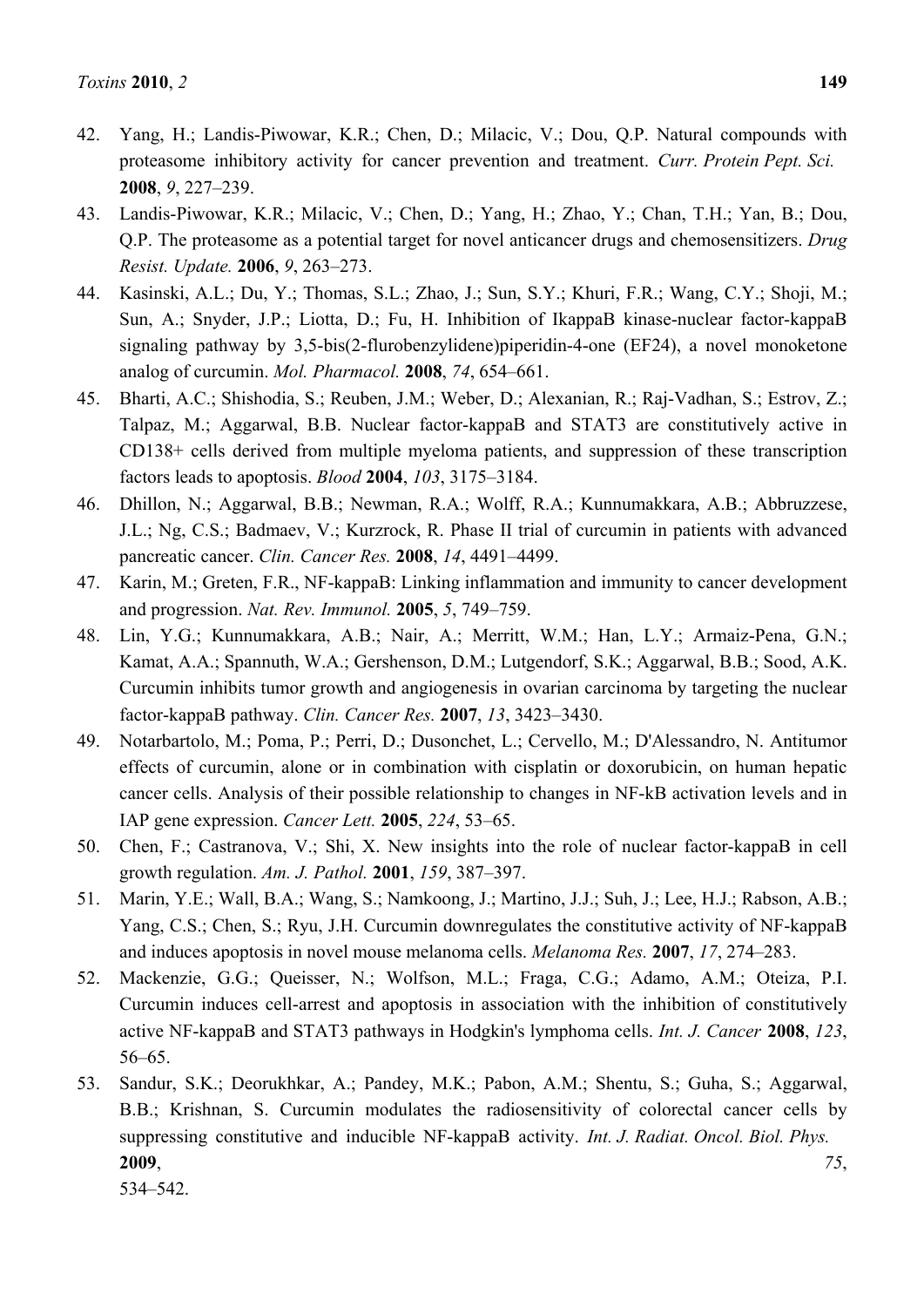- 54. Mukhopadhyay, A.; Bueso-Ramos, C.; Chatterjee, D.; Pantazis, P.; Aggarwal, B.B. Curcumin downregulates cell survival mechanisms in human prostate cancer cell lines. *Oncogene* **2001**, *20*, 7597–7609.
- 55. Aggarwal, S.; Ichikawa, H.; Takada, Y.; Sandur, S.K.; Shishodia, S.; Aggarwal, B.B. Curcumin (diferuloylmethane) down-regulates expression of cell proliferation and antiapoptotic and metastatic gene products through suppression of IkappaBalpha kinase and Akt activation. *Mol. Pharmacol.* **2006**, *69*, 195–206.
- 56. Aggarwal, B.B.; Vijayalekshmi, R.V.; Sung, B. Targeting inflammatory pathways for prevention and therapy of cancer: Short-term friend, long-term foe. *Clin. Cancer Res.* **2009**, *15*, 425–430.
- 57. Sandur, S.K.; Ichikawa, H.; Pandey, M.K.; Kunnumakkara, A.B.; Sung, B.; Sethi, G.; Aggarwal, B.B. Role of pro-oxidants and antioxidants in the anti-inflammatory and apoptotic effects of curcumin (diferuloylmethane). *Free Radic. Biol. Med.* **2007**, *43*, 568–580.
- 58. Wang, S.L.; Li, Y.; Wen, Y.; Chen, Y.F.; Na, L.X.; Li, S.T.; Sun, C.H. Curcumin, a potential inhibitor of up-regulation of TNF-alpha and IL-6 induced by palmitate in 3T3-L1 adipocytes through NF-kappaB and JNK pathway. *Biomed. Environ. Sci.* **2009**, *22*, 32–39.
- 59. Moon, D.O.; Jin, C.Y.; Lee, J.D.; Choi, Y.H.; Ahn, S.C.; Lee, C.M.; Jeong, S.C.; Park, Y.M.; Kim, G.Y. Curcumin decreases binding of Shiga-like toxin-1B on human intestinal epithelial cell line HT29 stimulated with TNF-alpha and IL-1beta: Suppression of p38, JNK and NF-kappaB p65 as potential targets. *Biol. Pharm. Bull.* **2006**, *29*, 1470–1475.
- 60. Menon, V.P.; Sudheer, A.R. Antioxidant and anti-inflammatory properties of curcumin. *Adv. Exp. Med. Biol.* **2007**, *595*, 105–125.
- 61. Yu, H.; Pardoll, D.; Jove, R. STATs in cancer inflammation and immunity: A leading role for STAT3. *Nat. Rev. Cancer* **2009**, *9*, 798–809.
- 62. Aggarwal, B.B.; Kunnumakkara, A.B.; Harikumar, K.B.; Gupta, S.R.; Tharakan, S.T.; Koca, C.; Dey, S.; Sung, B. Signal transducer and activator of transcription-3, inflammation, and cancer: How intimate is the relationship? *Ann. NY Acad. Sci.* **2009**, *1171*, 59–76.
- 63. Blasius, R.; Reuter, S.; Henry, E.; Dicato, M.; Diederich, M. Curcumin regulates signal transducer and activator of transcription (STAT) expression in K562 cells. *Biochem. Pharmacol.*  **2006**, *72*, 1547–1554.
- 64. Teiten, M.H.; Eifes, S.; Reuter, S.; Duvoix, A.; Dicato, M.; Diederich, M. Gene expression profiling related to anti-inflammatory properties of curcumin in K562 leukemia cells. *Ann. NY Acad. Sci.* **2009**, *1171*, 391–398.
- 65. Rajasingh, J.; Raikwar, H.P.; Muthian, G.; Johnson, C.; Bright, J.J. Curcumin induces growtharrest and apoptosis in association with the inhibition of constitutively active JAK-STAT pathway in T cell leukemia. *Biochem. Biophys. Res. Commun.* **2006**, *340*, 359–368.
- 66. Chakravarti, N.; Myers, J.N.; Aggarwal, B.B. Targeting constitutive and interleukin-6-inducible signal transducers and activators of transcription 3 pathway in head and neck squamous cell carcinoma cells by curcumin (diferuloylmethane). *Int. J. Cancer* **2006**, *119*, 1268–1275.
- 67. Bharti, A.C.; Donato, N.; Aggarwal, B.B. Curcumin (diferuloylmethane) inhibits constitutive and IL-6-inducible STAT3 phosphorylation in human multiple myeloma cells. *J. Immunol.* **2003**, *171*, 3863–3871.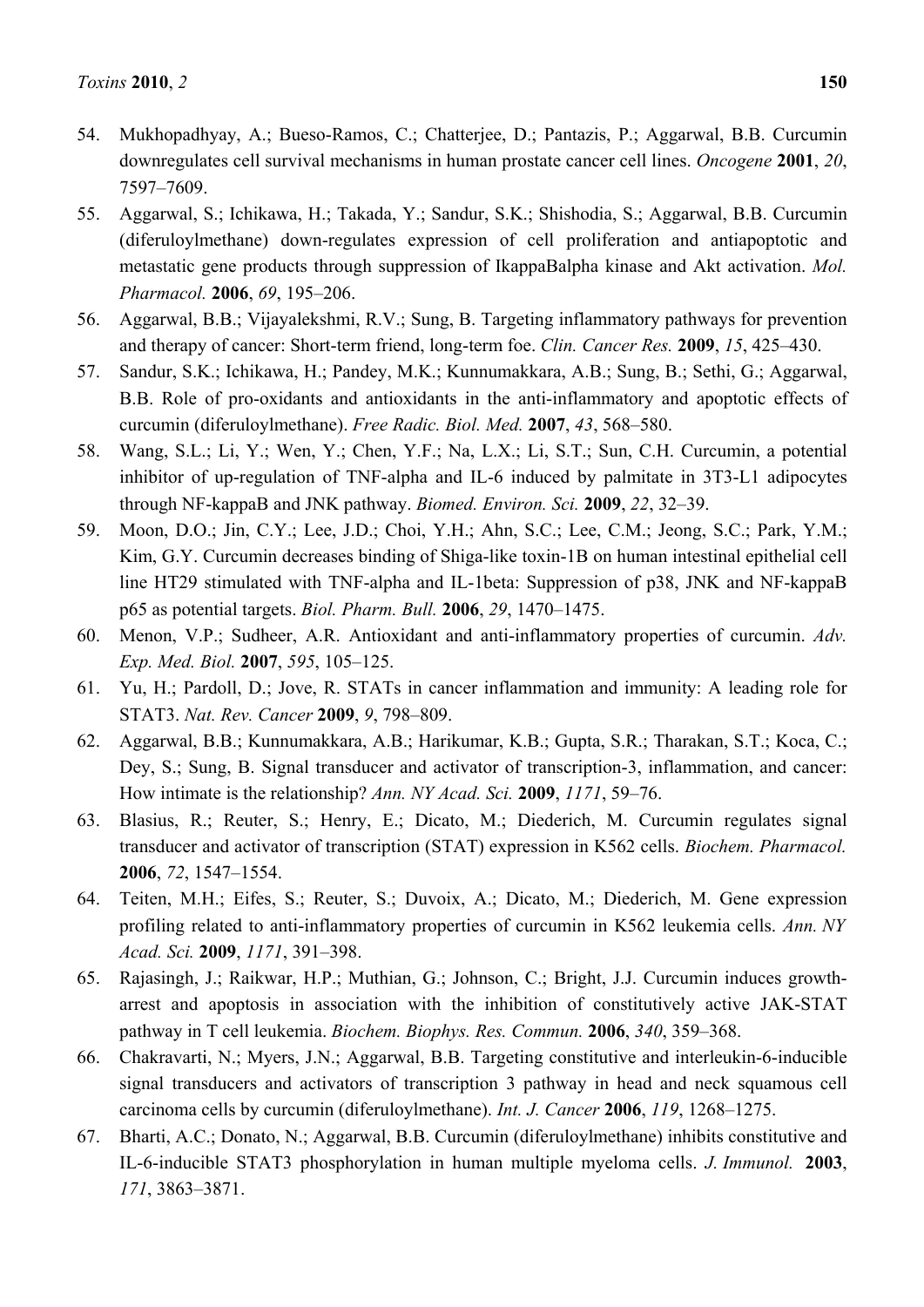- 68. Hutzen, B.; Friedman, L.; Sobo, M.; Lin, L.; Cen, L.; de Angelis, S.; Yamakoshi, H.; Shibata, H.; Iwabuchi, Y.; Lin, J. Curcumin analogue GO-Y030 inhibits STAT3 activity and cell growth in breast and pancreatic carcinomas. *Int. J. Oncol.* **2009**, *35*, 867–872.
- 69. Lin, L.; Hutzen, B.; Ball, S.; Foust, E.; Sobo, M.; Deangelis, S.; Pandit, B.; Friedman, L.; Li, C.; Li, P.K.; Fuchs, J.; Lin, J. New curcumin analogues exhibit enhanced growth-suppressive activity and inhibit AKT and signal transducer and activator of transcription 3 phosphorylation in breast and prostate cancer cells. *Cancer Sci.* **2009**, *100*, 1719–1727.
- 70. Cucuzza, L.S.; Motta, M.; Miretti, S.; Accornero, P.; Baratta, M. Curcuminoid-phospholipid complex induces apoptosis in mammary epithelial cells by STAT-3 signaling. *Exp. Mol. Med.*  **2008**, *40*, 647–657.
- 71. Bill, M.A.; Bakan, C.; Benson, D.M., Jr.; Fuchs, J.; Young, G.; Lesinski, G.B. Curcumin induces proapoptotic effects against human melanoma cells and modulates the cellular response to immunotherapeutic cytokines. *Mol. Cancer Ther.* **2009**, *8*, 2726–2735.
- 72. Lee, J.; Jung, H.H.; Im, Y.H.; Kim, J.H.; Park, J.O.; Kim, K.; Kim, W.S.; Ahn, J.S.; Jung, C.W.; Park, Y.S.; Kang, W.K.; Park,K. Interferon-alpha resistance can be reversed by inhibition of IFN-alpha-induced COX-2 expression potentially via STAT1 activation in A549 cells. *Oncol. Rep.* **2006**, *15*, 1541–1549.
- 73. Lee, K.W.; Kim, J.H.; Lee, H.J.; Surh, Y.J. Curcumin inhibits phorbol ester-induced upregulation of cyclooxygenase-2 and matrix metalloproteinase-9 by blocking ERK1/2 phosphorylation and NF-kappaB transcriptional activity in MCF10A human breast epithelial cells. *Antioxid. Redox Signal.* **2005**, *7*, 1612–1620.
- 74. Plummer, S.M.; Holloway, K.A.; Manson, M.M.; Munks, R.J.; Kaptein, A.; Farrow, S.; Howells, L. Inhibition of cyclo-oxygenase 2 expression in colon cells by the chemopreventive agent curcumin involves inhibition of NF-kappaB activation via the NIK/IKK signalling complex. *Oncogene* **1999**, *18*, 6013–6020.
- 75. Atsumi, T.; Murakami, Y.; Shibuya, K.; Tonosaki, K.; Fujisawa, S. Induction of cytotoxicity and apoptosis and inhibition of cyclooxygenase-2 gene expression, by curcumin and its analog, alpha-diisoeugenol. *Anticancer Res.* **2005**, *25*, 4029–4036.
- 76. Rao, C.V. Regulation of COX and LOX by curcumin. *Adv. Exp. Med. Biol.* **2007**, *595*, 213–226.
- 77. Kunnumakkara, A.B.; Diagaradjane, P.; Anand, P.; Kuzhuvelil, H.B.; Deorukhkar, A.; Gelovani, J.; Guha, S.; Krishnan, S.; Aggarwal, B.B. Curcumin sensitizes human colorectal cancer to capecitabine by modulation of cyclin D1, COX-2, MMP-9, VEGF and CXCR4 expression in an orthotopic mouse model. *Int. J. Cancer* **2009**, *125*, 2187–2197.
- 78. Swamy, M.V.; Citineni, B.; Patlolla, J.M.; Mohammed, A.; Zhang, Y.; Rao, C.V. Prevention and treatment of pancreatic cancer by curcumin in combination with omega-3 fatty acids. *Nutr. Cancer* **2008**, *60*, 81–89.
- 79. Hong, J.; Bose, M.; Ju, J.; Ryu, J.H.; Chen, X.; Sang, S.; Lee, M. J.; Yang, C.S. Modulation of arachidonic acid metabolism by curcumin and related beta-diketone derivatives: Effects on cytosolic phospholipase A(2), cyclooxygenases and 5-lipoxygenase. *Carcinogenesis* **2004**, *25*, 1671–1679.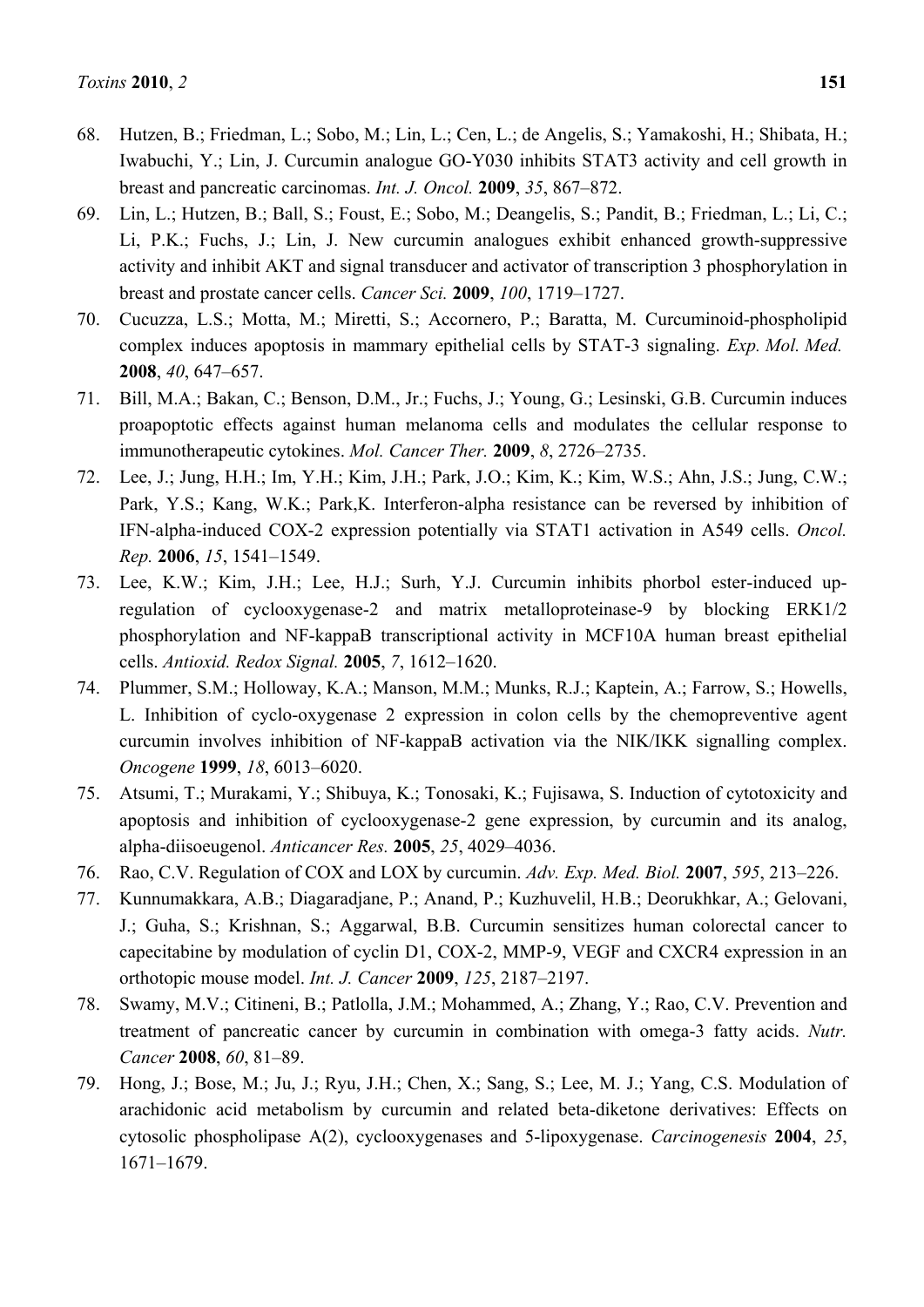- 80. Goel, A.; Boland, C.R.; Chauhan, D.P. Specific inhibition of cyclooxygenase-2 (COX-2) expression by dietary curcumin in HT-29 human colon cancer cells. *Cancer Lett.* **2001**, *172*, 111–118.
- 81. Lev-Ari, S.; Starr, A.; Vexler, A.; Karaush, V.; Loew, V.; Greif, J.; Fenig, E.; Aderka, D.; Ben-Yosef, R. Inhibition of pancreatic and lung adenocarcinoma cell survival by curcumin is associated with increased apoptosis, down-regulation of COX-2 and EGFR and inhibition of Erk1/2 activity. *Anticancer Res.* **2006**, *26*, 4423–4430.
- 82. Padhye, S.; Banerjee, S.; Chavan, D.; Pandye, S.; Swamy, K.V.; Ali, S.; Li, J.; Dou, Q.P.; Sarkar, F.H. Fluorocurcumins as cyclooxygenase-2 inhibitor: Molecular docking, pharmacokinetics and tissue distribution in mice. *Pharm. Res.* **2009**, *26*, 2438–2445.
- 83. Mukhopadhyay, A.; Banerjee, S.; Stafford, L.J.; Xia, C.; Liu, M.; Aggarwal, B.B. Curcumininduced suppression of cell proliferation correlates with down-regulation of cyclin D1 expression and CDK4-mediated retinoblastoma protein phosphorylation. *Oncogene* **2002**, *21*, 8852–8861.
- 84. Srivastava, R.K.; Chen, Q.; Siddiqui, I.; Sarva, K.; Shankar, S., Linkage of curcumin-induced cell cycle arrest and apoptosis by cyclin-dependent kinase inhibitor p21(/WAF1/CIP1). *Cell Cycle* **2007**, *6*, 2953–2961.
- 85. Aggarwal, B.B.; Banerjee, S.; Bharadwaj, U.; Sung, B.; Shishodia, S.; Sethi, G. Curcumin induces the degradation of cyclin E expression through ubiquitin-dependent pathway and upregulates cyclin-dependent kinase inhibitors p21 and p27 in multiple human tumor cell lines. *Biochem. Pharmacol.* **2007**, *73*, 1024–1032.
- 86. Janssens, N.; Janicot, M.; Perera, T. The Wnt-dependent signaling pathways as target in oncology drug discovery. *Invest. New Drug.* **2006**, *24*, 263–280.
- 87. Narayan, S. Curcumin, a multi-functional chemopreventive agent, blocks growth of colon cancer cells by targeting beta-catenin-mediated transactivation and cell-cell adhesion pathways. *J. Mol. Histol.* **2004**, *35*, 301–307.
- 88. Leow, P.; Tian, Q.; Ong, Z.; Yang, Z.; Ee, P. Antitumor activity of natural compounds, curcumin and PKF118-310, as Wnt/beta-catenin antagonists against human osteosarcoma cells. *Invest. New Drug.* **2009**, DOI: 10.1007/s10637-009-9311-z.
- 89. Park, C.H.; Hahm, E.R.; Park, S.; Kim, H.K.; Yang, C.H. The inhibitory mechanism of curcumin and its derivative against beta-catenin/Tcf signaling. *FEBS Lett.* **2005**, *579*, 2965–2971.
- 90. Jaiswal, A.S.; Marlow, B.P.; Gupta, N.; Narayan, S. Beta-catenin-mediated transactivation and cell-cell adhesion pathways are important in curcumin (diferuylmethane)-induced growth arrest and apoptosis in colon cancer cells. *Oncogene* **2002**, *21*, 8414–8427.
- 91. Kakarala, M.; Brenner, D.E.; Korkaya, H.; Cheng, C.; Tazi, K.; Ginestier, C.; Liu, S.; Dontu, G.; Wicha, M.S. Targeting breast stem cells with the cancer preventive compounds curcumin and piperine. *Breast Cancer Res. Treat.* **2009**, DOI: 10.1007/s10549-009-0612-x.
- 92. Prasad, C.P.; Rath, G.; Mathur, S.; Bhatnagar, D.; Ralhan, R. Potent growth suppressive activity of curcumin in human breast cancer cells: Modulation of Wnt/beta-catenin signaling. *Chem. Biol. Interact.* **2009**, *181*, 263–271.
- 93. Mahmoud, N.N.; Carothers, A.M.; Grunberger, D.; Bilinski, R.T.; Churchill, M.R.; Martucci, C.; Newmark, H.L.; Bertagnolli, M.M. Plant phenolics decrease intestinal tumors in an animal model of familial adenomatous polyposis. *Carcinogenesis* **2000**, *21*, 921–927.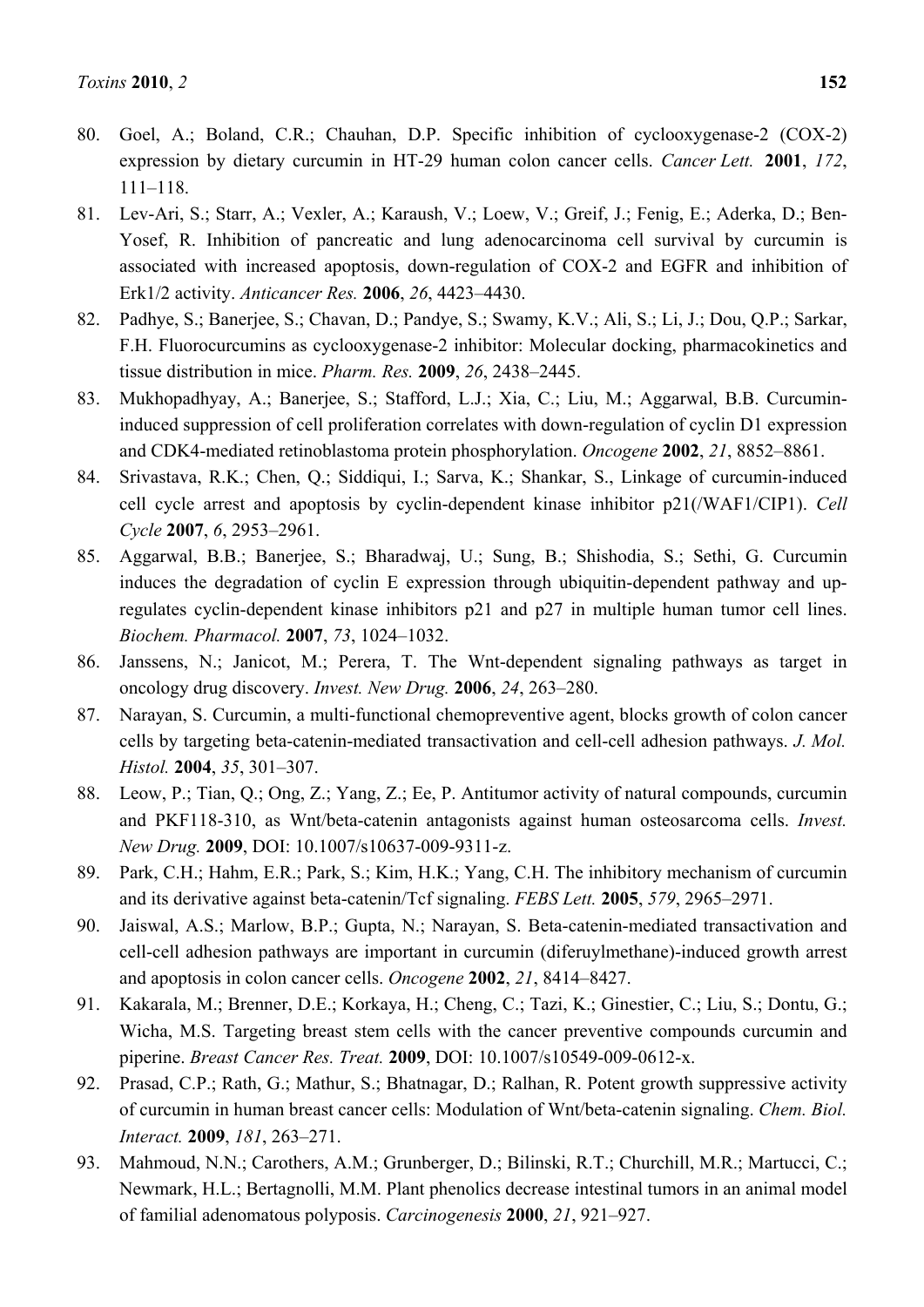- 94. Yan, C.; Jamaluddin, M.S.; Aggarwal, B.; Myers, J.; Boyd, D.D. Gene expression profiling identifies activating transcription factor 3 as a novel contributor to the proapoptotic effect of curcumin. *Mol. Cancer Ther.* **2005**, *4*, 233–241.
- 95. Ryu, M.J.; Cho, M.; Song, J.Y.; Yun, Y.S.; Choi, I.W.; Kim, D.E.; Park, B.S.; Oh, S. Natural derivatives of curcumin attenuate the Wnt/beta-catenin pathway through down-regulation of the transcriptional coactivator p300. *Biochem. Biophys. Res. Commun.* **2008**, *377*, 1304–1308.
- 96. Chen, Y.L.; Law, P.Y.; Loh, H.H. Inhibition of PI3K/Akt signaling: An emerging paradigm for targeted cancer therapy. *Curr. Med. Chem. Anticancer Agents* **2005**, *5*, 575–589.
- 97. Chang, F.; Lee, J.T.; Navolanic, P.M.; Steelman, L.S.; Shelton, J.G.; Blalock, W.L.; Franklin, R.A.; McCubrey, J.A. Involvement of PI3K/Akt pathway in cell cycle progression, apoptosis, and neoplastic transformation: A target for cancer chemotherapy. *Leukemia* **2003**, *17*, 590–603.
- 98. Hussain, A.R.; Al-Rasheed, M.; Manogaran, P.S.; Al-Hussein, K.A.; Platanias, L.C.; Al Kuraya, K.; Uddin, S. Curcumin induces apoptosis via inhibition of PI3'-kinase/AKT pathway in acute T cell leukemias. *Apoptosis* **2006**, *11*, 245–254.
- 99. Beevers, C.S.; Li, F.; Liu, L.; Huang, S. Curcumin inhibits the mammalian target of rapamycinmediated signaling pathways in cancer cells. *Int. J. Cancer* **2006**, *119*, 757–764.
- 100. Johnson, S.M.; Gulhati, P.; Arrieta, I.; Wang, X.; Uchida, T.; Gao, T.; Evers, B.M. Curcumin inhibits proliferation of colorectal carcinoma by modulating Akt/mTOR signaling. *Anticancer Res.* **2009**, *29*, 3185–3190.
- 101. Woo, J.H.; Kim, Y.H.; Choi, Y.J.; Kim, D.G.; Lee, K.S.; Bae, J.H.; Min, D.S.; Chang, J.S.; Jeong, Y.J.; Lee, Y.H.; Park, J.W.; Kwon, T.K. Molecular mechanisms of curcumin-induced cytotoxicity: Induction of apoptosis through generation of reactive oxygen species, downregulation of Bcl-XL and IAP, the release of cytochrome c and inhibition of Akt. *Carcinogenesis*  **2003**, *24*, 1199–1208.
- 102. Squires, M.S.; Hudson, E.A.; Howells, L.; Sale, S.; Houghton, C.E.; Jones, J.L.; Fox, L.H.; Dickens, M.; Prigent, S.A.; Manson, M.M. Relevance of mitogen activated protein kinase (MAPK) and phosphotidylinositol-3-kinase/protein kinase B (PI3K/PKB) pathways to induction of apoptosis by curcumin in breast cells. *Biochem. Pharmacol.* **2003**, *65*, 361–376.
- 103. Singh, M.; Pandey, A.; Karikari, C.A.; Singh, G.; Rakheja, D. Cell cycle inhibition and apoptosis induced by curcumin in Ewing sarcoma cell line SK-NEP-1. *Med. Oncol.* **2009**, DOI: 10.1007/s12032-009-9341-6.
- 104. Yu, S.; Shen, G.; Khor, T.O.; Kim, J.H.; Kong, A.N. Curcumin inhibits Akt/mammalian target of rapamycin signaling through protein phosphatase-dependent mechanism. *Mol. Cancer Ther.*  **2008**, *7*, 2609–2620.
- 105. Shankar, S.; Chen, Q.; Sarva, K.; Siddiqui, I.; Srivastava, R.K. Curcumin enhances the apoptosisinducing potential of TRAIL in prostate cancer cells: Molecular mechanisms of apoptosis, migration and angiogenesis. *J. Mol. Signal.* **2007**, *2*, 10.
- 106. Li, M.; Zhang, Z.; Hill, D.L.; Wang, H.; Zhang, R. Curcumin, a dietary component, has anticancer, chemosensitization, and radiosensitization effects by down-regulating the MDM2 oncogene through the PI3K/mTOR/ETS2 pathway. *Cancer Res.* **2007**, *67*, 1988–1996.
- 107. Chaudhary, L.R.; Hruska, K.A. Inhibition of cell survival signal protein kinase B/Akt by curcumin in human prostate cancer cells. *J. Cell. Biochem.* **2003**, *89*, 1–5.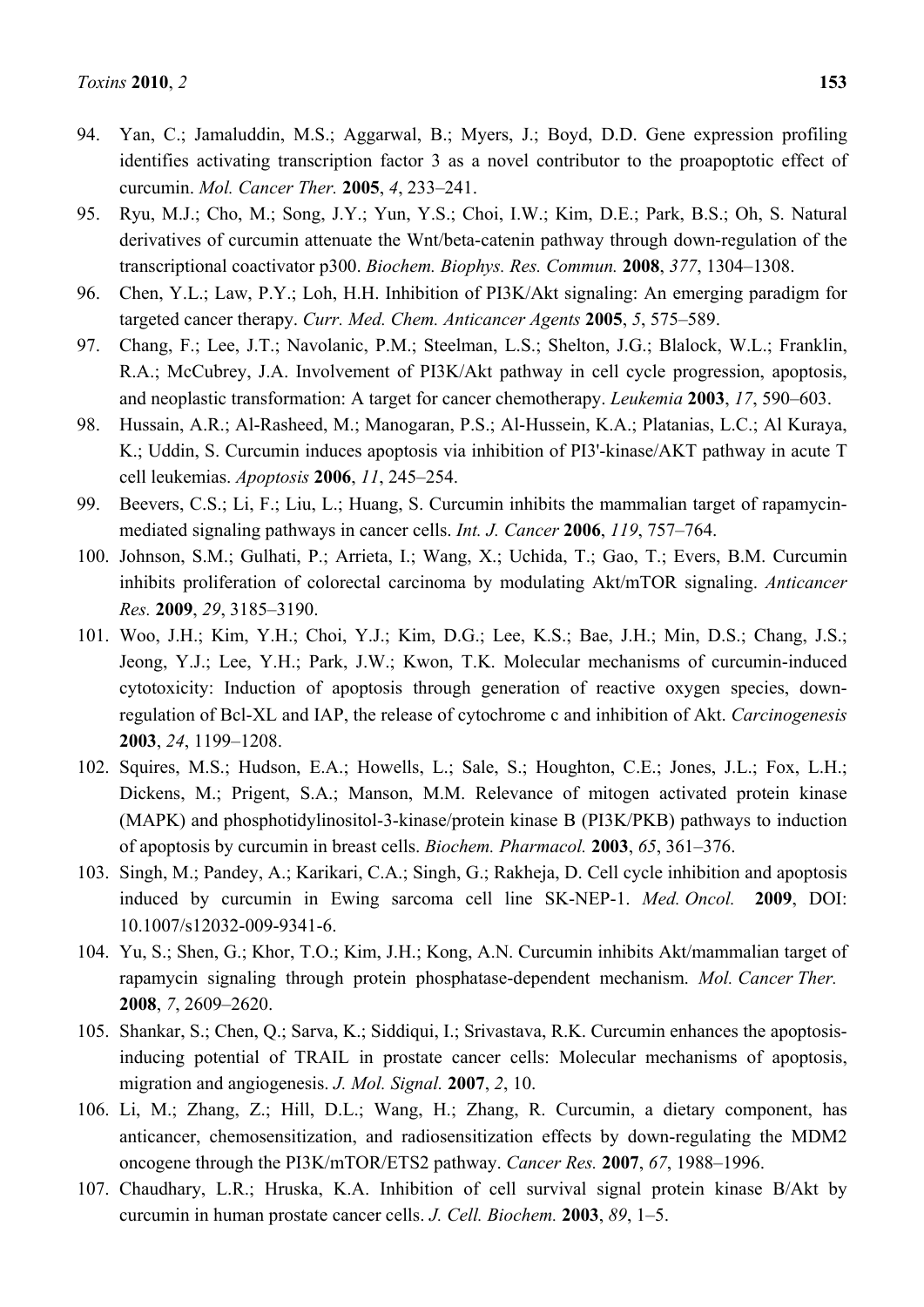- 108. Beevers, C.S.; Chen, L.; Liu, L.; Luo, Y.; Webster, N.J.; Huang, S. Curcumin disrupts the mammalian target of rapamycin-raptor complex. *Cancer Res.* **2009**, *69*, 1000–1008.
- 109. Chen, L.; Tian, G.; Shao, C.; Cobos, E.; Gao, W. Curcumin modulates eukaryotic initiation factors in human lung adenocarcinoma epithelial cells. *Mol. Biol. Rep.* **2009**, DOI: 10.1007/s11033-009-9888-5.
- 110. Choi, B.H.; Kim, C.G.; Lim, Y.; Shin, S.Y.; Lee, Y.H. Curcumin down-regulates the multidrugresistance mdr1b gene by inhibiting the PI3K/Akt/NF kappa B pathway. *Cancer Lett.* **2008**, *259*, 111–118.
- 111. Kumar, A.P.; Garcia, G.E.; Ghosh, R.; Rajnarayanan, R.V.; Alworth, W.L.; Slaga, T.J., 4- Hydroxy-3-methoxybenzoic acid methyl ester: A curcumin derivative targets Akt/NF kappa B cell survival signaling pathway: Potential for prostate cancer management. *Neoplasia* **2003**, *5*, 255–266.
- 112. Deryugina, E.I.; Quigley, J.P. Matrix metalloproteinases and tumor metastasis. *Cancer Metastasis Rev.* **2006**, *25*, 9–34.
- 113. Banerji, A.; Chakrabarti, J.; Mitra, A.; Chatterjee, A. Effect of curcumin on gelatinase A (MMP-2) activity in B16F10 melanoma cells. *Cancer Lett.* **2004**, *211*, 235–242.
- 114. Holy, J. Curcumin inhibits cell motility and alters microfilament organization and function in prostate cancer cells. *Cell Motil. Cytoskeleton* **2004**, *58*, 253–268.
- 115. Hong, J.H.; Ahn, K.S.; Bae, E.; Jeon, S.S.; Choi, H.Y. The effects of curcumin on the invasiveness of prostate cancer *in vitro* and *in vivo* . *Prostate Cancer Prostatic Dis.* **2006**, *9*, 147–152.
- 116. Lin, S.S.; Lai, K.C.; Hsu, S.C.; Yang, J.S.; Kuo, C.L.; Lin, J.P.; Ma, Y.S.; Wu, C.C.; Chung, J.G. Curcumin inhibits the migration and invasion of human A549 lung cancer cells through the inhibition of matrix metalloproteinase-2 and -9 and Vascular Endothelial Growth Factor (VEGF). *Cancer Lett.* **2009**, *285*, 127–133.
- 117. Aggarwal, B.B.; Shishodia, S.; Takada, Y.; Banerjee, S.; Newman, R.A.; Bueso-Ramos, C.E.; Price, J.E. Curcumin suppresses the paclitaxel-induced nuclear factor-kappaB pathway in breast cancer cells and inhibits lung metastasis of human breast cancer in nude mice. *Clin. Cancer Res.*  **2005**, *11*, 7490–7498.
- 118. Liu, Q.; Loo, W.T.; Sze, S.C.; Tong, Y. Curcumin inhibits cell proliferation of MDA-MB-231 and BT-483 breast cancer cells mediated by down-regulation of NFkappaB, cyclinD and MMP-1 transcription. *Phytomedicine* **2009**, *16*, 916–922.
- 119. Voldborg, B.R.; Damstrup, L.; Spang-Thomsen, M.; Poulsen, H.S. Epidermal growth factor receptor (EGFR) and EGFR mutations, function and possible role in clinical trials. *Ann. Oncol.*  **1997**, *8*, 1197–1206.
- 120. Mitsudomi, T.; Yatabe, Y. Epidermal growth factor receptor in relation to tumor development: EGFR gene and cancer. *FEBS J.* **2009**, DOI: 10.1111/j.1742-4658.2009.07448.x.
- 121. Korutla, L.; Kumar, R. Inhibitory effect of curcumin on epidermal growth factor receptor kinase activity in A431 cells. *Biochim. Biophys. Acta* **1994**, *1224*, 597–600.
- 122. Somers-Edgar, T.J.; Taurin, S.; Larsen, L.; Chandramouli, A.; Nelson, M.A.; Rosengren, R.J. Mechanisms for the activity of heterocyclic cyclohexanone curcumin derivatives in estrogen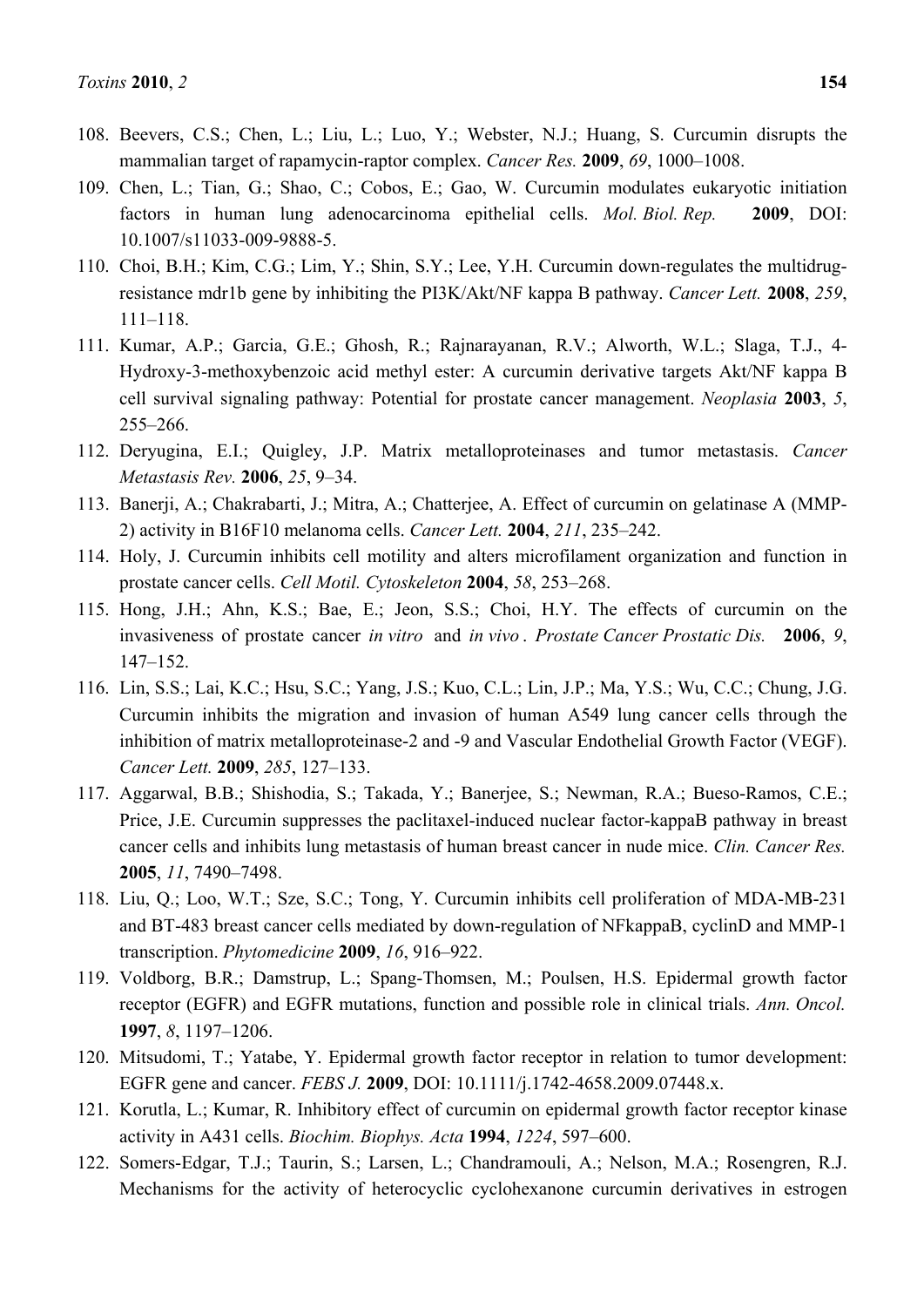receptor negative human breast cancer cell lines. *Invest. New Drug.* **2009**, DOI: 10.1007/s10637- 009-9339-0.

- 123. Dorai, T.; Gehani, N.; Katz, A., Therapeutic potential of curcumin in human prostate cancer. II. Curcumin inhibits tyrosine kinase activity of epidermal growth factor receptor and depletes the protein. *Mol. Urol.* **2000**, *4*, 1–6.
- 124. Thangapazham, R.L.; Shaheduzzaman, S.; Kim, K.H.; Passi, N.; Tadese, A.; Vahey, M.; Dobi, A.; Srivastava, S.; Maheshwari, R.K. Androgen responsive and refractory prostate cancer cells exhibit distinct curcumin regulated transcriptome. *Cancer Biol. Ther.* **2008**, *7*, 1427–1435.
- 125. Reddy, S.; Rishi, A.K.; Xu, H.; Levi, E.; Sarkar, F.H.; Majumdar, A.P. Mechanisms of curcuminand EGF-receptor related protein (ERRP)-dependent growth inhibition of colon cancer cells. *Nutr. Cancer* **2006**, *55*, 185–194.
- 126. Korutla, L.; Cheung, J.Y.; Mendelsohn, J.; Kumar, R. Inhibition of ligand-induced activation of epidermal growth factor receptor tyrosine phosphorylation by curcumin. *Carcinogenesis* **1995**, *16*, 1741–1745.
- 127. Chen, A.; Xu, J. Activation of PPAR{gamma} by curcumin inhibits Moser cell growth and mediates suppression of gene expression of cyclin D1 and EGFR. *Am. J. Physiol. Gastrointest. Liver Physiol.* **2005**, *288*, G447–G456.
- 128. Kim, J.H.; Xu, C.; Keum, Y.S.; Reddy, B.; Conney, A.; Kong, A.N. Inhibition of EGFR signaling in human prostate cancer PC-3 cells by combination treatment with beta-phenylethyl isothiocyanate and curcumin. *Carcinogenesis* **2006**, *27*, 475–482.
- 129. Chen, A.; Xu, J.; Johnson, A.C. Curcumin inhibits human colon cancer cell growth by suppressing gene expression of epidermal growth factor receptor through reducing the activity of the transcription factor Egr-1. *Oncogene* **2006**, *25*, 278–287.
- 130. Arbiser, J.L.; Klauber, N.; Rohan, R.; van Leeuwen, R.; Huang, M.T.; Fisher, C.; Flynn, E.; Byers, H.R. Curcumin is an *in vivo* inhibitor of angiogenesis. *Mol. Med.* **1998**, *4*, 376–383.
- 131. Gururaj, A.E.; Belakavadi, M.; Venkatesh, D.A.; Marme, D.; Salimath, B.P. Molecular mechanisms of anti-angiogenic effect of curcumin. *Biochem. Biophys. Res. Commun.* **2002**, *297*, 934–942.
- 132. Bhandarkar, S.S.; Arbiser, J.L. Curcumin as an inhibitor of angiogenesis. *Adv. Exp. Med. Biol.*  **2007**, *595*, 185–195.
- 133. Deng, G.; Yu, J.H.; Ye, Z.Q.; Hu, Z.Q. Curcumin inhibits the expression of vascular endothelial growth factor and androgen-independent prostate cancer cell line PC-3 *in vitro*. *Zhonghua Nan Ke Xue* **2008**, *14*, 116–121.
- 134. Tharakan, S.T.; Inamoto, T.; Sung, B.; Aggarwal, B.B.; Kamat, A.M. Curcumin potentiates the antitumor effects of gemcitabine in an orthotopic model of human bladder cancer through suppression of proliferative and angiogenic biomarkers. *Biochem. Pharmacol.* **2010**, *79*, 218– 228.
- 135. Kumar, A.; Dhawan, S.; Hardegen, N.J.; Aggarwal, B.B. Curcumin (Diferuloylmethane) inhibition of tumor necrosis factor (TNF)-mediated adhesion of monocytes to endothelial cells by suppression of cell surface expression of adhesion molecules and of nuclear factor-kappaB activation. *Biochem. Pharmacol.* **1998**, *55*, 775–783.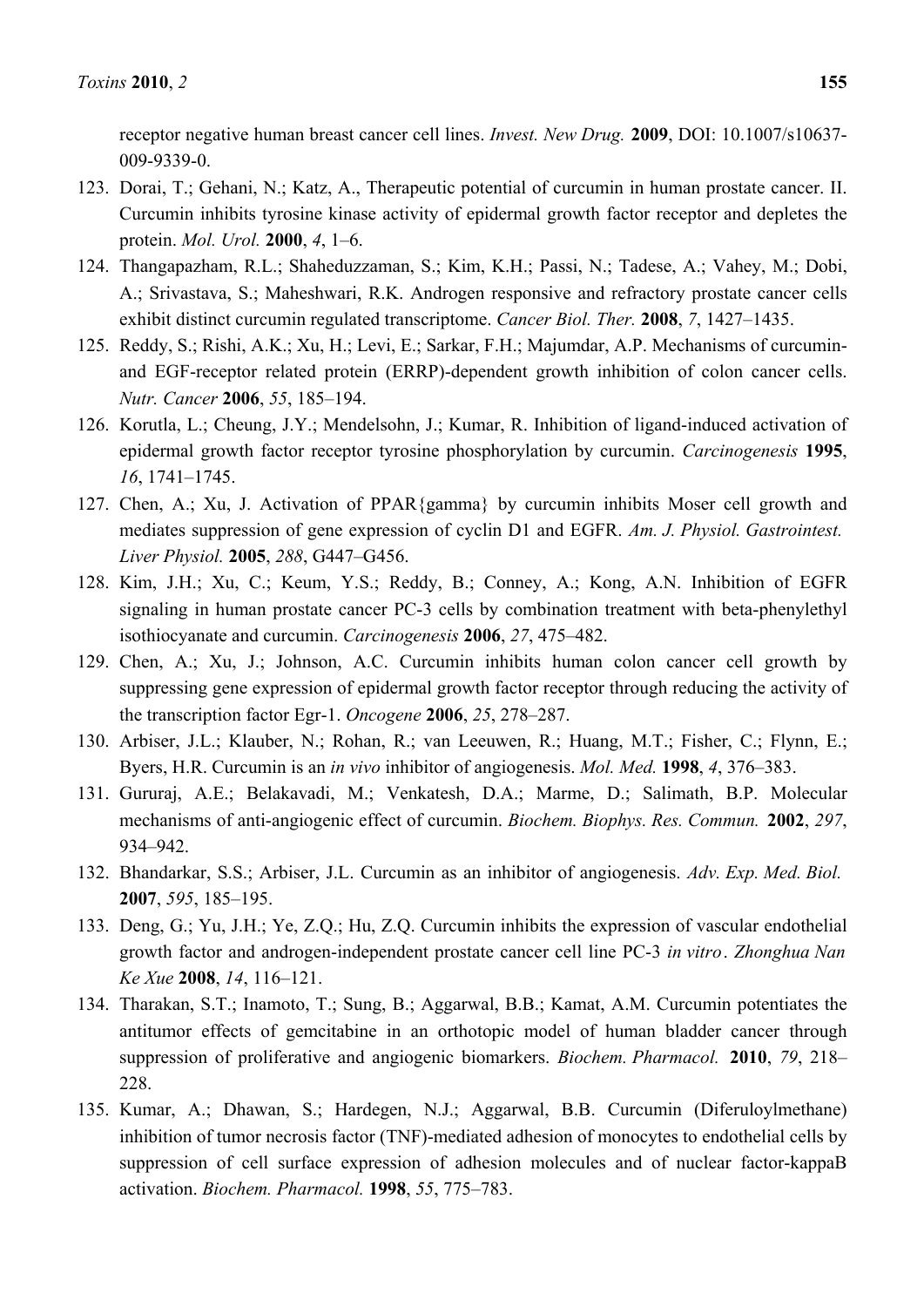- 136. Yoysungnoen, P.; Wirachwong, P.; Changtam, C.; Suksamrarn, A.; Patumraj, S. Anti-cancer and anti-angiogenic effects of curcumin and tetrahydrocurcumin on implanted hepatocellular carcinoma in nude mice. *World J. Gastroenterol.* **2008**, *14*, 2003–2009.
- 137. Kim, N.W.; Piatyszek, M.A.; Prowse, K.R.; Harley, C.B.; West, M.D.; Ho, P.L.; Coviello, G.M.; Wright, W.E.; Weinrich, S.L.; Shay, J.W. Specific association of human telomerase activity with immortal cells and cancer. *Science* **1994**, *266*, 2011–2015.
- 138. Dikmen, Z.G.; Ozgurtas, T.; Gryaznov, S.M.; Herbert, B.S. Targeting critical steps of cancer metastasis and recurrence using telomerase template antagonists. *Biochim. Biophys. Acta* **2009,** *1792*, 240–247.
- 139. Folini, M.; Gandellini, P.; Zaffaroni, N. Targeting the telosome: Therapeutic implications. *Biochim. Biophys. Acta* **2009**, *1792*, 309–316.
- 140. Kelland, L.R. Overcoming the immortality of tumour cells by telomere and telomerase based cancer therapeutics--current status and future prospects. *Eur. J. Cancer* **2005**, *41*, 971–979.
- 141. Mukherjee Nee Chakraborty, S.; Ghosh, U.; Bhattacharyya, N.P.; Bhattacharya, R.K.; Dey, S.; Roy, M. Curcumin-induced apoptosis in human leukemia cell HL-60 is associated with inhibition of telomerase activity. *Mol. Cell. Biochem.* **2007**, *297*, 31–39.
- 142. Singh, M.; Singh, N. Molecular mechanism of curcumin induced cytotoxicity in human cervical carcinoma cells. *Mol. Cell. Biochem.* **2009**, *325*, 107–119.
- 143. Cui, S.X.; Qu, X.J.; Xie, Y.Y.; Zhou, L.; Nakata, M.; Makuuchi, M.; Tang, W. Curcumin inhibits telomerase activity in human cancer cell lines. *Int. J. Mol. Med.* **2006**, *18*, 227–231.
- 144. Chakraborty, S.; Ghosh, U.; Bhattacharyya, N.P.; Bhattacharya, R.K.; Roy, M. Inhibition of telomerase activity and induction of apoptosis by curcumin in K-562 cells. *Mutat. Res.* **2006**, *596*, 81–90.
- 145. Ramachandran, C.; Fonseca, H.B.; Jhabvala, P.; Escalon, E.A.; Melnick, S.J. Curcumin inhibits telomerase activity through human telomerase reverse transcritpase in MCF-7 breast cancer cell line. *Cancer Lett.* **2002**, *184*, 1–6.
- 146. Lee, J.H.; Chung, I.K. Curcumin inhibits nuclear localization of telomerase by dissociating the Hsp90 co-chaperone p23 from hTERT. *Cancer Lett.* **2009**, DOI: 10.1016/j.canlet.2009.08.026.
- 147. Kapoor, N.; Sharma, A.K.; Dwivedi, V.; Kumar, A.; Pati, U.; Misra, K. Telomerase targeted anticancer bioactive prodrug by antisense-based approach. *Cancer Lett.* **2007**, *248*, 245–250.
- 148. Kristensen, L.S.; Nielsen, H.M.; Hansen, L.L. Epigenetics and cancer treatment. *Eur. J. Pharmacol.* **2009**, *625*, 131–142.
- 149. Herman, J.G.; Baylin, S.B., Gene silencing in cancer in association with promoter hypermethylation. *N. Engl. J. Med.* **2003**, *349*, 2042–2054.
- 150. Liu, Z.; Xie, Z.; Jones, W.; Pavlovicz, R.E.; Liu, S.; Yu, J.; Li, P.K.; Lin, J.; Fuchs, J.R.; Marcucci, G.; Li, C.; Chan, K.K. Curcumin is a potent DNA hypomethylation agent. *Bioorg. Med. Chem. Lett.* **2009**, *19*, 706–709.
- 151. Ropero, S.; Esteller, M. The role of histone deacetylases (HDACs) in human cancer. *Mol. Oncol.*  **2007**, *1*, 19–25.
- 152. Kang, J.; Chen, J.; Shi, Y.; Jia, J.; Zhang, Y., Curcumin-induced histone hypoacetylation: The role of reactive oxygen species. *Biochem. Pharmacol.* **2005**, *69*, 1205–1213.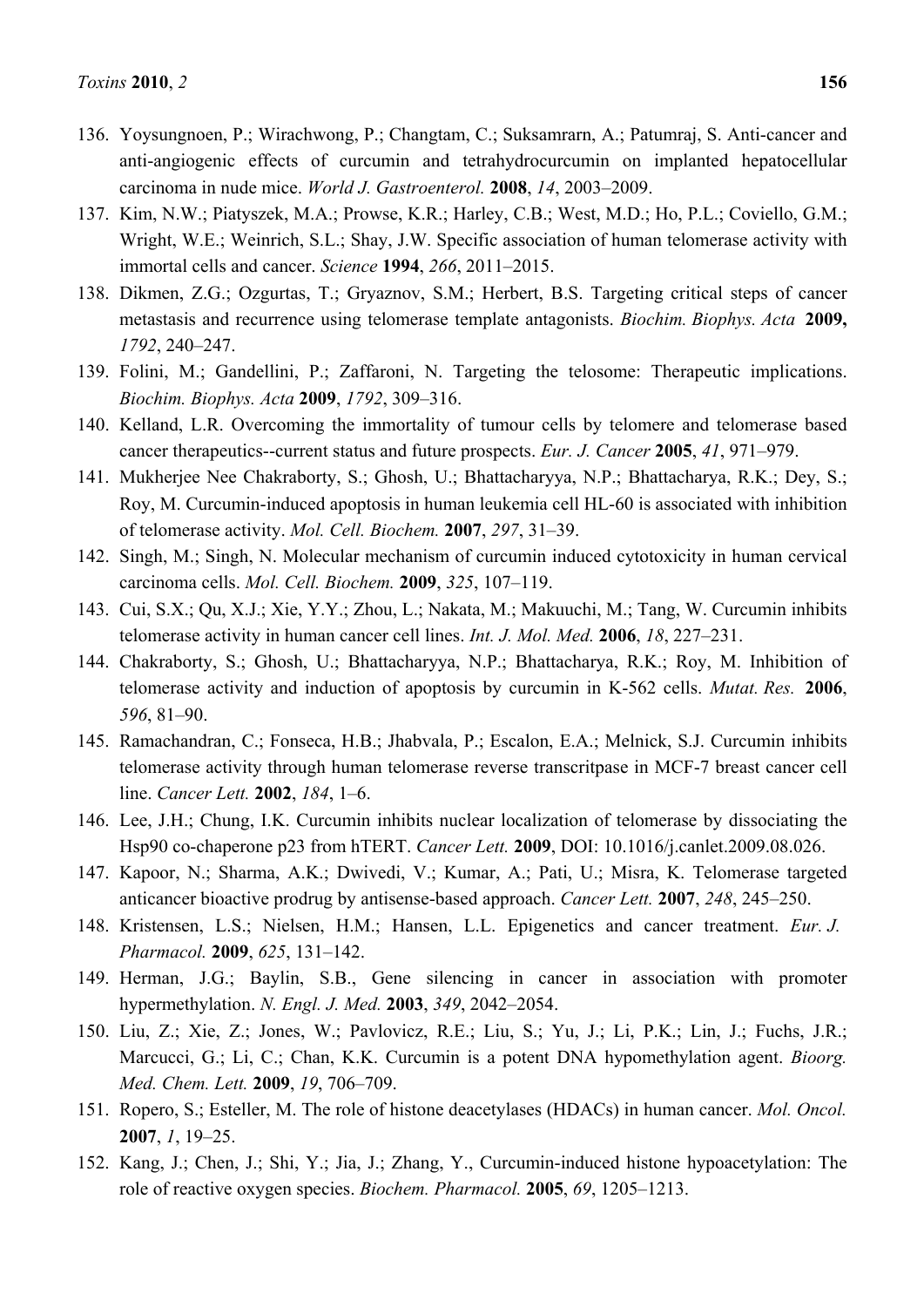- 153. Marcu, M.G.; Jung, Y.J.; Lee, S.; Chung, E.J.; Lee, M.J.; Trepel, J.; Neckers, L. Curcumin is an inhibitor of p300 histone acetylatransferase. *Med. Chem.* **2006**, *2*, 169–174.
- 154. Balasubramanyam, K.; Varier, R.A.; Altaf, M.; Swaminathan, V.; Siddappa, N.B.; Ranga, U.; Kundu, T.K. Curcumin, a novel p300/CREB-binding protein-specific inhibitor of acetyltransferase, represses the acetylation of histone/nonhistone proteins and histone acetyltransferase-dependent chromatin transcription. *J. Biol. Chem.* **2004**, *279*, 51163–51171.
- 155. Koizume, S.; Yokota, N.; Miyagi, E.; Hirahara, F.; Nakamura, Y.; Sakuma, Y.; Yoshida, A.; Kameda, Y.; Tsuchiya, E.; Ruf, W.; Miyagi, Y. Hepatocyte nuclear factor-4-independent synthesis of coagulation factor VII in breast cancer cells and its inhibition by targeting selective histone acetyltransferases. *Mol. Cancer Res.* **2009**, *7*, 1928–1936.
- 156. Bora-Tatar, G.; Dayangac-Erden, D.; Demir, A.S.; Dalkara, S.; Yelekci, K.; Erdem-Yurter, H. Molecular modifications on carboxylic acid derivatives as potent histone deacetylase inhibitors: Activity and docking studies. *Bioorg. Med. Chem.* **2009**, *17*, 5219–5228.
- 157. Chen, Y.; Shu, W.; Chen, W.; Wu, Q.; Liu, H.; Cui, G. Curcumin, both histone deacetylase and p300/CBP-specific inhibitor, represses the activity of nuclear factor kappa B and Notch 1 in Raji cells. *Basic Clin. Pharmacol. Toxicol.* **2007**, *101*, 427–433.
- 158. Fabbri, M. MicroRNAs and cancer epigenetics. *Curr. Opin. Investig. Drugs* **2008**, *9*, 583–590.
- 159. Valeri, N.; Vannini, I.; Fanini, F.; Calore, F.; Adair, B.; Fabbri, M. Epigenetics, miRNAs, and human cancer: A new chapter in human gene regulation. *Mamm. Genome* **2009**, *20*, 573–580.
- 160. Davalos, V.; Esteller, M. MicroRNAs and cancer epigenetics: A macrorevolution. *Curr. Opin. Oncol.* **2010**, *22*, 35–45.
- 161. Deng, S.; Calin, G.A.; Croce, C.M.; Coukos, G.; Zhang, L. Mechanisms of microRNA deregulation in human cancer. *Cell Cycle* **2008**, *7*, 2643–2646.
- 162. Zhang, H.; Li, Y.; Lai, M. The microRNA network and tumor metastasis. *Oncogene* **2009**, DOI: 10.1038/onc.2009.406.
- 163. Davis, C.D.; Ross, S.A. Evidence for dietary regulation of microRNA expression in cancer cells. *Nutr. Rev.* **2008**, *66*, 477–482.
- 164. Sun, M.; Estrov, Z.; Ji, Y.; Coombes, K.R.; Harris, D.H.; Kurzrock, R. Curcumin (diferuloylmethane) alters the expression profiles of microRNAs in human pancreatic cancer cells. *Mol. Cancer Ther.* **2008**, *7*, 464–473.
- 165. Yang, J.; Cao, Y.; Sun, J.; Zhang, Y. Curcumin reduces the expression of Bcl-2 by upregulating miR-15a and miR-16 in MCF-7 cells. *Med. Oncol.* **2009**, DOI: 10.1007/s12032-009-9344-3.
- 166. Reuter, S.; Eifes, S.; Dicato, M.; Aggarwal, B.B.; Diederich, M. Modulation of anti-apoptotic and survival pathways by curcumin as a strategy to induce apoptosis in cancer cells. *Biochem. Pharmacol.* **2008**, *76*, 1340–1351.
- 167. de Bruin, E.C.; Medema, J.P. Apoptosis and non-apoptotic deaths in cancer development and treatment response. *Cancer Treat. Rev.* **2008**, *34*, 737–749.
- 168. Karmakar, S.; Banik, N.L.; Patel, S.J.; Ray, S.K. Curcumin activated both receptor-mediated and mitochondria-mediated proteolytic pathways for apoptosis in human glioblastoma T98G cells. *Neurosci. Lett.* **2006**, *407*, 53–58.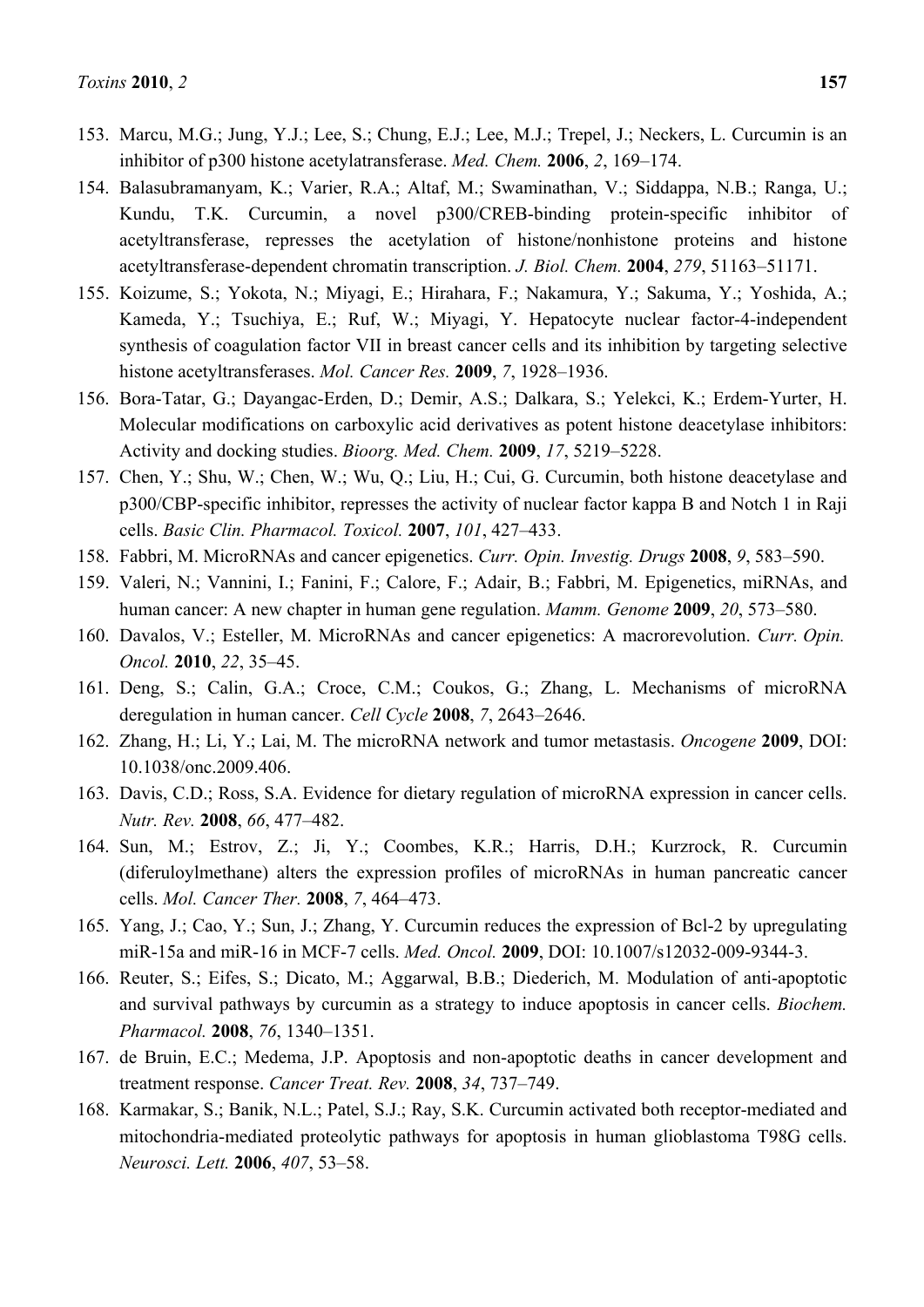- 169. Cao, J.; Liu, Y.; Jia, L.; Zhou, H.M.; Kong, Y.; Yang, G.; Jiang, L.P.; Li, Q.J.; Zhong, L.F. Curcumin induces apoptosis through mitochondrial hyperpolarization and mtDNA damage in human hepatoma G2 cells. *Free Radic. Biol. Med.* **2007**, *43*, 968–975.
- 170. Song, G.; Mao, Y.B.; Cai, Q.F.; Yao, L.M.; Ouyang, G.L.; Bao, S.D. Curcumin induces human HT-29 colon adenocarcinoma cell apoptosis by activating p53 and regulating apoptosis-related protein expression. *Braz. J. Med. Biol. Res.* **2005**, *38*, 1791–1798.
- 171. Tian, B.; Wang, Z.; Zhao, Y.; Wang, D.; Li, Y.; Ma, L.; Li, X.; Li, J.; Xiao, N.; Tian, J.; Rodriguez, R. Effects of curcumin on bladder cancer cells and development of urothelial tumors in a rat bladder carcinogenesis model. *Cancer Lett.* **2008**, *264*, 299–308.
- 172. Ghosh, A.K.; Kay, N.E.; Secreto, C.R.; Shanafelt, T.D. Curcumin inhibits prosurvival pathways in chronic lymphocytic leukemia B cells and may overcome their stromal protection in combination with EGCG. *Clin. Cancer Res.* **2009**, *15*, 1250–1258.
- 173. Anto, R.J.; Mukhopadhyay, A.; Denning, K.; Aggarwal, B.B. Curcumin (diferuloylmethane) induces apoptosis through activation of caspase-8, BID cleavage and cytochrome c release: Its suppression by ectopic expression of Bcl-2 and Bcl-xl. *Carcinogenesis* **2002**, *23*, 143–150.
- 174. Bush, J.A.; Cheung, K.J., Jr.; Li, G. Curcumin induces apoptosis in human melanoma cells through a Fas receptor/caspase-8 pathway independent of p53. *Exp. Cell. Res.* **2001**, *271*, 305–314.
- 175. Moragoda, L.; Jaszewski, R.; Majumdar, A.P. Curcumin induced modulation of cell cycle and apoptosis in gastric and colon cancer cells. *Anticancer Res.* **2001**, *21*, 873–878.
- 176. Friedman, L.; Lin, L.; Ball, S.; Bekaii-Saab, T.; Fuchs, J.; Li, P.K.; Li, C.; Lin, J. Curcumin analogues exhibit enhanced growth suppressive activity in human pancreatic cancer cells. *Anticancer Drug.* **2009**, *20*, 444–449.
- 177. Karunagaran, D.; Rashmi, R.; Kumar, T.R. Induction of apoptosis by curcumin and its implications for cancer therapy. *Curr. Cancer Drug Targets* **2005**, *5*, 117–129.
- 178. Castedo, M.; Perfettini, J.L.; Roumier, T.; Valent, A.; Raslova, H.; Yakushijin, K.; Horne, D.; Feunteun, J.; Lenoir, G.; Medema, R.; Vainchenker, W.; Kroemer, G. Mitotic catastrophe constitutes a special case of apoptosis whose suppression entails aneuploidy. *Oncogene* **2004**, *23*, 4362–4370.
- 179. Castedo, M.; Perfettini, J.L.; Roumier, T.; Andreau, K.; Medema, R.; Kroemer, G. Cell death by mitotic catastrophe: A molecular definition. *Oncogene* **2004**, *23*, 2825–2837.
- 180. Roninson, I.B.; Broude, E.V.; Chang, B.D. If not apoptosis, then what? Treatment-induced senescence and mitotic catastrophe in tumor cells. *Drug Resist. Update.* **2001**, *4*, 303–313.
- 181. Holy, J.M. Curcumin disrupts mitotic spindle structure and induces micronucleation in MCF-7 breast cancer cells. *Mutat. Res.* **2002**, *518*, 71–84.
- 182. Magalska, A.; Sliwinska, M.; Szczepanowska, J.; Salvioli, S.; Franceschi, C.; Sikora, E. Resistance to apoptosis of HCW-2 cells can be overcome by curcumin- or vincristine-induced mitotic catastrophe. *Int. J. Cancer* **2006**, *119*, 1811–1818.
- 183. Wolanin, K.; Magalska, A.; Mosieniak, G.; Klinger, R.; McKenna, S.; Vejda, S.; Sikora, E.; Piwocka, K. Curcumin affects components of the chromosomal passenger complex and induces mitotic catastrophe in apoptosis-resistant Bcr-Abl-expressing cells. *Mol. Cancer Res.* **2006**, *4*, 457–469.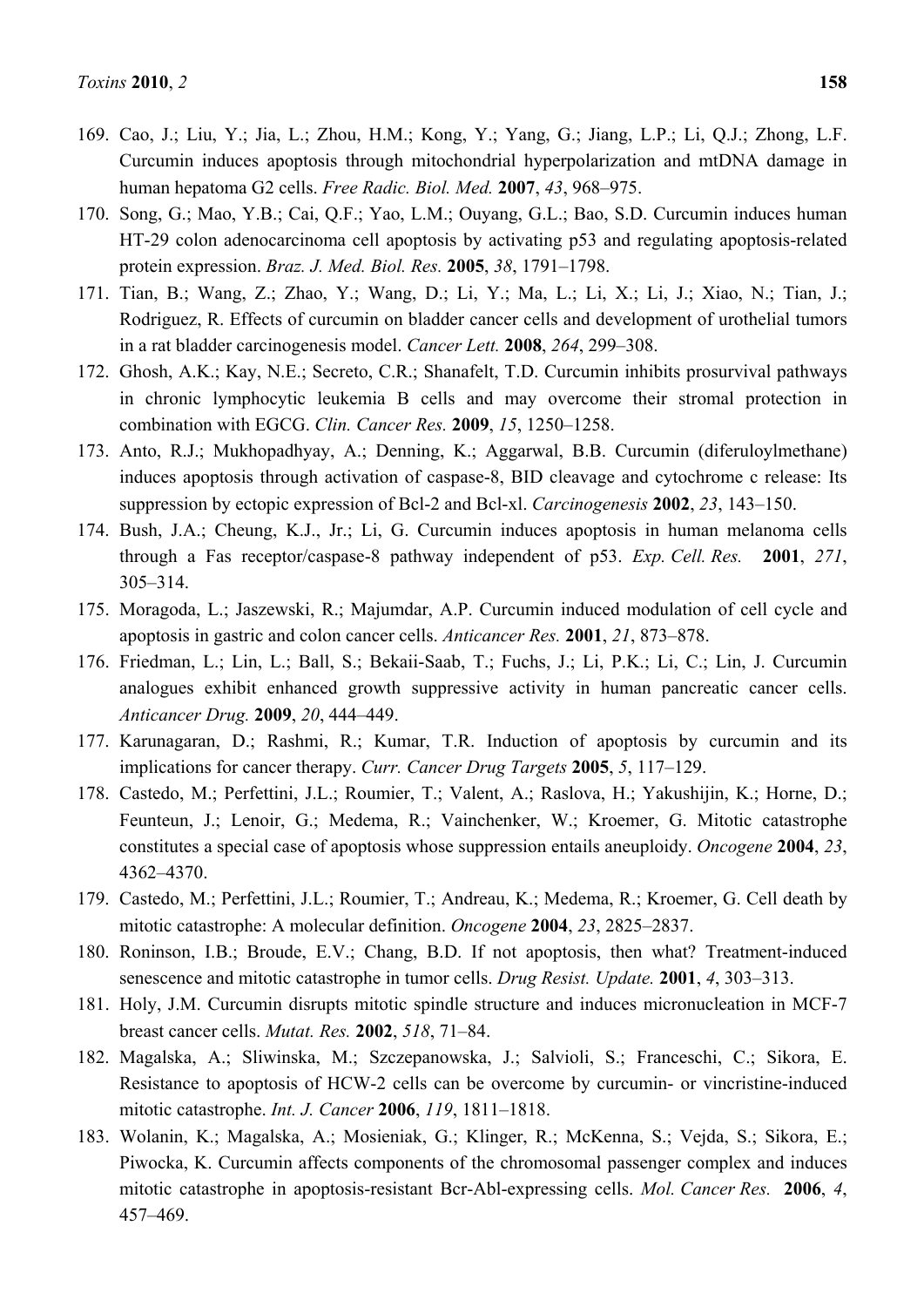- 184. O'Sullivan-Coyne, G.; O'Sullivan, G.C.; O'Donovan, T.R.; Piwocka, K.; McKenna, S.L. Curcumin induces apoptosis-independent death in oesophageal cancer cells. *Br. J. Cancer* **2009**, *101*, 1585–1595.
- 185. Dempe, J.S.; Pfeiffer, E.; Grimm, A.S.; Metzler, M. Metabolism of curcumin and induction of mitotic catastrophe in human cancer cells. *Mol. Nutr. Food Res.* **2008**, *52*, 1074–1081.
- 186. Basile, V.; Ferrari, E.; Lazzari, S.; Belluti, S.; Pignedoli, F.; Imbriano, C. Curcumin derivatives: Molecular basis of their anti-cancer activity. *Biochem. Pharmacol.* **2009**, *78*, 1305–1315.
- 187. Chen, N.; Karantza-Wadsworth, V. Role and regulation of autophagy in cancer. *Biochim. Biophys. Acta* **2009**, *1793*, 1516–1523.
- 188. Kondo, Y.; Kanzawa, T.; Sawaya, R.; Kondo, S. The role of autophagy in cancer development and response to therapy. *Nat. Rev. Cancer* **2005**, *5*, 726–734.
- 189. Morselli, E.; Galluzzi, L.; Kepp, O.; Vicencio, J.M.; Criollo, A.; Maiuri, M.C.; Kroemer, G. Anti- and pro-tumor functions of autophagy. *Biochim. Biophys. Acta* **2009**, *1793*, 1524–1532.
- 190. Aoki, H.; Takada, Y.; Kondo, S.; Sawaya, R.; Aggarwal, B.B.; Kondo, Y. Evidence that curcumin suppresses the growth of malignant gliomas *in vitro* and *in vivo* through induction of autophagy: Role of Akt and extracellular signal-regulated kinase signaling pathways. *Mol. Pharmacol.* **2007**, *72*, 29–39.
- 191. Shinojima, N.; Yokoyama, T.; Kondo, Y.; Kondo, S. Roles of the Akt/mTOR/p70S6K and ERK1/2 signaling pathways in curcumin-induced autophagy. *Autophagy* **2007**, *3*, 635–637.
- 192. Verma, S.P.; Salamone, E.; Goldin, B. Curcumin and genistein, plant natural products, show synergistic inhibitory effects on the growth of human breast cancer MCF-7 cells induced by estrogenic pesticides. *Biochem. Biophys. Res. Commun.* **1997**, *233*, 692–696.
- 193. Liu, Y.; Chang, R.L.; Cui, X.X.; Newmark, H.L.; Conney, A.H. Synergistic effects of curcumin on all-trans retinoic acid- and 1 alpha,25-dihydroxyvitamin D3-induced differentiation in human promyelocytic leukemia HL-60 cells. *Oncol. Res.* **1997**, *9*, 19–29.
- 194. Mosieniak, G.; Sliwinska, M.; Piwocka, K.; Sikora, E. Curcumin abolishes apoptosis resistance of calcitriol-differentiated HL-60 cells. *FEBS Lett.* **2006**, *580*, 4653–4660.
- 195. Sreepriya, M.; Bali, G. Effects of administration of embelin and curcumin on lipid peroxidation, hepatic glutathione antioxidant defense and hematopoietic system during *N*nitrosodiethylamine/Phenobarbital-induced hepatocarcinogenesis in Wistar rats. *Mol. Cell. Biochem.* **2006**, *284*, 49–55.
- 196. Khor, T.O.; Keum, Y.S.; Lin, W.; Kim, J.H.; Hu, R.; Shen, G.; Xu, C.; Gopalakrishnan, A.; Reddy, B.; Zheng, X.; Conney, A.H.; Kong, A.N. Combined inhibitory effects of curcumin and phenethyl isothiocyanate on the growth of human PC-3 prostate xenografts in immunodeficient mice. *Cancer Res.* **2006**, *66*, 613–621.
- 197. Majumdar, A.P.; Banerjee, S.; Nautiyal, J.; Patel, B.B.; Patel, V.; Du, J.; Yu, Y.; Elliott, A.A.; Levi, E.; Sarkar, F.H., Curcumin synergizes with resveratrol to inhibit colon cancer. *Nutr. Cancer* **2009**, *61*, 544–553.
- 198. Khafif, A.; Schantz, S.P.; Chou, T.C.; Edelstein, D.; Sacks, P.G. Quantitation of chemopreventive synergism between (-)-epigallocatechin-3-gallate and curcumin in normal, premalignant and malignant human oral epithelial cells. *Carcinogenesis* **1998**, *19*, 419–424.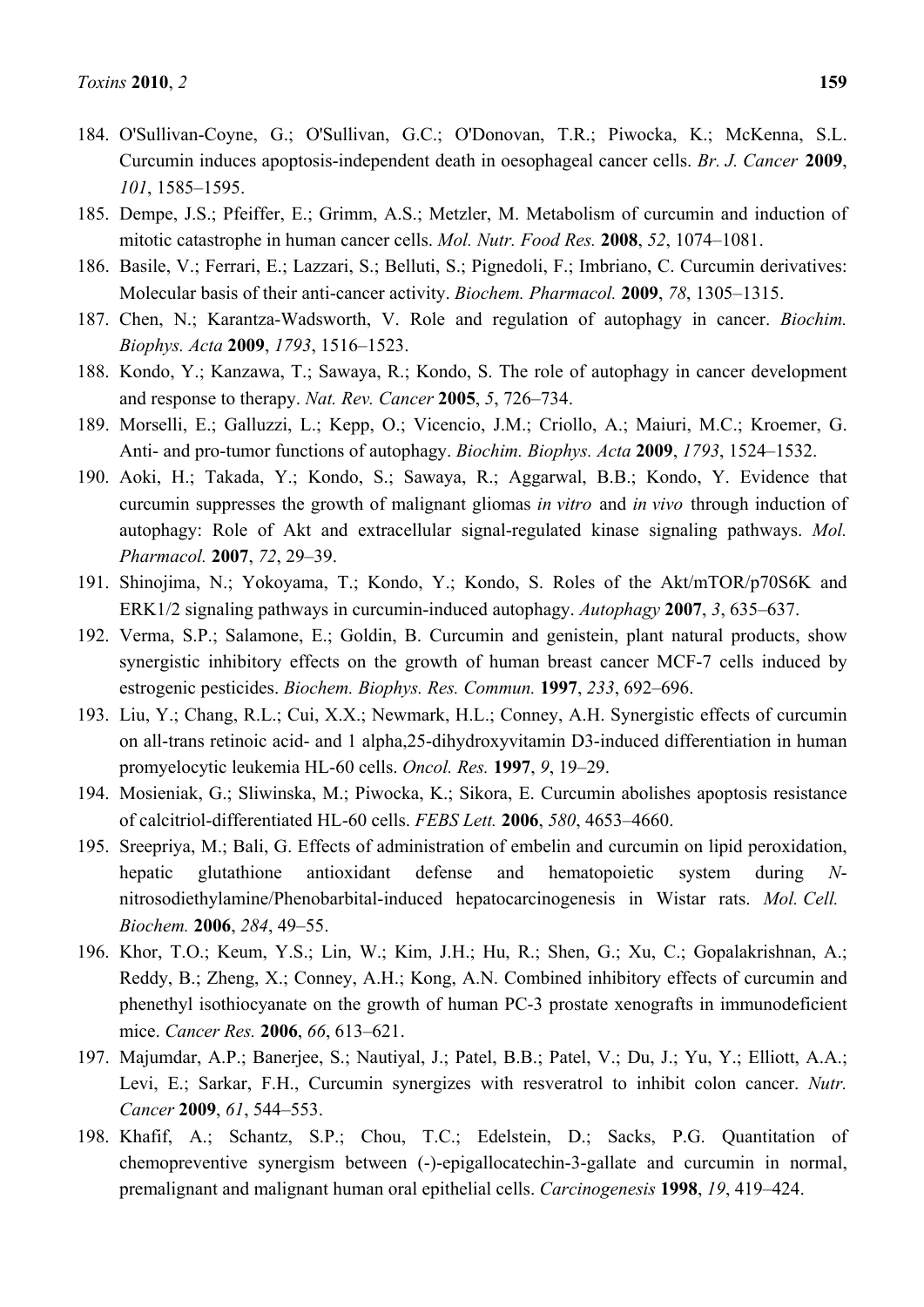- 199. Cruz-Correa, M.; Shoskes, D.A.; Sanchez, P.; Zhao, R.; Hylind, L.M.; Wexner, S.D.; Giardiello, F.M. Combination treatment with curcumin and quercetin of adenomas in familial adenomatous polyposis. *Clin. Gastroenterol. Hepatol.* **2006**, *4*, 1035–1038.
- 200. Chendil, D.; Ranga, R.S.; Meigooni, D.; Sathishkumar, S.; Ahmed, M.M. Curcumin confers radiosensitizing effect in prostate cancer cell line PC-3. *Oncogene* **2004**, *23*, 1599–1607.
- 201. Javvadi, P.; Segan, A.T.; Tuttle, S.W.; Koumenis, C. The chemopreventive agent curcumin is a potent radiosensitizer of human cervical tumor cells via increased reactive oxygen species production and overactivation of the mitogen-activated protein kinase pathway. *Mol. Pharmacol.*  **2008**, *73*, 1491–1501.
- 202. Bava, S.V.; Puliappadamba, V.T.; Deepti, A.; Nair, A.; Karunagaran, D.; Anto, R.J. Sensitization of taxol-induced apoptosis by curcumin involves down-regulation of nuclear factor-kappaB and the serine/threonine kinase Akt and is independent of tubulin polymerization. *J. Biol. Chem.*  **2005**, *280*, 6301–6308.
- 203. Kang, H.J.; Lee, S.H.; Price, J.E.; Kim, L.S. Curcumin suppresses the paclitaxel-induced nuclear factor-kappaB in breast cancer cells and potentiates the growth inhibitory effect of paclitaxel in a breast cancer nude mice model. *Breast J.* **2009**, *15*, 223–229.
- 204. Sen, S.; Sharma, H.; Singh, N. Curcumin enhances Vinorelbine mediated apoptosis in NSCLC cells by the mitochondrial pathway. *Biochem. Biophys. Res. Commun.* **2005**, *331*, 1245–1252.
- 205. Lev-Ari, S.; Strier, L.; Kazanov, D.; Madar-Shapiro, L.; Dvory-Sobol, H.; Pinchuk, I.; Marian, B.; Lichtenberg, D.; Arber, N. Celecoxib and curcumin synergistically inhibit the growth of colorectal cancer cells. *Clin. Cancer Res.* **2005**, *11*, 6738–6744.
- 206. Lev-Ari, S.; Zinger, H.; Kazanov, D.; Yona, D.; Ben-Yosef, R.; Starr, A.; Figer, A.; Arber, N. Curcumin synergistically potentiates the growth inhibitory and pro-apoptotic effects of celecoxib in pancreatic adenocarcinoma cells. *Biomed. Pharmacother.* **2005**, *59*, S276–S280.
- 207. Du, B.; Jiang, L.; Xia, Q.; Zhong, L. Synergistic inhibitory effects of curcumin and 5-fluorouracil on the growth of the human colon cancer cell line HT-29. *Chemotherapy* **2006**, *52*, 23–28.
- 208. Koo, J.Y.; Kim, H.J.; Jung, K.O.; Park, K.Y. Curcumin inhibits the growth of AGS human gastric carcinoma cells *in vitro* and shows synergism with 5-fluorouracil. *J. Med. Food* **2004**, *7*, 117–121.
- 209. Patel, B.B.; Sengupta, R.; Qazi, S.; Vachhani, H.; Yu, Y.; Rishi, A.K.; Majumdar, A.P. Curcumin enhances the effects of 5-fluorouracil and oxaliplatin in mediating growth inhibition of colon cancer cells by modulating EGFR and IGF-1R. *Int. J. Cancer* **2008**, *122*, 267–273.
- 210. Howells, L.M.; Mitra, A.; Manson, M.M. Comparison of oxaliplatin- and curcumin-mediated antiproliferative effects in colorectal cell lines. *Int. J. Cancer* **2007**, *121*, 175–183.
- 211. Siddik, Z.H. Cisplatin: Mode of cytotoxic action and molecular basis of resistance. *Oncogene*  **2003**, *22*, 7265–7279.
- 212. Heffeter, P.; Jungwirth, U.; Jakupec, M.; Hartinger, C.; Galanski, M.; Elbling, L.; Micksche, M.; Keppler, B.; Berger, W. Resistance against novel anticancer metal compounds: Differences and similarities. *Drug Resist. Update.* **2008**, *11*, 1–16.
- 213. Weir, N.M.; Selvendiran, K.; Kutala, V.K.; Tong, L.; Vishwanath, S.; Rajaram, M.; Tridandapani, S.; Anant, S.; Kuppusamy, P. Curcumin induces G2/M arrest and apoptosis in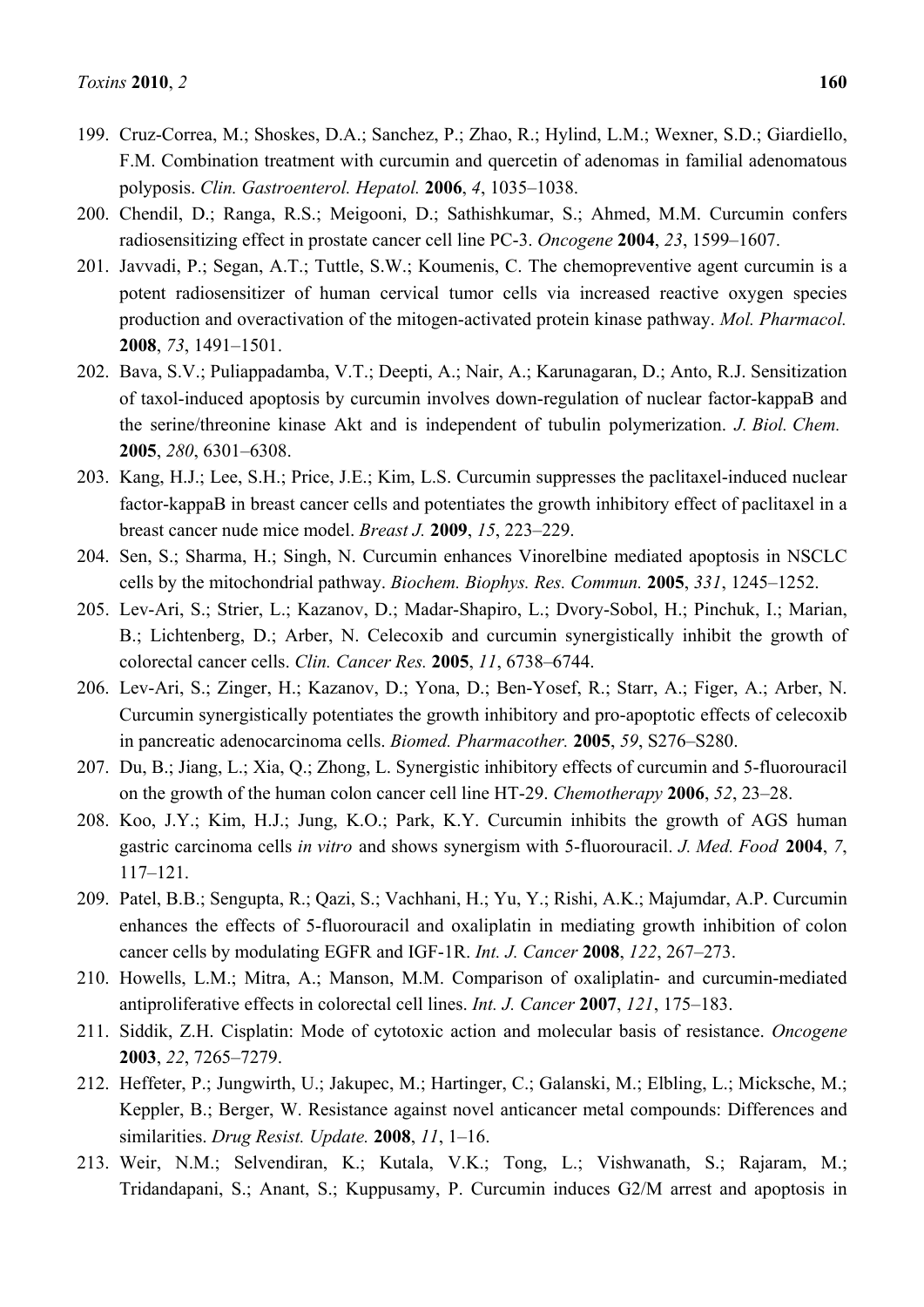cisplatin-resistant human ovarian cancer cells by modulating Akt and p38 MAPK. *Cancer Biol. Ther.* **2007**, *6*, 178–184.

- 214. Montopoli, M.; Ragazzi, E.; Froldi, G.; Caparrotta, L. Cell-cycle inhibition and apoptosis induced by curcumin and cisplatin or oxaliplatin in human ovarian carcinoma cells. *Cell Prolifration* **2009**, *42*, 195–206.
- 215. Chanvorachote, P.; Pongrakhananon, V.; Wannachaiyasit, S.; Luanpitpong, S.; Rojanasakul, Y.; Nimmannit, U. Curcumin sensitizes lung cancer cells to cisplatin-induced apoptosis through superoxide anion-mediated Bcl-2 degradation. *Cancer Invest.* **2009**, *27*, 624–635.
- 216. Chan, M.M.; Fong, D.; Soprano, K. J.; Holmes, W.F.; Heverling, H. Inhibition of growth and sensitization to cisplatin-mediated killing of ovarian cancer cells by polyphenolic chemopreventive agents. *J. Cell. Physiol.* **2003**, *194*, 63–70.
- 217. Yu, Y.; Kanwar, S.S.; Patel, B.B.; Nautiyal, J.; Sarkar, F.H.; Majumdar, A.P. Elimination of colon cancer stem-like cells by the combination of curcumin and FOLFOX. *Transl. Oncol.* **2009**, *2*, 321–328.
- 218. Sung, B.; Kunnumakkara, A.B.; Sethi, G.; Anand, P.; Guha, S.; Aggarwal, B.B. Curcumin circumvents chemoresistance *in vitro* and potentiates the effect of thalidomide and bortezomib against human multiple myeloma in nude mice model. *Mol. Cancer Ther.* **2009**, *8*, 959–970.
- 219. Venkatesan, N. Curcumin attenuation of acute adriamycin myocardial toxicity in rats. *Br. J. Pharmacol.* **1998**, *124*, 425–427.
- 220. Bayet-Robert, M.; Kwiatkowski, F.; Leheurteur, M.; Gachon, F.; Planchat, E.; Abrial, C.; Mouret-Reynier, M.A.; Durando, X.; Barthomeuf, C.; Chollet, P. Phase I dose escalation trial of docetaxel plus curcumin in patients with advanced and metastatic breast cancer. *Cancer Biol. Ther.* **2010**, *9*, Epub ahead of print.
- 221. Deeb, D.; Jiang, H.; Gao, X.; Hafner, M.S.; Wong, H.; Divine, G.; Chapman, R.A.; Dulchavsky, S.A.; Gautam, S.C. Curcumin sensitizes prostate cancer cells to tumor necrosis factor-related apoptosis-inducing ligand/Apo2L by inhibiting nuclear factor-kappaB through suppression of IkappaBalpha phosphorylation. *Mol. Cancer Ther.* **2004**, *3*, 803–812.
- 222. Deeb, D.; Xu, Y.X.; Jiang, H.; Gao, X.; Janakiraman, N.; Chapman, R.A.; Gautam, S.C. Curcumin (diferuloyl-methane) enhances tumor necrosis factor-related apoptosis-inducing ligand-induced apoptosis in LNCaP prostate cancer cells. *Mol. Cancer Ther.* **2003**, *2*, 95–103.
- 223. Deeb, D.D.; Jiang, H.; Gao, X.; Divine, G.; Dulchavsky, S.A.; Gautam, S.C. Chemosensitization of hormone-refractory prostate cancer cells by curcumin to TRAIL-induced apoptosis. *J. Exp. Ther. Oncol.* **2005**, *5*, 81–91.
- 224. Andrzejewski, T.; Deeb, D.; Gao, X.; Danyluk, A.; Arbab, A.S.; Dulchavsky, S.A.; Gautam, S.C. Therapeutic efficacy of curcumin/TRAIL combination regimen for hormone-refractory prostate cancer. *Oncol. Res.* **2008**, *17*, 257–267.
- 225. Shankar, S.; Ganapathy, S.; Chen, Q.; Srivastava, R.K. Curcumin sensitizes TRAIL-resistant xenografts: Molecular mechanisms of apoptosis, metastasis and angiogenesis. *Mol. Cancer* **2008**, *7*, 16.
- 226. Mancuso, C.; Barone, E. Curcumin in clinical practice: Myth or reality? *Trends Pharmacol. Sci.*  **2009**, *30*, 333–334.